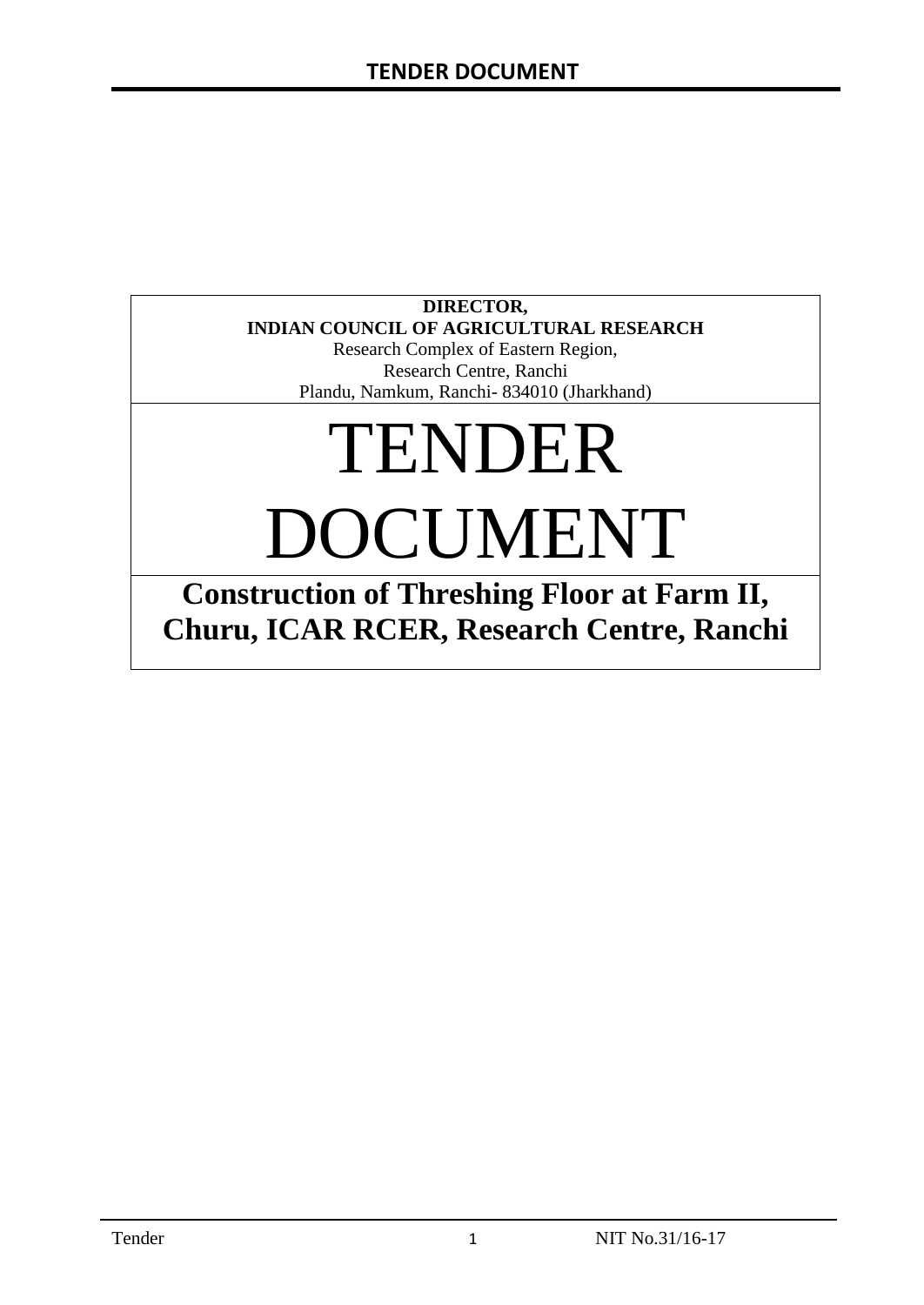# **INDIAN COUNCIL OF AGRICULTURAL RESEARCH RESEARCH COMPLEX OF EASTERN REGION RESEARCH CENTRE, RANCHI**

# **TENDER DOCUMENT**

# **Construction of Threshing Floor at Farm II, Churu, ICAR RCER, Research Centre, Ranchi**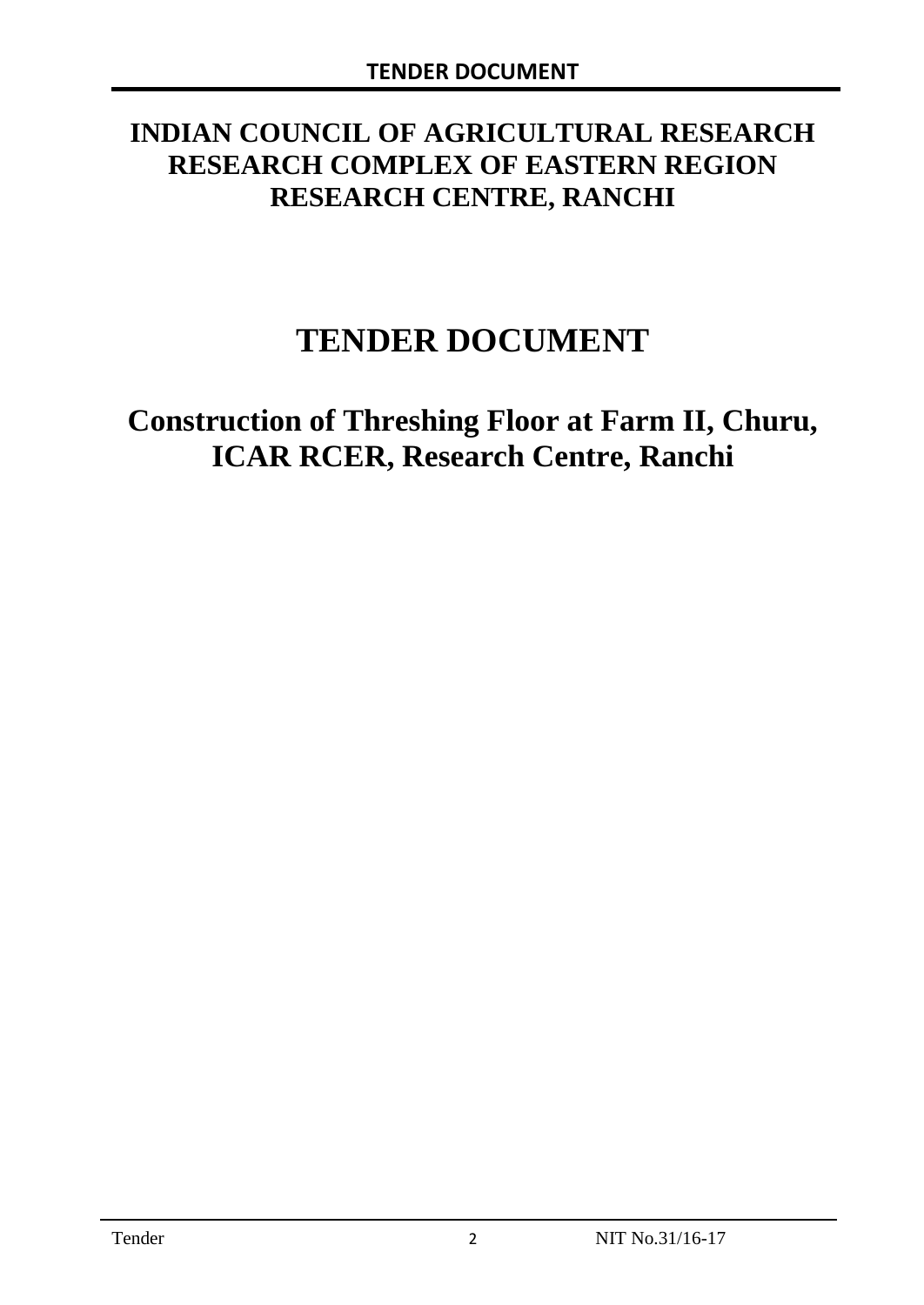# **TENDER DOCUMENT**

# **INDEX**

| Sl. No.                 | <b>Details</b>                                    | Page no.       |
|-------------------------|---------------------------------------------------|----------------|
| 1.                      | <b>NOTICE INVITING TENDERS</b>                    | 5              |
| 2.                      | <b>INSTRUCTIONS TO TENDERERS</b>                  | 6              |
| $\bf{A}$                | General                                           | 6              |
| B)                      | Tender document                                   | $\overline{7}$ |
| $\mathcal{C}$           | Preparation of tenders                            | $\overline{7}$ |
| D)                      | Submission of tenders                             | 9              |
| E)                      | Tender opening and evaluation                     | 10             |
| F)                      | Award of contract                                 | 11             |
| $\overline{\mathbf{3}}$ | <b>QUALIFICATION INFORMATION (ANNEXURE-I)</b>     | 12             |
|                         | <b>CHECKLIST TO ACOMPANY THE TENDER</b>           |                |
| $\overline{\mathbf{4}}$ | <b>CONDITIONS OF CONTRACT</b>                     | 13             |
|                         | <b>TENDER</b>                                     | 13             |
| $\overline{A}$          | General                                           | 16             |
| B                       | Time for completion                               | 19             |
| $\overline{C}$          | Quality control                                   | 21             |
| D                       | Cost control                                      | 22             |
| ${\bf E}$               | Finishing the contract                            | 25             |
| $\mathbf{F}$            | Special conditions                                | 26             |
| 5                       | ADDITIONAL CONDITIONS TO TENDER NOTICE            | 38             |
| 6                       | <b>GENERAL SPECIFICATIONS</b>                     | 39             |
| $\overline{7}$          | <b>DRAWINGS</b>                                   | 40             |
| 8                       | <b>BILL OF QUANTITIES</b>                         | 41             |
| 9                       | SCHEDULE - A: PRICE SCHEDULE & BILL OF QUANTITIES | 45             |
| A)                      | Price schedule of contract                        | 46             |
| B)                      | Price summary                                     | 48             |
| $\mathcal{C}$           | Price schedule and Plan/Layout                    | 49             |
| 10                      | <b>Contract Form</b>                              | 50             |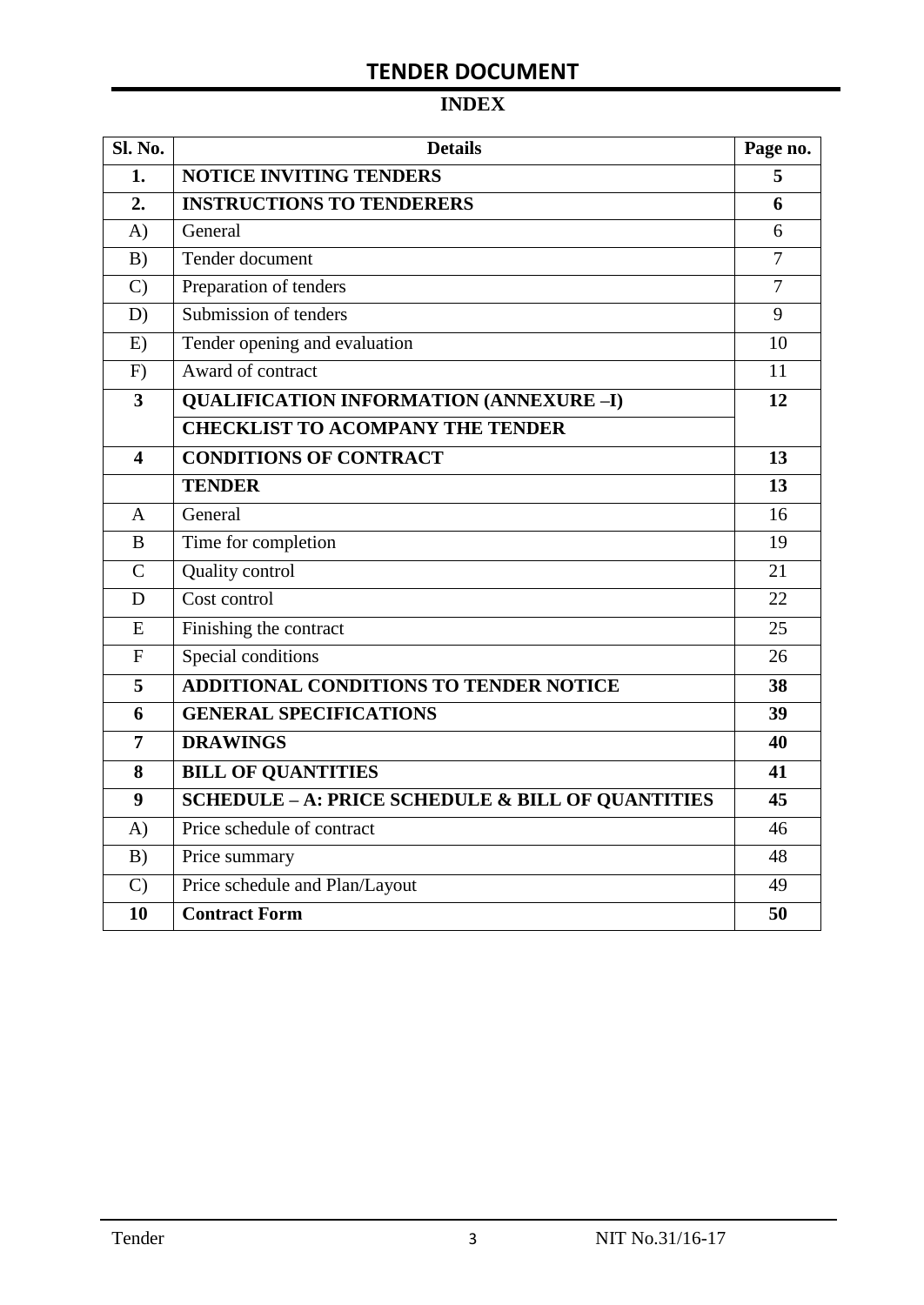# **NOTICE INVITING TENDERS**

# **No. 31/16-17**

# **INDIAN COUNCIL OF AGRICULTURAL RESEARCH RESEARCH COMPLEX OF EASTERN REGION RESEARCH CENTRE, RANCHI**

**Name of Work: Construction of Threshing Floor at Farm II, Churu, ICAR RCER, Research Centre, Ranchi**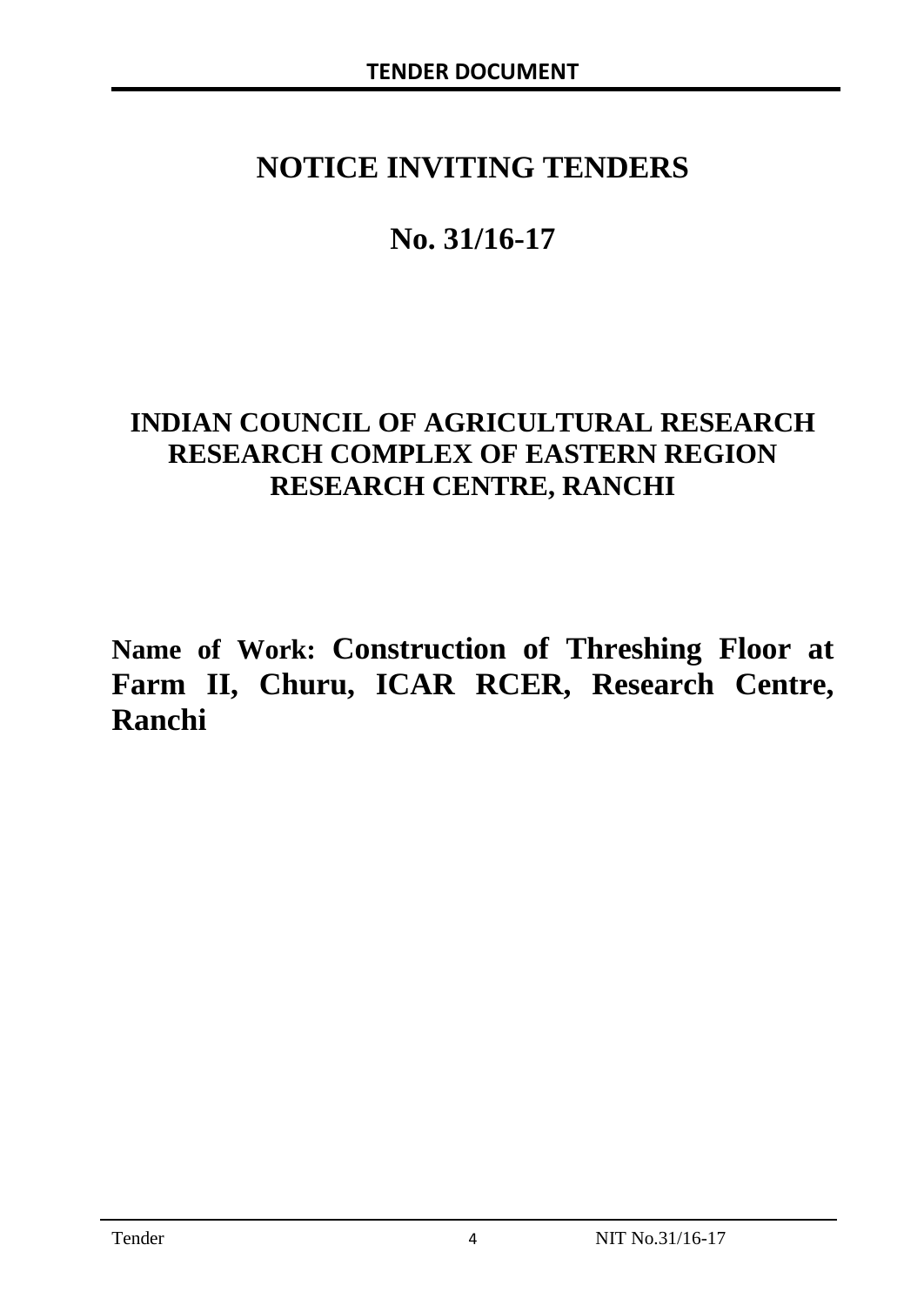# **Notice Inviting Tenders No. 31/16-17**

I) Tenders are invited from eligible Contractors for the work mentioned below:-

| 1.               | <b>Name of the Work</b>                                      | Construction of Threshing Floor at Farm II,              |
|------------------|--------------------------------------------------------------|----------------------------------------------------------|
|                  |                                                              | Churu, ICAR RCER, Research Centre, Ranchi                |
| 2.               | <b>Estimated cost of the work</b>                            | <b>Rs. 4.37 lakhs</b>                                    |
| $\overline{3}$ . | Period of completion of work                                 | 30 days from the award of the work                       |
| $\overline{4}$ . | Form of contract / class of firms                            | Registered<br>CCW/<br>PWD/<br>contractor<br>from         |
|                  | eligible.                                                    | CPWD/RWD and similar govt. agencies undertaking          |
|                  |                                                              | construction work of similar nature.                     |
| 5.               | E.M.D to be paid in the shape of                             | Rs. 11000.00 (Rs. Eleven thousand only)                  |
|                  | Demand Draft obtained from                                   |                                                          |
|                  | Nationalized Bank only.                                      |                                                          |
| 6.               | Issue of tender document                                     | Tender documents can be purchased on payment of          |
|                  |                                                              | Rs. 500/- for the work which estimated cost is less than |
|                  |                                                              | Rs.3.0 lakhs and Rs. 1000/- for the work which           |
|                  |                                                              | estimated cost is higher than 3.0 lakhs) in shape of     |
|                  |                                                              | demand draft towards cost of tender document or          |
|                  |                                                              | down loaded from website: www.icarrcer.in in which       |
|                  |                                                              | case, a demand draft for Rs.500/- or Rs.1000/- per       |
|                  |                                                              | work to be enclosed alongwith tender in favour of        |
|                  |                                                              | "Head ICAR-RCER-RC, Ranchi", payable at State            |
|                  |                                                              | Bank of India, Namkum Branch, Ranchi.                    |
| 7.               | date<br>Last<br>time<br>for<br>and                           | 24.01.2017 up to 11.00 A.M.                              |
|                  | submission of tender.                                        |                                                          |
| 8.               | Date and time of opening of $\vert$ 24.01.2017 at 11.30 A.M. |                                                          |
|                  | tender.                                                      |                                                          |

#### II) **Eligibility criteria for tenderer.**

- a) Registered contractor from CCW/CPWD/ PWD/ RWD and similar govt. agencies undertaking construction work of similar nature.
- b) Any type of single civil work of not less than Rs.3.50 lakhs in preceding three years.
- c) Should have a net worth of at least Rs.3.50 lakhs
- d) Certificates in support of existing Commitments.
- e) Valid Labour license and Income Tax Clearance certificate for last Financial Year must be submitted alongwith tender document.
- III) To purchase tender documents by paying an amount of Rs. 500/- or Rs. 1000/- (as applicable) towards cost of tender document including VAT etc. Those not able to purchase tender document can down load the application from web site www.icarrcer.in and submit the D.D for Rs.500/- or Rs. 1000/- (as applicable) along with EMD in the shape of Demand Draft as mentioned above on Tender Value issued by any Nationalized Bank/Scheduled Commercial bank in favour of " **Head ICAR-RCER-RC, Ranchi** " to be valid for 3 months from the date of NIT along with bid. The tenderer shall invariably furnish original DD towards EMD to the tender inviting authority along with the Tender Document.
- IV) The tenders will be opened by the Tender Cum Works committee, ICAR-RCER, RC, Ranchi in the presence of tenderers/or their authorized representatives on the date mentioned above.
- V) If the office happens to be closed on the dates specified above, the respective activity will be performed at the designated time on the next working day without any notification.
- VI) Any other details can be obtained from the Office of the **AAO, ICAR-RCER, RC, Ranchi or www.icarrcer.in**.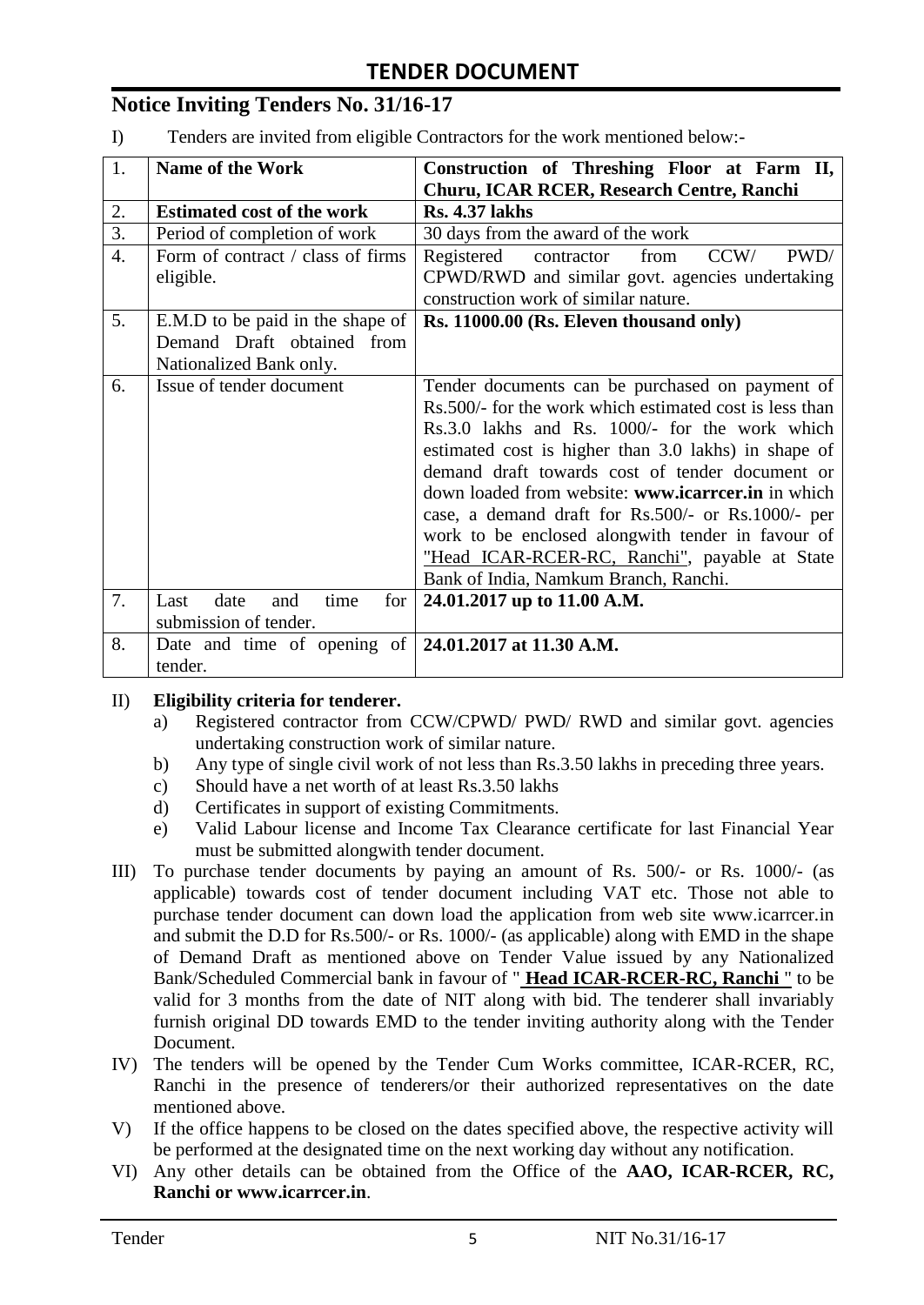#### **INSTRUCTIONS TO TENDERERS A – GENERAL**

#### **1. Name & Scope of work:**

1.1 Brief details of the work are as follows:

|                  | A   Brief description and   Construction of Threshing Floor at Farm II, Churu, ICAR |
|------------------|-------------------------------------------------------------------------------------|
| location of work | <b>RCER, Research Centre, Ranchi</b>                                                |
| Scope of work:   | Civil work                                                                          |
| Period           | of 30 days from the award of the work                                               |
| Completion       |                                                                                     |

- **1.2 The Director, ICAR-RCER, Patna invites tenders along with** EMD of Rs. **11000/-** in the shape of Demand Draft issued by SBI**, Payable at Namkum Branch, Ranchi** to be valid for 3 months from the date of NIT along with bid. Bids without EMD will be summarily rejected.
- **1.3** The successful tenderer is expected to complete the work within the stipulated time period, as specified in 1.1 C.

#### **2. Firms Eligible to Tender:**

- 2.1 The Firms who are having;
	- a) Registered contractor from CCW/PWD/CPWD/RWD and similar govt. agencies undertaking construction work of similar nature.
	- b) Any type of single civil work of not less than **Rs.3.50** lakhs in preceding the years.
	- c) Should have net worth of at least **Rs.3.50** Lakhs.
	- d) Experience in any type of civil work.
	- e) Certificates in support of Existing Commitments.
	- f) Valid Labour license and Income Tax Clearance certificate for last Financial Year must be submitted alongwith tender document.

#### **3. Qualification data of the Tenderers:**

- 3.1 The tenderer shall furnish the following particulars in the formats enclosed, supported by documentary evidence as specified in the formats.
	- a) Check slip to accompany the tender **(in Annexure-I)**.
	- b) Attested copies of documents relating to experience in the similar type of works.
- 3.2 Even though the tenderers meet the above qualifying criteria, they are liable to be disqualified / debarred / suspended / blacklisted if they have
	- Furnished false / fabricated particulars in the forms, statements and /annexure submitted in proof of the qualification requirements and/or
	- Not turned up for entering into agreement, when called upon.
	- Record of poor progress such as abandoning the work, not properly completing the contract, inordinate delays in completion, litigation history or financial failures etc. and/or
	- Participated in the previous bidding for the same work and had quoted unreasonably high tender rate and
	- Even while execution of the work, if found that the work was awarded to the Contractor based on false / fake certificates of experience, the Contractor will be blacklisted and work will be taken over invoking relevant standard rules of GOI.
- 3.3 **A tenderer submitting a Tender which the tender accepting authority considers excessive and or indicative of insufficient knowledge of current prices or definite attempt of profiteering will render him liable to be debarred permanently from tendering or for such period as the tender accepting authority may decide. The**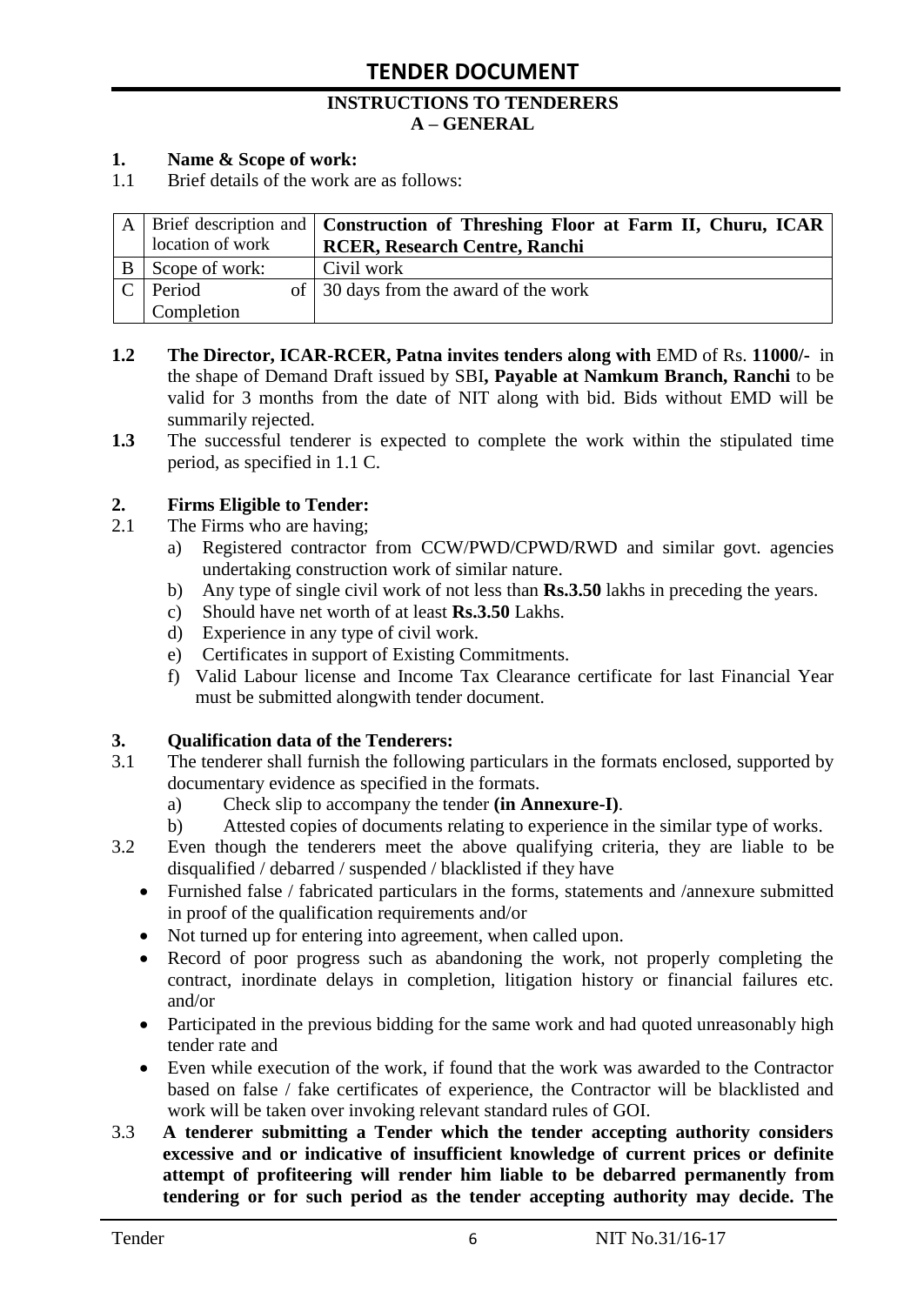**tenderer overall quote should be based on the controlled prices for the materials, if any, fixed by the Government or the reasonable prices permissible for the tenderer to charge a private purchaser under the provisions of clause-6 of the hoarding and profiteering prevention ordinance of 1943 as amended from time to time and on similar principle in regard to labour supervision on the construction.**

#### **4. One Tender per Tenderer:**

4.1 Each Tenderer shall submit only one Tender for the work. A Tenderer who submits more than one Tender will cause disqualification of all the Tenders submitted by the Tenderer.

#### **5. Cost of Tendering**

5.1 The Tenderer shall bear all costs associated with the preparation and submission of his Tender and the tender inviting authority will in no case be responsible and liable for those costs.

#### **6. Site Visit.**

6.1 The Tenderer, at the Tenderer"s own responsibility and risk is advised to visit and examine the Site of Work and its surroundings and obtain all information that may be necessary for preparing the Tender for entering into a contract, for construction of the work. The costs of visiting the site shall be at the Tenderer's own expenses.

## **B. TENDER DOCUMENT**

#### **7. Contents of Tender document.**

- 7.1 One set of Tender document, comprises of the following:
	- 1) **Notice Inviting Tenders (NIT)**
	- **2) Instruction to Tenderers**
	- **3) Forms of Tender and qualification information**
	- **4) Conditions of Contract.**
	- **5) Specifications.**
	- **6) Drawings.**
	- **7) Forms of Securities. i.e., EMD, Additional Security etc.**
	- **8) Bill of quantities and Price.**

#### **8. Clarification on Tender Documents.**

8.1 A prospective Tenderer requiring any clarification on Tender documents may contact the Assistant Administrative Officer at the address **indicated in the NIT**. The Administrative Officer will also respond to any request for clarification, received through post.

#### **9. Amendment to Tender Documents.**

- 9.1 Before the last date for submission of Tenders, the Tender Inviting Officer may modify any of the Contents of the Tender Notice, Tender documents by issuing amendment / Addendum.
- 9.2 Any addendum/amendments issued by the Tender Inviting Officer shall be part of the Tender Document and it shall either be communicated in writing to all the purchasers of the Tender documents or notified in the News Papers in which NIT was published.
- 9.3 To give prospective Tenderers reasonable time to take an addendum into account in preparing their bids, the Tender Inviting Officer may extend if necessary, the last date for submission of tenders.

### **C. PREPARATION OF TENDERS**

- **10. Language of the Tender:** All documents relating to the tender shall be in the English Language only.
- **11. Documents comprising of the Tender.**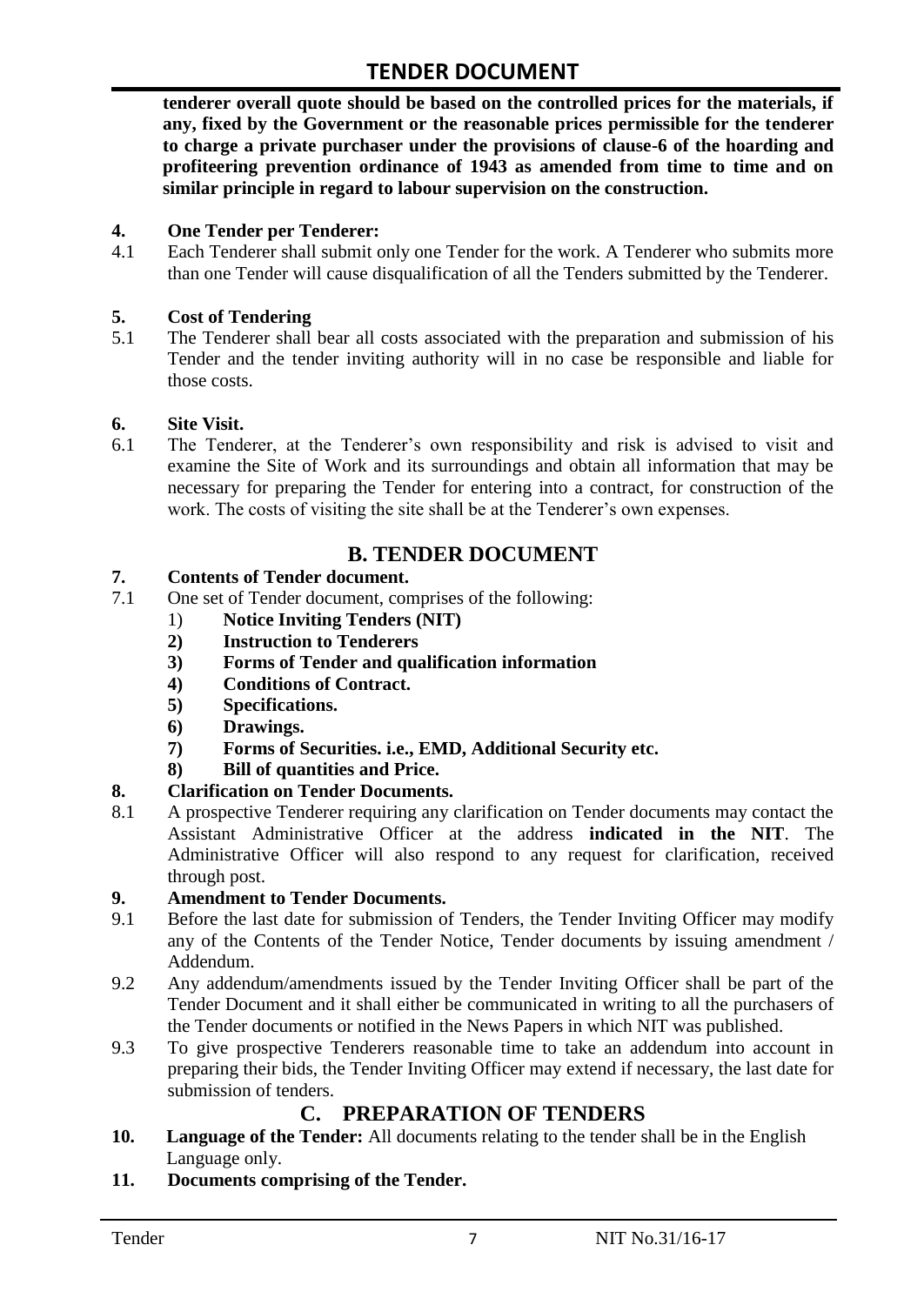- 11.1 The bidders are requested to submit a proposal as detail in this document.
- 11.2 The bidders, who are desirous of participating in the Tender, shall sign on all the statements, documents, certificates, tender document purchased by him, owning responsibility for their correctness/authenticity.
- 11.3 **Earnest Money Deposit (EMD):** The bidders shall submit EMD as indicated earlier along with the Proposal. The proposals without EMD are liable for rejection.

#### **11.4 The tenderer should place two bids in separate envelopes namely;**

- **a) Technical bid**
- **b) Financial bid or Price bid Both the envelope should clearly mention the NIT No. and type of bid i.e. technical or financial or price bid.**

#### **11.5 Proposal of Technical Bid**

- a. In preparing the Technical bid, bidders are expected to examine the documents comprising this tender document in detail. Material deficiencies in providing the information requested may result in rejection of a Proposal.
- b. While preparing the Technical bid, bidders must give particular attention to the following:
	- I) If a bidder considers that they do not have all the expertise for the Assignment, it may obtain a full range of expertise by associating with other firms as appropriate.
	- II) The Technical Proposal should provide the following information using the attached Standard Forms, where ever applicable
	- III) A brief description of the bidder organization and an outline of recent experience on assignments of a similar nature. For each assignment, the outline should indicate, inter alia, duration of the assignment, contract amount, and bidder involvement.
	- IV) List of equipment make, model etc with technical brochures, if any equipment is to be supplied.
	- V) List of personnel who will be looking after the work execution.
	- VI) Any comments or suggestions on the proposed scope of work, list of services, and any facilities expected to be provided by the **ICAR-RCER, RC, Ranchi**.
	- VII) Any additional comments/ remarks.
- c. The Technical Proposal shall not include any financial information.
- **11.6** The Technical proposal will be reviewed by Tender cum Works Monitoring Committee of the **ICAR-RCER, RC Ranchi** and the clarifications, particulars if any required from the bidders will be obtained or in the conventional method by addressing the bidders.
- **11.7 The Tender Document will be opened in front of Tender cum Works Monitoring Committee of the ICAR-RCER, RC Ranchi at the time and date as specified in the tender documents.**

### **12. Price Offer:**

- 12.1 The tenderer should however quote his lump sum tender based on this schedule of quantities. He should quote his offer as an overall tender percentage. The over all tender percentage should be written both in words and figures. The bid offers i.e., percentage shall be written both in figures and words legibly and free from erasures, over writings or corrections of figures. Corrections where unavoidable should be made by crossing out, and rewriting duly initialising with date.
- 12.2 The Schedule A contains not only the quantities but also the rates worked out by the department and the amount for each item and total value of the estimated contract. The tenderer should workout his own rates keeping in view the work, site conditions and quote his overall tender percentage with which he intends to execute the work.
- 12.3 The bid offer shall be for the whole work and not for individual items / part of the work.
- 12.4 All duties, taxes, and other levies payable by the contractor as per State / Central Government rules, shall be included in the tender percentage quoted by the tenderer.
- 12.5 **The tendered contract amount as computed based on overall tender percentage is subject to variation during the performance of the Contract in accordance with variation in quantities etc.**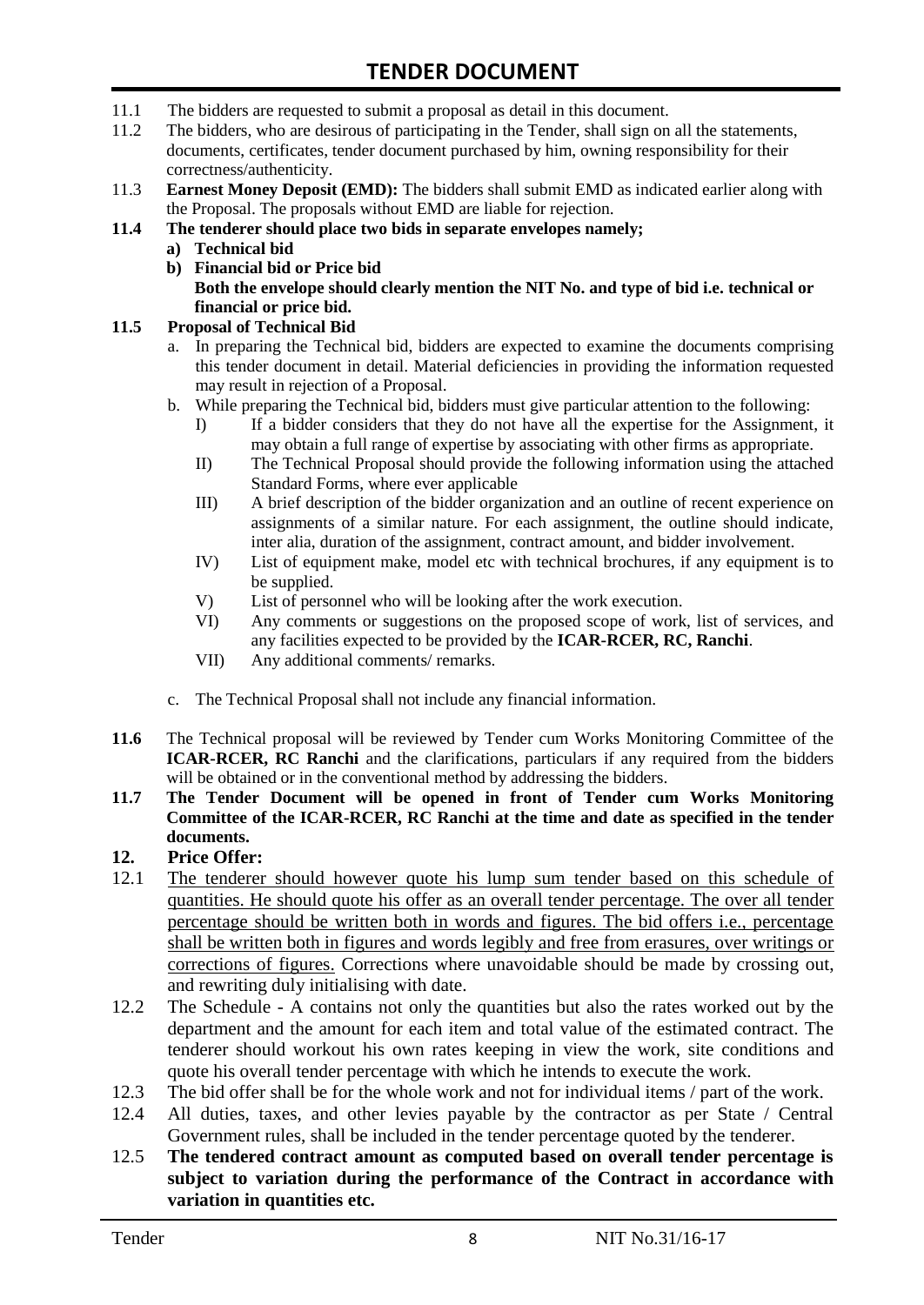#### **13. Validity of Tenders:**

- 13.1 Tenders shall remain valid for a period of not less than six months from the last date for receipt of Tender.
- 13.2 During the above mentioned period no plea by the tenderer for any sort of modification of the tender based upon or arising out of any alleged misunderstanding or misconceptions or mistake or for any reason will be entertained.
- 13.3 In exceptional circumstances, prior to expiry of the original time limit, the Tender Inviting Officer may request the bidders to extend the period of validity for a specified additional period. Such request to the Tenderers shall be made in writing. A Tenderer may refuse the request without forfeiting his E.M.D. A tenderer agreeing to the request will not be permitted to modify his Tender, but will be required to extend the validity of his E.M.D for a period of the extension.

# 14. **Signing of Tenders**<br>14.1 If the tender is made

- If the tender is made by an individual, it shall be signed with his full name and his address shall be given. If it is made by a firm, it shall be signed with the co-partnership name by a member of the firm, who shall also sign his own name, and the name and address of each member of the firm shall be given, if the tender is made by a corporation it shall be signed by a duly authorized officer who shall produce with his tender satisfactory evidence of his authorization. Such tendering corporation may be required before the contract is executed, to furnish evidence of its corporate existence. Tenders signed on behalf of G.P.A holder will be rejected.
- 14.2 The tender shall contain no alterations or additions, except those to comply with instructions issued by the tender inviting officer, or as necessary to correct errors made by the tenderer, in which case all such corrections shall be initialled by the person signing the tender.
- 14.3 No alteration which is made by the tenderer in the contract form, the conditions of the contract, the drawings, specifications or statements / formats or quantities accompanying the same will be recognized, and, if any such alterations are made the tender will be void.

# **D. SUBMISSION OF TENDERS.**

# **15. Submission of Tenders:**

- The tenderer shall invariably ensure that the following are to be submitted along with tender document.
	- **a) Check slip**
	- **b) Copy of Experience Certificate in Similar type of Work.**
	- **c) Any type of single civil work of not less than Rs.3.50 lakhs in preceding three years.**
	- **d) DD towards EMD.**
	- **e) Declaration towards the genuineness of the certificates**
- 15.2 The successful tenderer shall furnish the original hard copies of all the documents/ EMD / certificates / statements by them before concluding the agreement.
- 15.3 Submit tenders in as explained above. The tender should be submitted in a water proof covers and duly sealed. The cover should clearly indicate the Tender Number, Name of work tendered, due date for opening, address of the bidder and the Bid schedule. The EMD should be enclosed prominently along with the BID.

# **16. Last date / time for submission of the tenders.**

- 16.1 Tenders must be submitted not later than the date and time specified in NIT. In the event of the specified date / time for the submission of bids declared as holiday, the bids will be received on the next working day.
- 16.2 The Director, ICAR-RCER may extend the dates for issue and receipt of Tenders by issuing an amendment in which case all rights and obligations of the Incharge and the Tenderers will remain same as previously.

# **17. Late tenders**

Any tender received after the last date / time prescribed will be summarily rejected.

# **18. Modification to the tender**<br>18.1 No tender shall be modified

No tender shall be modified after the last date / time of submission of tenders.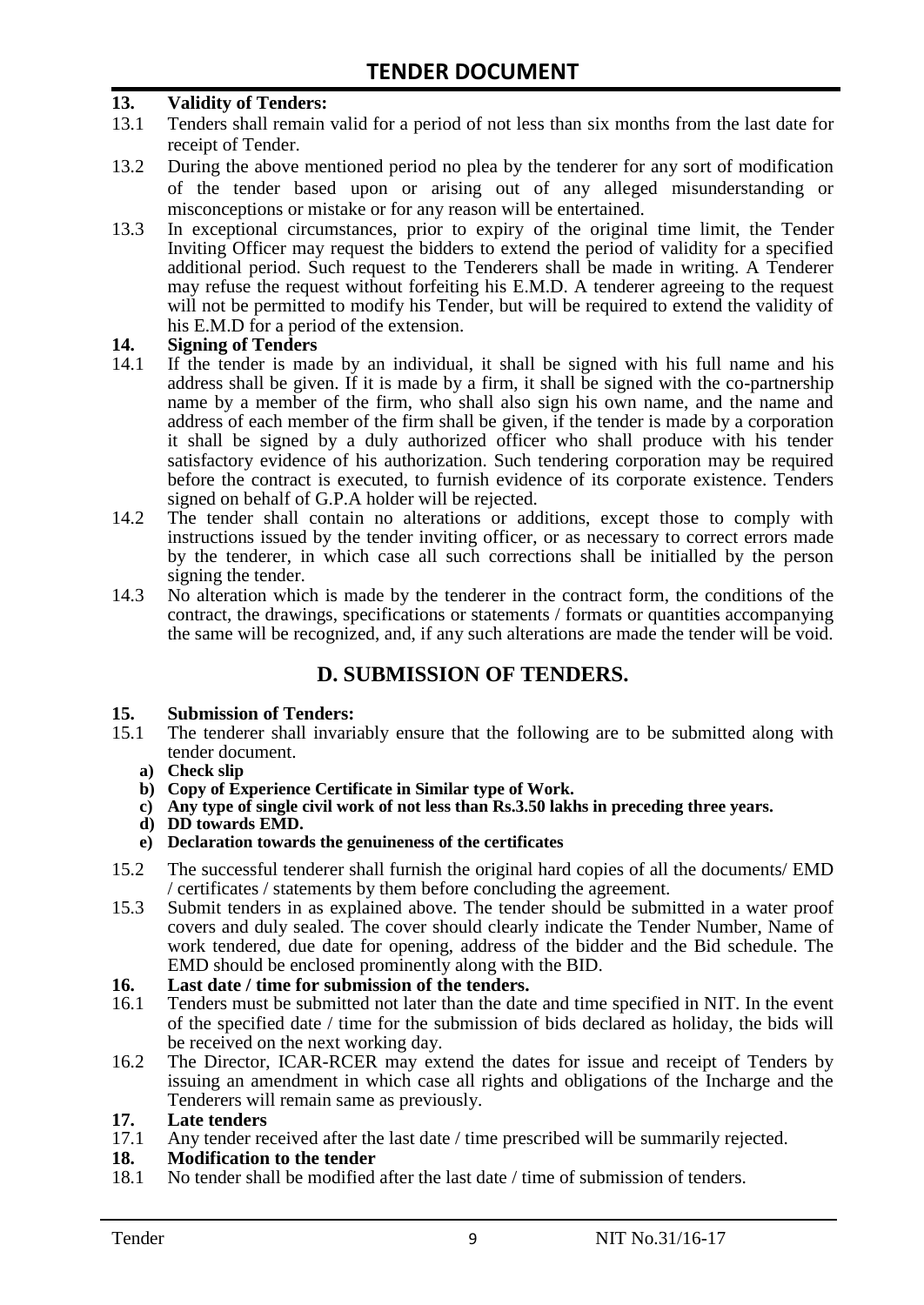# **E. TENDER OPENING AND EVALUATION**

- **19. Tender opening**
- 19.1 **The tenderers or their authorized representatives can be present at the time of opening of the tenders. Either the tenderer himself or one of his representative with proper authorization only will be allowed at the time of tender opening. If any of the tenderer is not present at the time of opening of tenders, the tender opening authority will, on opening the tender of the absentee tenderer, reads out and record the deficiencies if any, which shall be binding on the tenderer.**
- 19.2 **The technical bid containing qualification requirements as per Annexure: I and statement I to VII in 11:5 (b) will be evaluated by the tender opening authority and the minutes are recorded which will be signed by the tender opening authority as well as tenderers or their authorized representatives present.**

#### **20. Clarification of the Tender Document.**

- 20.1 The tender opening authority may call upon any tenderer for clarification on the statements, documentary proof relating to the Tender Document. The request for clarification and response thereto shall be in writing and it shall be only on the qualification information furnished by the tenderer. The clarification called for from the tenderers shall be furnished within the stipulated time, which shall not be more than a week.
- 20.2 The tenderer if so desirous, shall agree in writing to furnish the clarification called for within the stipulated time and, for disqualification and rejection of his tender in the event of failure to do so.

# **21. Examination of Tender Document and determination of responsiveness**

- 21.1 The Director, ICAR-RCER will evaluate whether each tenderer is satisfying the eligibility criteria prescribed in the tender document and declares them as a qualified tenderer.
- 21.2 If any alteration is made by the tenderer in the tender documents, the conditions of the contract, the drawings, specifications or statements / formats or quantities the tender will be rejected.
- 21.3 Tenders shall be scrutinized in accordance with the conditions stipulated in the Tender document. In case of any discrepancy of non-adherence conditions the tender accepting authority shall communicate the same which will be binding both on the tender opening authority and the tenderer. In case of any ambiguity, the decision taken by the tender accepting authority on tenders shall be final.
- 21.4 Those proposals which are found to meet the minimum standards as prescribed by the Director, ICAR-RCER will be treated as responsive bids.

# **22. Evaluation and comparison of price.**

- The committee will evaluate and compare the price of all the qualified tenderers.
- 22.2 Negotiations at any level are strictly prohibited. However, good gesture rebate, if offered by the lowest tenderer prior to finalization of tenders may be accepted by the tender accepting authority.
- 22.3 Selection of tenderer among the lowest and equally quoted tenderers will be in the following orders:
	- **a) The tenderer whose bid capacity is higher will be selected.**
	- **b) In case the bid capacity is also same the tenderer whose annual turnover is more will be preferred.**
	- **c) Even if the criteria incidentally become the same, the turnover on similar works and thereafter machinery available for the work and then the clean track record will be considered for selection.**

#### **23. Process to be confidential**

23.1 Information relating to the examination, clarification, evaluation and comparison of tenders and recommendations for the award of a contract shall not be disclosed to tenderers or any other persons not officially concerned with such process until the award to the successful tenderer has been announced by the tender accepting authority. Any effort by a tenderer to influence the processing of tenders or award decisions may result in the rejection of his tender.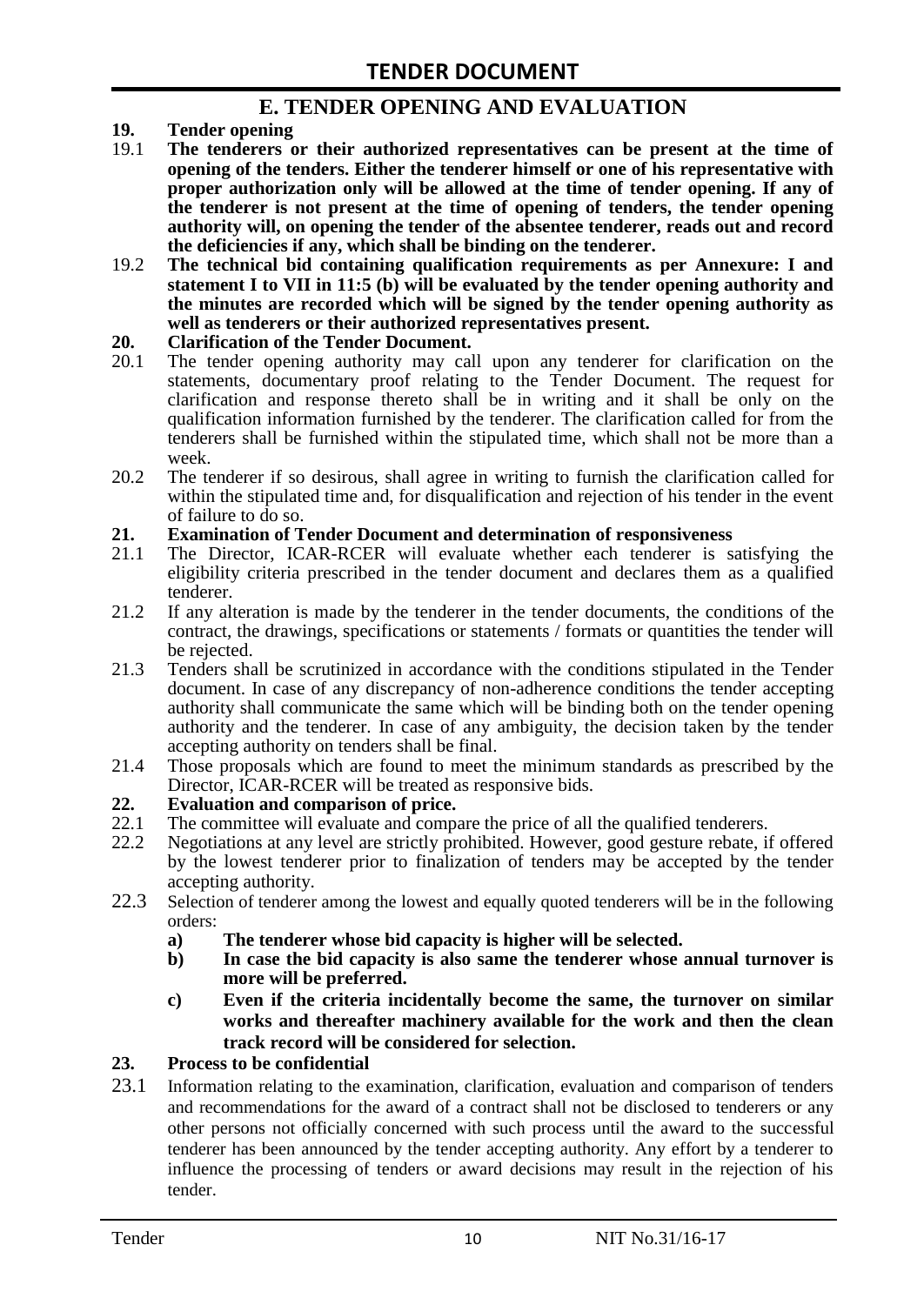- 23.2 No Tenderer shall contact the Director, ICAR-RCER or any authority concerned with finalisation of tenders on any matter relating to its Tender from the time of the Tender opening to the time the Contract is awarded. If the Tenderer wishes to bring additional information to the notice of the Director, it should do so in writing.
- 23.3 Before recommending / accepting the tender, the tender recommending / accepting authority shall verify the correctness of certificates submitted to meet the eligibility criteria and specifically experience. The authenticated agreements of previous works executed by the lowest tenderer shall be called for.

# **F. AWARD OF CONTRACT**

### **24. Award Criteria**

- 24.1 The Director, ICAR-RCER will award or recommend to the competent tender accepting authority for award of the contract to the tenderer who is found technically qualified as per the tender conditions and whose price is lowest.
- 24.2 The tender accepting authority reserves the right to accept or reject any tender or all tenders and to cancel the tendering process, at any time prior to the award of contract, without thereby incurring any liability to the affected tenderer or tenderers or any obligation to inform the affected tenderer or tenderers of the reasons for such action.
- 25. Notification of award and signing of agreement
- 25.1 **The Tenderer whose Tender has been accepted will be notified of the award of the work by The Director ICAR-RCER prior to expiration of the Tender validity period by registered letter. This letter (hereinafter and in the Conditions of Contract called "Letter of Acceptance") will indicate the sum that the Government will pay the Contractor in consideration of the execution, completion, and maintenance of the Works by the Contractor as prescribed by the Contract (hereinafter and in the Contract called the "Contract Amount").**
- 25.2 The successful tenderer has to sign an agreement within a period of 15 days from the date of receipt of communication of acceptance of his tender. On failure to do so his tender will be cancelled duly forfeiting the E.M.D., paid by him without issuing any further notice and action will be initiated for black listing the tenderer.

#### **26. Corrupt or fraudulent practices**

- 26.1 The Government requires that the bidders / suppliers / contractors under Government financed contracts, observe the highest standard of ethics during the procurement and execution of such contracts. In pursuance of this policy, the Government
- (a) Define for the purposes of the provision, the terms set forth below as follows:
- (i) "corrupt practices" means the offering, giving, receiving or soliciting of anything of value to influence the action of a Government official in procurement process or in contract execution: and
- (ii) "fraudulent practice" means a misrepresentation of facts in order to influence a procurement process or the execution of a contract to the detriment of the Government and includes collusive practice among Tenderers (prior to or after Tender submission) designed to establish in Tender prices at artificial noncompetitive levels and to deprive the Government of the benefits of free and open competition.
- (b) Will reject a proposal for award if it determines that the tenderer recommended for award has engaged in corrupt or fraudulent practices in competing for the contract in question.
- (c) Will blacklist / or debar a firm, either indefinitely or for a stated period of time, if at any time determines that the firm has engaged in corrupt or fraudulent practices in competing for, or in executing a Government contract.
- (d) Further more, tenderers shall be aware of the provisions stated in the general conditions of contract.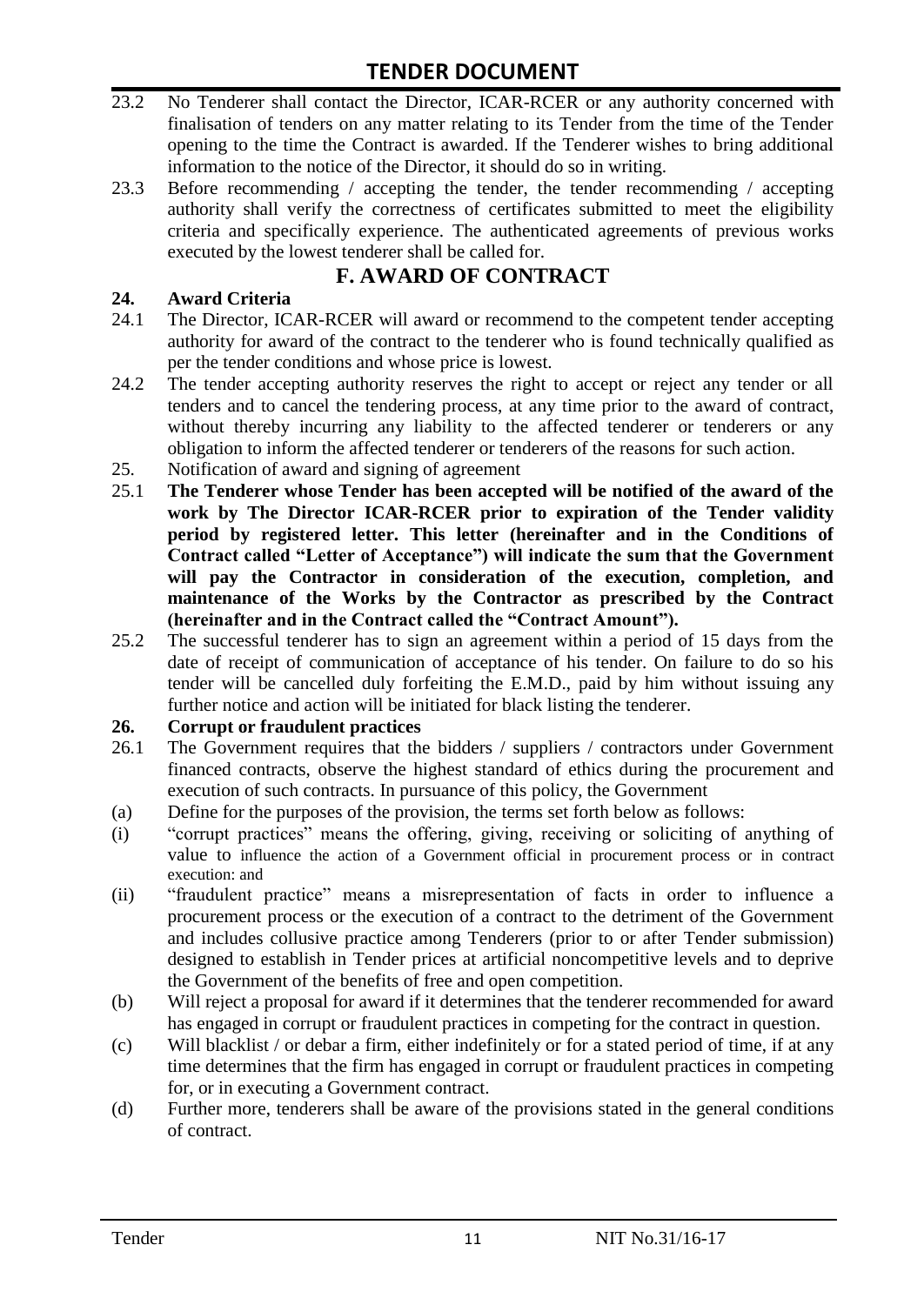#### **QUALIFICATION INFORMATION Annexure –I CHECKLIST TO ACOMPANY THE TENDER**

| Sl.            | <b>Description</b>                                       | <b>Submitted</b> | Page No.  |
|----------------|----------------------------------------------------------|------------------|-----------|
| No.            |                                                          | Yes/No           | (see Note |
|                |                                                          |                  | below)    |
| $\mathbf{1}$   | 2                                                        | 3                |           |
| $\mathbf{1}$   | Attested photocopy of Registered contractor from         | Yes / No         |           |
|                | CCW/CPWD/ PWD/ RWD and similar govt. agencies            |                  |           |
|                | undertaking construction work of similar nature.         |                  |           |
| 2              | Any type of single civil work of not less than Rs.3.50   | Yes / No         |           |
|                | lakhs in preceding three years.                          |                  |           |
| 3              | Certificates in support of Existing Commitments.         | Yes / No         |           |
| $\overline{4}$ | DD towards EMD.                                          | Yes / No         |           |
| 5              | Declaration towards the genuineness of the certificates  | Yes / No         |           |
| 6              | <b>Experience :</b> Experience in any type of civil work | Yes / No         |           |
| $\tau$         | Valid Labour license and Income Tax Clearance            | Yes / No         |           |
|                | certificate for last Financial Year must be submitted    |                  |           |
|                | alongwith tender document.                               |                  |           |

#### **Notes:-**

- 1) All the statements copies of the certificates, documents etc., enclosed to the Tender Document shall be given page numbers on the right corner of each certificate, which will be indicated in column (4) against each item. The statements furnished shall be in the formats appended to the tender document.
- 2) The information shall be filled-in by the Tenderer in the checklist and **statements VI & VII** of section 11.5 (b) and shall be enclosed to the Technical bid for the purposes of verification as well as evaluation of the tenderer"s Compliance to the qualification criteria as provided in the Tender document. All the Certificates, documents, statements as per check-list shall be submitted by the tenderer.
- 3) The bidder shall sign all the statements/documents/certificates received by him owing responsibility for their correctness/authenticity. The successful tenderer shall furnish the original hard copies of all the documents / certificates / statements received by them before concluding the Agreement.

#### **DECLARATION**

I / WE ………………………………………………………………. have gone through carefully all the Tender conditions and solemnly declare that the certificates or the documents uploaded by me/us are genuine and I/We will abide by any penal action such as disqualification or black listing or determination of contract or any other action deemed fit, taken by, the Institute against us, if it is found that the statements, documents, certificates produced by me/us are false/fabricated.

I / WE hereby declare that, I / WE have not been blacklisted / debarred / Suspended / demoted in any department in any State due to any reasons.

Signature of the Tenderer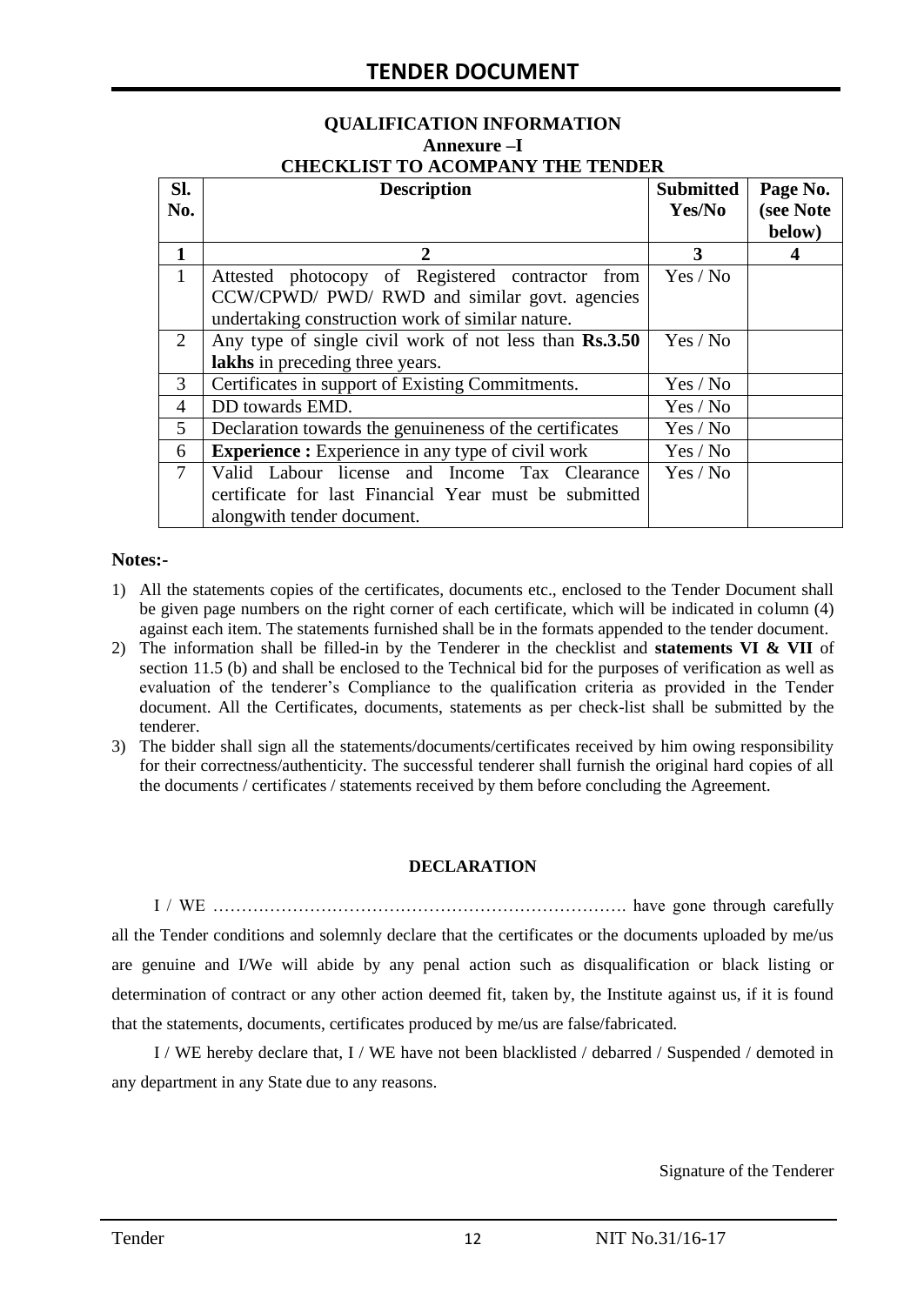# **CONDITIONS OF CONTRACT**

#### **TENDER**

Date: ……………

To The Director, ICAR-RCER, Research Centre, Ranchi Plandu, Namkum, Ranchi

Sir,

I / We do hereby tender and if this tender be accepted, under take to execute the work entitled "**Construction of Threshing Floor at Farm II, Churu, ICAR RCER, Research Centre, Ranchi"** as shown in the drawings and as per specifications described in this document of ICAR-RCER, RC Ranchi for the sum of **Rs. 4.37 lakhs** or such other sum as may be arrived under the clause of the standard preliminary specifications relating to "Payment by final measurement at unit rates"

I/WE have also quoted rates in Schedule "A", annexed (in words and figures) for which I/We agree to execute the work when the lumpsum payment under the terms of the agreement is varied by payment on measurement quantities.

I/WE have quoted rates in Schedule "A" both in words & figures. In case of any discrepancy between the Percentage excess or less on E.C.V., in words and figures, the rates quoted words only shall prevail.

I/WE agreed to keep the offer in this tender valid a period of six month(s) mentioned in the tender notice and not to modify the whole or any part of it for any reason within above period. If the tender is withdrawn by me/us for any reasons whatsoever, the earnest money paid by me/us will be forfeited to Government

I/WE hereby distinctly and expressly, declare and acknowledge that, before the submission of my/our tender I/We have carefully followed the instructions in the tender notice and have read the preliminary specifications and that I/We have made such examination of the contract documents and the plans, specifications and quantities and of the location where the said work is to be done, and such investigation of the work required to be done, and in regard to the material required to be furnished as to enable me/us to thoroughly understand the intention of same and the requirements, covenants, agreements, stipulations and restrictions contained in the contract, and in the said plans and specifications and distinctly agree that I/We will not hereafter make any claim or demand upon the Government based upon or arising out of any alleged misunderstanding or misconception /or mistake on my/or our part of the said requirement, covenants, agreements, stipulations, restrictions and conditions.

I / WE enclosed to my/our application for tender schedule a crossed demand draft (No.

dated: \_\_\_\_\_\_\_\_\_\_\_) for Rs: \_\_\_\_\_\_\_\_\_\_\_\_\_\_\_\_\_\_\_\_\_\_\_\_\_\_\_\_\_\_\_\_\_\_\_\_\_\_\_\_\_\_\_\_\_\_\_\_\_\_\_\_\_\_ as earnest money not to bear interest.

I / WE shall not assign the contractor or sublet any portion of the same. In case if it becomes necessary such subletting with the permission of the shall be limited to (1) Labour contract, (2) Material contract, (3) Transport contract and (4) Engaging specialists for special item of work.

IF MY / OUR tender is not accepted the sum shall be returned to me/us on application when intimation is sent to me/us of rejection or at the expiration of three months from last date of receipt of this tender, whichever is earlier. If my/our tender is accepted the earnest money shall be retained by the Government as security for the due fulfilment of this contract. If upon written intimation to me/us by the Office, I/We fail to attend the said office on the date herein fixed or if upon intimation being given to me/us or acceptance of my/our tender, and if I/We fail to make the additional security deposit or to enter into the required agreement as defined in tender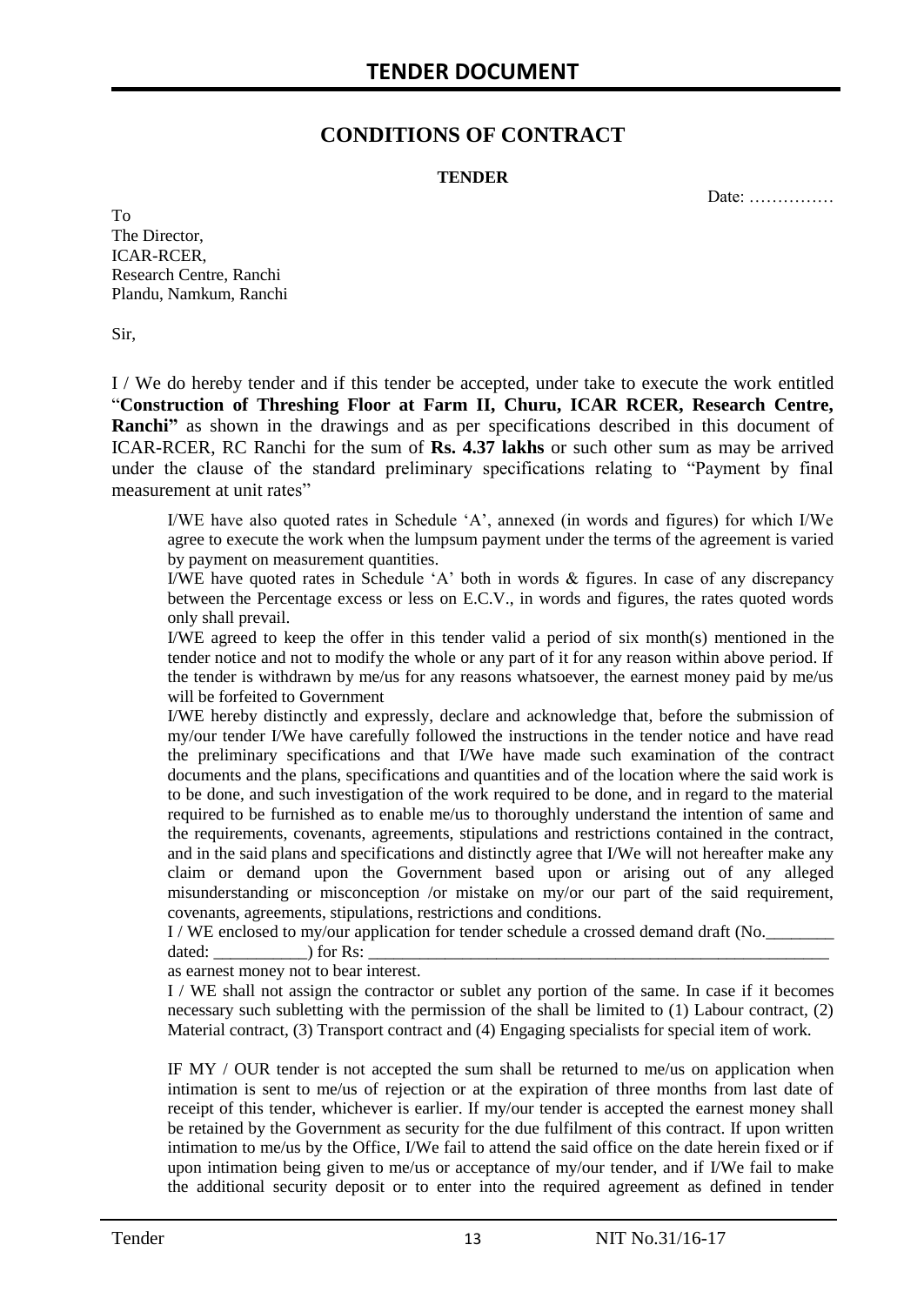# **TENDER DOCUMENT**

document, then I/We agree the forfeiture of the earnest money. Any notice required to be served on me/us here under shall be sufficiently served on me/us if delivered to me/us hereunder shall be sufficiently served on me/us if delivered to me/us personally or forwarded to me/us by post to (registered or ordinary) or left at my/our address given herein. Such notice shall if sent by post be deemed to have been served on me/us at the time when in due course of post it would be delivered at the address to which it is sent.

I/WE fully understand that the written agreement to be entered into between me/us and Government shall be the foundation of the rights of the both the parties and the contract shall not be deemed to be complete until the agreement has first been signed by me/us and then by the proper officer authorized to enter into contract on behalf of Government.

I AM/WE ARE professionally qualified and my/our qualifications are given below:

| S. No. | Name | Qualification |
|--------|------|---------------|
|        |      |               |
|        |      |               |
|        |      |               |
|        |      |               |
|        |      |               |
|        |      |               |
|        |      |               |
|        |      |               |

I/WE will employ the following technical staff for supervising the work and will see that one of them is always at site during working hours, personally checking all items of works and paint extra attention to such works as required special attention (eg) Main panel boards, Cable connections etc.,

| $\overline{\phantom{a}}$<br>S. No. | Name | Qualification |
|------------------------------------|------|---------------|
|                                    |      |               |
|                                    |      |               |
|                                    |      |               |
|                                    |      |               |
|                                    |      |               |
|                                    |      |               |

I / WE declare that I / WE agree to recover the salaries of the technical staff actually engaged on the work by the department, from the work bills, if I / We fail to employ technical staff as per the tender condition.

#### **TENDERERS / CONTRACTOR'S CERTIFICATE.**

- (1) I/WE hereby declare that I/We have perused in detail and examined closely the Indian Standard Specifications, all clauses of the preliminary specifications with all amendments and have either examined all the standards specifications or will examine all the standard specifications for items for which I/We tender, before I/We submit such tender and agree to be bound and comply with all such specifications for this agreement which I/We execute in the different Government Departments.
- (2)I/WE certify that I/We have inspected the site of the work before quoting my price, I /We have satisfied about the quality, availability and transport facilities for all the materials.
- (3)I / WE am/are prepared to furnish detailed data in support of all my quoted rates, if and when called upon to do so without any reservations.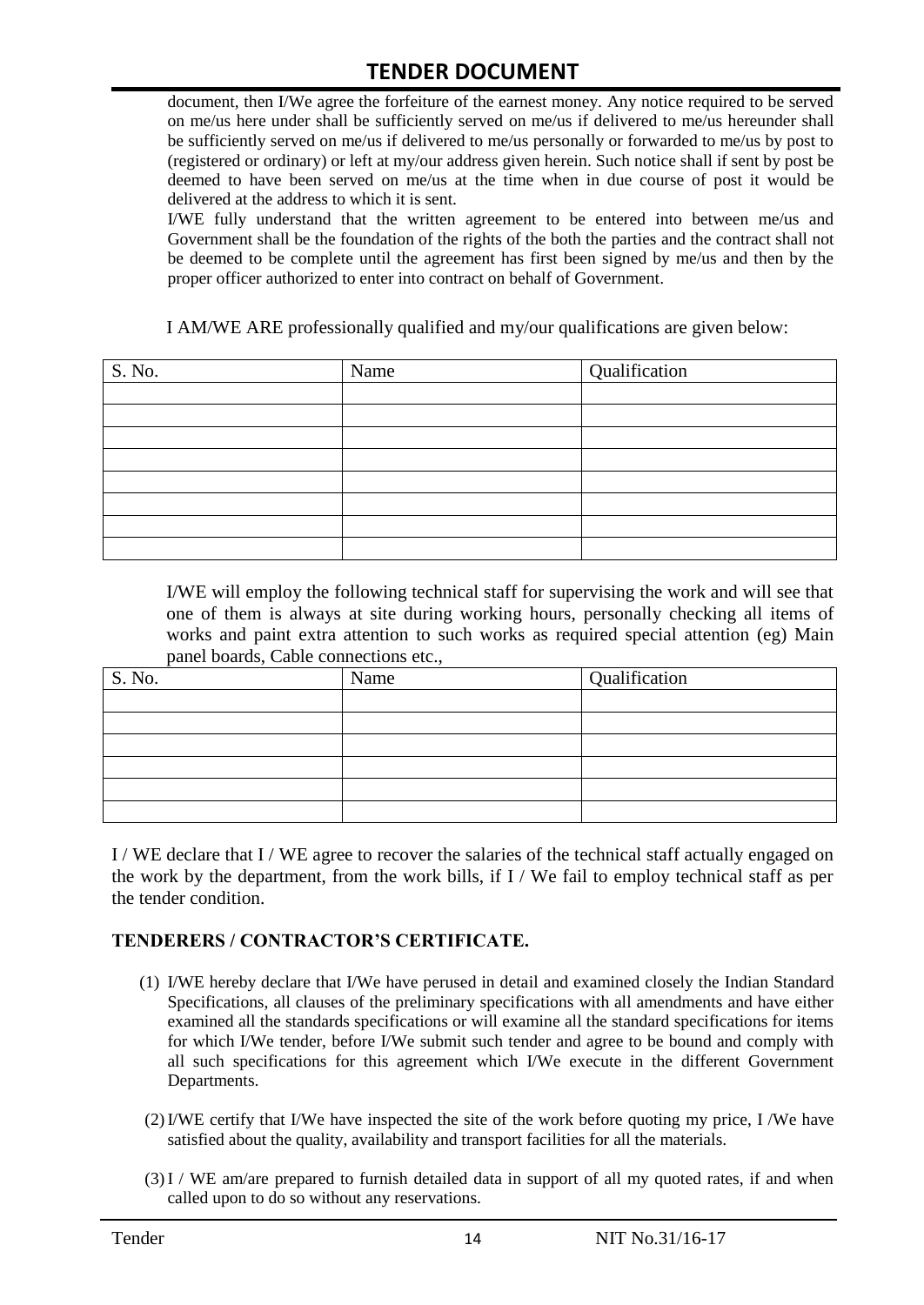- $(4)$  I / WE hereby declare that I / We will not claim any price escalation.
- (5)I / WE hereby declare that I am / We are accepting for the defect liability period as 24 months.
- $(6)$ I / WE declare that I / WE will not claim any extra amount towards any material used for the work other than the quoted works for respective schedule 'A' items.
- $(7)$ I / WE declare that I / WE will execute the work as per the mile stone programme, and if I / WE fail to complete the work as per the mile stone programme I abide by the condition to recover liquidated damages as per the tender conditions.
- $(8)$ I / WE declare that I / WE will abide for settlement of disputes as per the tender conditions.

#### **DECLARATION OF THE TENDERER**

- 1) I/WE have not been black listed in any department due to any reasons.
- 2) I/We declare that all the Certificates/Documents submitted by Me/US are Genuine.
- 3) I/WE agree to disqualify me/us for any wrong declaration in respect of the above and to summarily reject my/our tender.

Address of the Tenderer:

Phone No.: Fax No.: CONTRACTOR.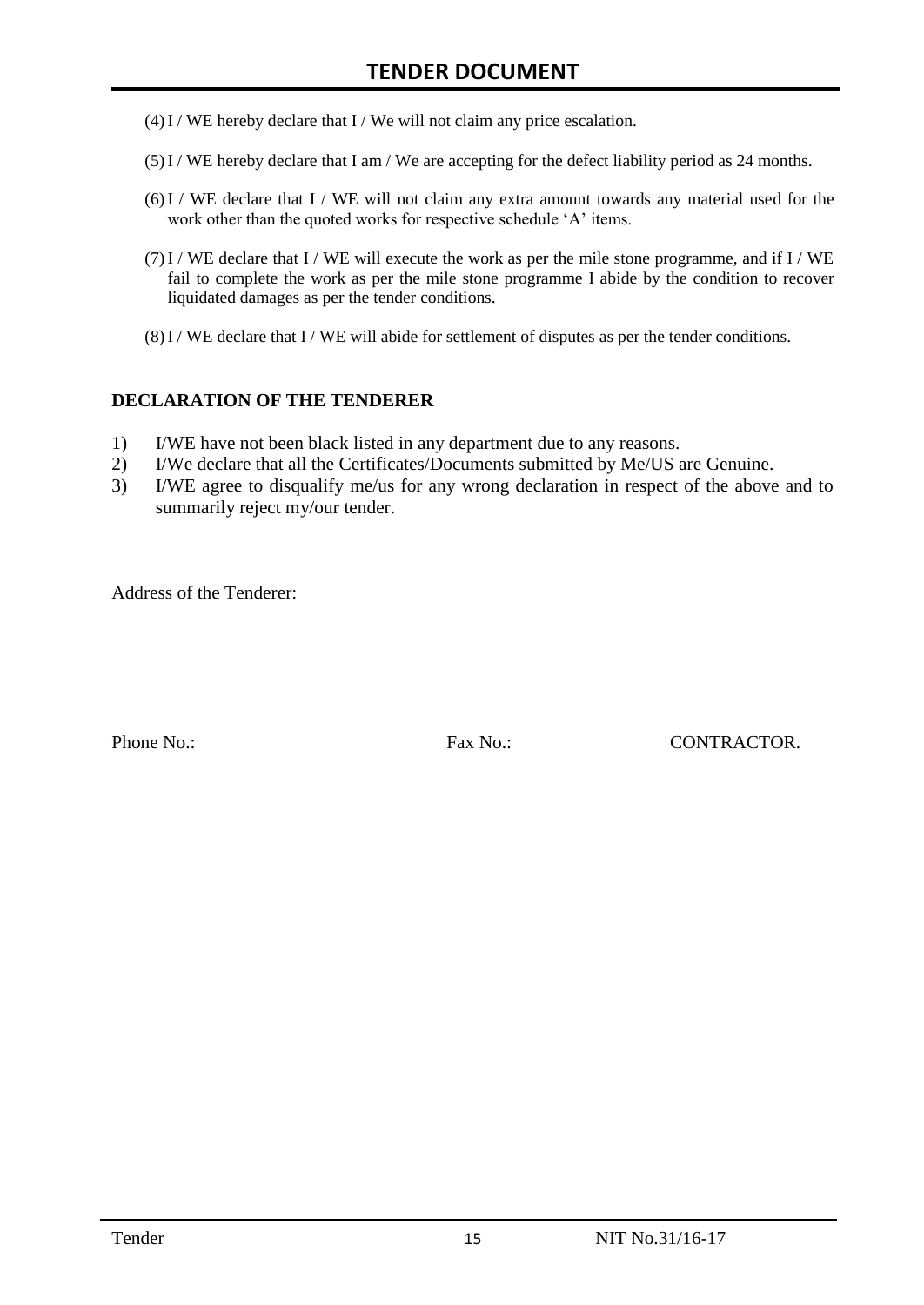# **CONDITIONS OF CONTRACT**

# **A. GENERAL**

#### **1. Interpretation:**

- 1.1 In interpreting these Conditions of Contract, singular also means plural, male also means female, and vice-versa. Headings have no significance. Works have their normal meaning under the language of the contract unless specifically defined. The Incharge will provide instructions clarifying queries about the conditions of Contract.
- 1.2 The documents forming the Contract shall be interpreted in the following order of priority:
- **1) Agreement**
- **2) Letter of Acceptance, notice to proceed with the works**
- **3) Contractor's Tender**
- **4) Conditions of contract**
- **5) Specifications**
- **6) Drawings**
- **7) Bill of quantities**
- **8) Any other document listed as forming part of the Contract.**

#### **2. Decisions:**

2.1 Except where otherwise specifically stated, the Director will decide the contractual matters between the Department and the Contractor in the role representing the Department.

#### **3. Delegation:**

3.1 The Director may delegate any of his duties and responsibilities to other officers and may cancel any delegation by an official order issued.

#### **4. Communications:**

4.1 Communications between parties, which are referred to in the conditions, are effective only when in writing. A notice shall be effective only when it is delivered **(in terms of Indian Contract Act)**

#### **5. Sub-contracting:**

**5.1 If the prime contractor desires to sub-let a part of the work, he should submit the same at the time of filing tenders itself or during execution, giving the name of the proposed Sub-contractor, along with details of his qualification and experience. The Tender Accepting Authority should verify the experience of the Sub-contractor and if the Sub-contractor satisfies the qualification criteria in proportion to the value of work proposed to be sub-let, he may permit the same. The total value of works to be awarded on sub-letting shall not exceed 50% of contract value. The extent of subletting shall be added to the experience of the sub-contractor and to that extent deducted from that of the main contractor.**

#### **6. Other Contractors:**

6.1 The Contractor shall cooperate and share the Site with other contractors, Public authorities, utilities, and the Department. The Contractor shall also provide facilities and services for them as directed by the Incharge.

#### **7. Personnel:**

- 7.1 The Contractor shall employ the required Key Personnel named in the Schedule of Key Personnel to carry out the functions stated in the Schedule or other personnel approved by the Incharge. The Incharge will approve any proposed replacement of Key Personnel only if their qualifications, abilities, and relevant experience are substantially equal to or better than those of the personnel listed in the Schedule.
- 7.2 Failure to employ the required technical personnel by the contractor the institute will depute its own technical person and expenditure of salary will be recovered from contractor.
- 7.3 The technical personnel should be on full time and available at site whenever required by Incharge to take instructions.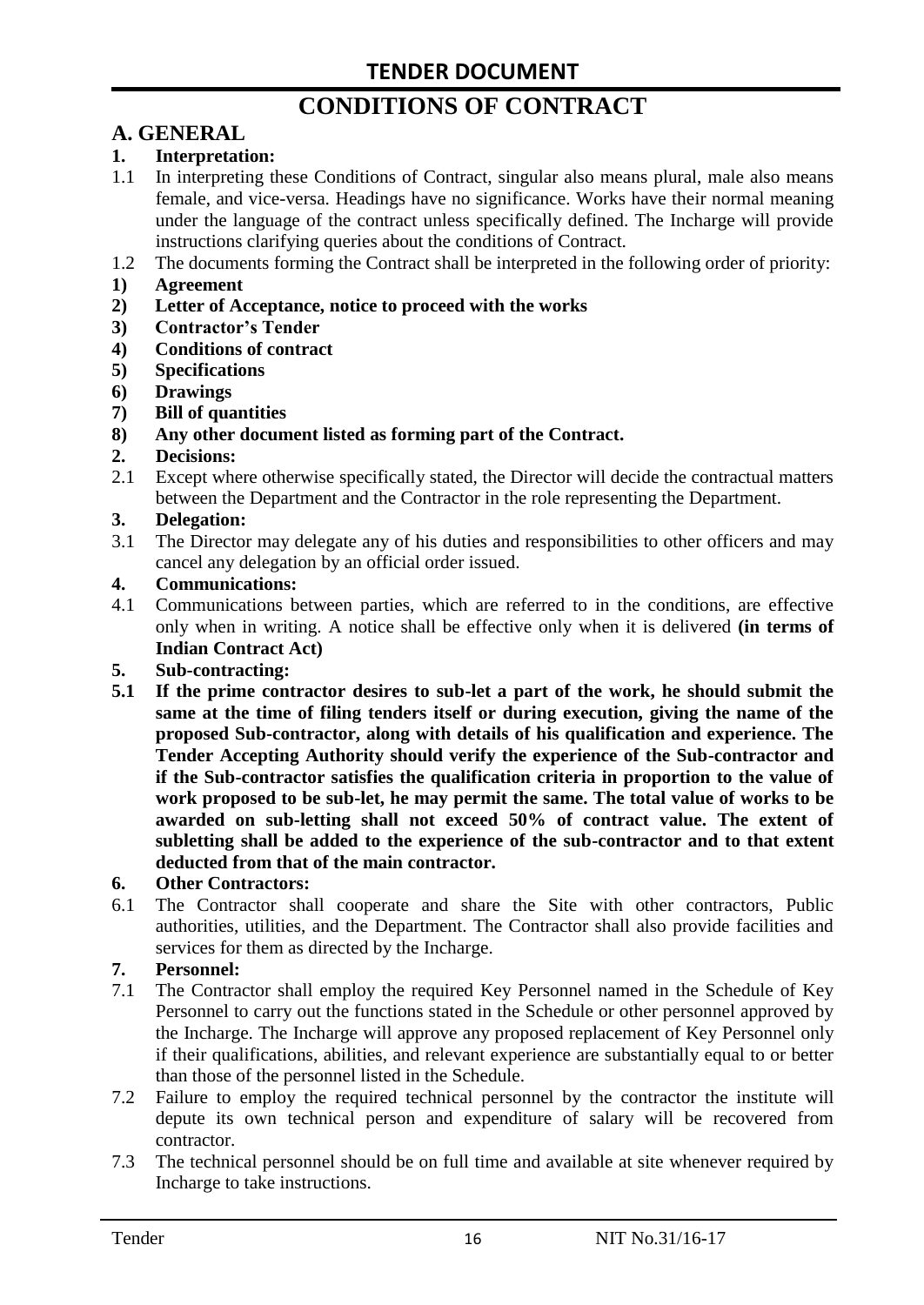- 7.4 The names of the technical personnel to be employed by the contractor should be furnished in the statement enclosed separately.
- 7.5 In case the contractor is already having more than one work on hand and has undertaken more than one work at the same time, he should employ separate technical personnel on each work.
- 7.6 If the contractor fails to employ technical personnel the work will be suspended or department will engage a technical personnel and recover the cost thereof from the contractor.
- 7.7 If the Incharge asks the Contractor to remove a person who is a member of Contractor"s staff or his work force stating the reasons the Contractor shall ensure that the person leaves the site forthwith and has no further connection with the work in the contract.

#### **8. Contractor's Risks:**

- 8.1 All risks of loss of or damage to physical property and of personnel injury and death, which arise during and in consequence of the performance of the Contract are the responsibility of the Contractor.
- **9. Insurance:**
- **9.1 The Contractor shall provide, in the joint names of the Department and the contractor, insurance cover from the Start Date to the end of the Defects Liability Period i.e., 24 months after completion for the following events which are due to the Contractor's risks.**
- **a) loss of or damage to the Works, Plant and Materials;**
- **b) loss of or damage to the Equipment;**
- **c) loss of or damage of property in connection with the Contract; and**
- **d) Personal injury or death of persons employed for construction.**
- **9.2 Policies and certificates of insurance shall be delivered by the Contractor to the Incharge at the time of concluding Agreement. All such insurance shall provide for compensation to be payable to rectify the loss or damage incurred.**
- **i) The contractor shall furnish insurance policy in force in accordance with proposal furnished in the Tender and approved by the Department for concluding the agreement.**
- **ii) The contractor shall also pay regularly the subsequent insurance premia and produce necessary receipt to the Incharge well in advance.**
- **iii) In case of failure to act in the above said manner the department will pay the premium and the same will be recovered from the Contractors payments.**
- **9.3 Alterations to the terms of insurance shall not be made without the approval of the Incharge.**

#### **10. Site Inspections:**

- 10.1 The contractor should inspect the site and also proposed quarries of choice for materials source of water and quote his rate including quarrying, conveyance and all other charges etc.
- 10.2 The responsibility for arranging the land for borrow area rests with the Contractor and no separate payment will be made for procurement or otherwise. The contractor's quoted rate will be inclusive of land cost.

#### **11. Contractor to Construct the Works:**

11.1 The Contractor shall construct and Commission the Work in accordance with the specifications and Drawings.

### **12. Power Supply.**

12.1 The contractor shall make his own arrangements for obtaining power from the Electricity dept., at his own cost. The contractor will pay the bills of Electricity Department for the cost of power consumed by him till the **(Name of work**) is handed over to ICAR-RCER RC Ranchi.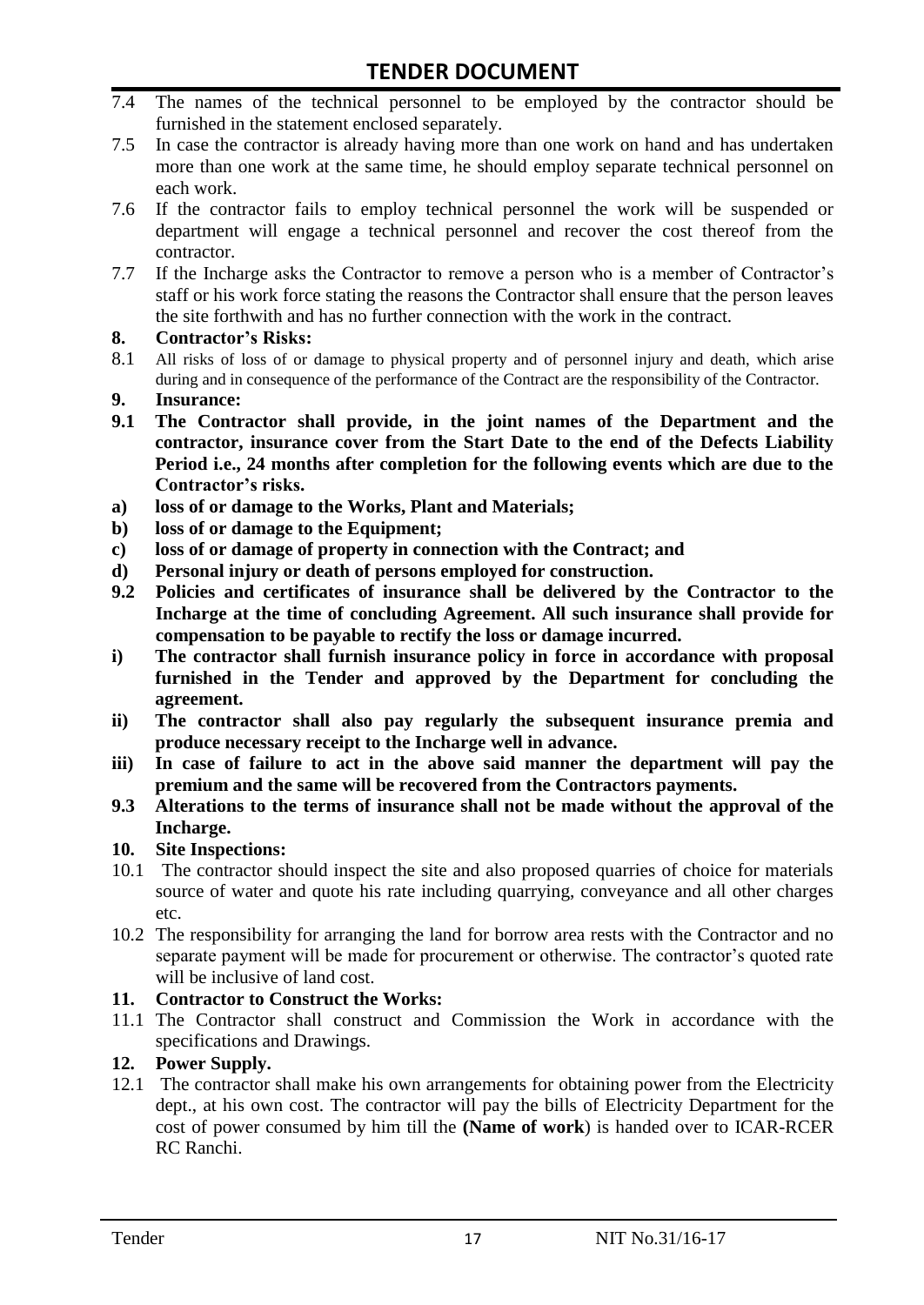- 12.2 **The contractor shall satisfy all the conditions and rules required as per Indian Electricity Act 1910 and under Rule-45(I) of the Indian Electricity Rules, 1956 as amended from time to time and other pertinent rules.**
- 12.3 The power shall be used for bonafide Departmental work only.

### **13. Monsoon Damages:**

Damages due to rain or flood shall have to be made good by the contractor till the work is handed over to the Department. The responsibility of damages making good the damages due to rain or flood rests with the contractor. **No extra payment is payable** for such operations and the contractor shall therefore, have to take all necessary precautions to protect the work done during the construction period.

#### **14. The works to be Completed by the Intended Completion Date:**

14.1 The Contractor may commence execution of the Works on the Start Date and shall carry out the Works in accordance with the programme submitted by the Contractor, as updated with the approval of the Incharge, and complete the work by the Intended Completion Date.

#### **15. Safety:**

15.1 The Contractor shall be responsible for the safety of all activities on the Site.

#### **16. Discoveries:**

16.1 Anything of historical or other interest or of significant value unexpectedly discovered on the Site is the property of the Government. The Contractor is to notify the Incharge of such discoveries and carry out the Incharge instructions for dealing with them.

#### **17. Possession of the Site.**

17.1 The Department shall give possession of the site to the Contractor.

#### **18. Access to the Site:**

18.1 The Contractor shall provide the Incharge and any person authorised by the Incharge, access to the site and to any place where work in connection with the Contract is being carried out or is intended to be carried out.

#### **19. Instructions:**

19.1 The Contractor shall carry out all instructions of the Incharge and comply with all the applicable local laws where the Site is located.

#### **20. Settlement of disputes:**

- 20.1 **If any dispute of difference of any kind whatsoever arises between the department and the Contractor in connection with, or arising out of the Contract, whether during the progress of the works or after their completion and whether before or after the termination, abandonment or breach of the Contract, it shall in the first place, be referred to and settled by the Incharge who shall, within a period of thirty days after being requested by the Contractor to do so, give written notice of his decision to the Contractor. Upon receipt of the written notice of the decision of the Incharge the Contractor shall promptly proceed without delay to comply with such notice of decision.**
- 20.2 **If the Incharge fails to give notice of his decision in writing within a period of thirty days after being requested or if the Contractor is dissatisfied with the notice of the decision of the Incharge the Contractor may within thirty days after receiving the notice of decision appeal to the Department who shall offer an opportunity to the contractor to be heard and to offer evidence in support of his appeal, the Department shall give notice of his decision within a period of thirty days after the Contractor has given the said evidence in support of his appeal, subject to arbitration, as hereinafter provided. Such decision of the Department in respect of every matter so referred shall be final and binding upon the Contractor and shall forthwith be given effect to by the Contractor, who shall proceed with the execution of the works with all due diligence whether he requires arbitration as hereinafter provided, or not. If the Department has given written notice of his decision to the Contractor and no claim to**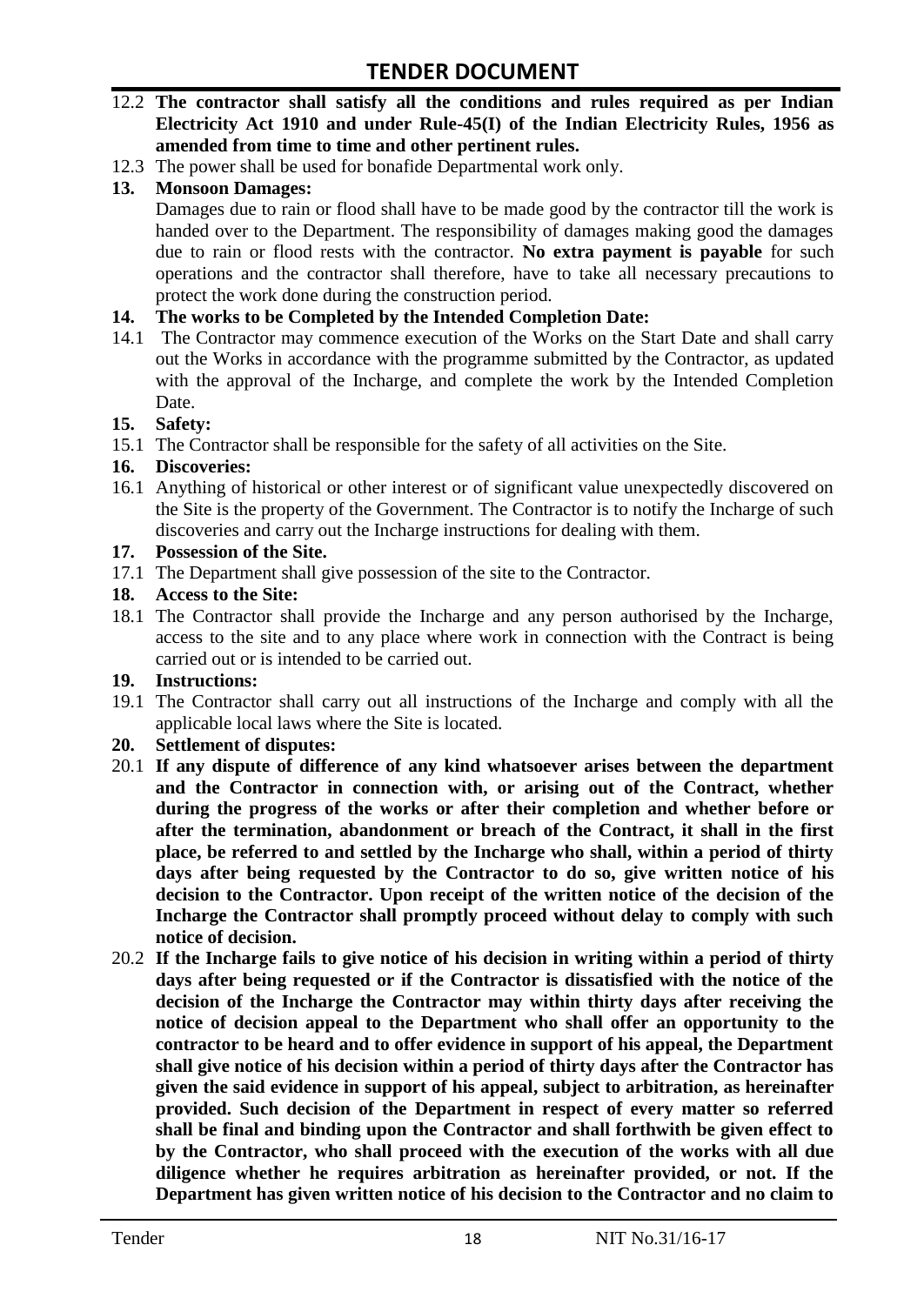**arbitration, has been communicated to him by the Contractor within a period of thirty days from receipt of such notice the said decision shall remain final and binding upon the Contractor. If the Department fail to give notice of his decision, as aforesaid within a period of thirty days after being requested as aforesaid, or if the Contractor be dissatisfied with any such decision, then and in any such case the contractor within thirty days after the expiration of the first named period of thirty days as the case may be, require that the matter or matters in dispute be referred to arbitration: jurisdiction of Ranchi limits.**

# **B. TIME FOR COMPLETION**

#### **21. Program:**

- 21.1 The total period of completion is (**duration of 30 days**) from the date of receipt of Work Order.
- 21.2 The attention of the tenderer is directed to the contract requirement at the time of beginning of the work. The rate of progress and proportionate value of work done from time to time as will be indicated by the Certificate for the value of work done will be required. Date of commencement of their programme will be the date for concluding agreement but not the date of handing over site.
- 21.3 After signing the agreement, the contractor shall forthwith begin the work, shall regularly and continuously proceed with them.
- 21.4 The contractor shall commence the works on site within the period specified under condition 23.1 to 23.2 after the receipt by him of a written order to this effect from the concerned authority and shall proceed with the same with due expedition and without delay, except as may be expressly sanctioned or ordered.
- 21.5 Save in so far as the contractor may prescribe, the extent of portions of the site of which the contractor is to be given possession from time to time and the order in which such portions shall be made available to him and, Subject to any requirement in the contract as to the order in which the works shall be executed, the "s written order to commence the works, give to the contractor possession of so much of the site as may be required to enable the contractor to commence proceed with the execution of the works in accordance with the programme if any, and otherwise in accordance with such reasonable proposals of the contractor as he shall by written notice to the Incharge, make and will from time to time as the works proceed, give to the contractor possession of such further portions of the site as may be required to enable the contractor to proceed with the execution of the works with due dispatch in accordance with the said programme or proposals as the case maybe; if the contractor suffers delay or incurs cost from failure on the part of the Concerned authority to give possession in accordance with the terms of this clause, the Concerned authority shall grant an extension of time for the completion of works.
- 21.6 The contractor shall bear all costs and charges for special or temporary way leases required by him in connection with access to the site. The contractor shall also provide at his own cost any additional accommodation outside the site required by him for the purposes of the work.
- 21.7 Subject to any requirement in the contract as to completion of any section of the works before completion of the whole of the works shall be completed in accordance with provisions of clauses in the Schedule within the time stated in the contract calculated from the last day of the period named in the statement to the tender as that within which the works are to be commenced or such extended time as may be allowed.

#### 21.8 **Delays and extension of time:**

No claim for compensation on account of delays or hindrances to the work from any cause whatever shall lie, except as hereafter defined. Reasonable extension of time will be allowed by the or by the office competent to sanction the extension, for unavoidable delays, such as may result from causes, which in the opinion of the , are undoubtedly beyond the control of the contractor. The shall assess the period of delay or hindrance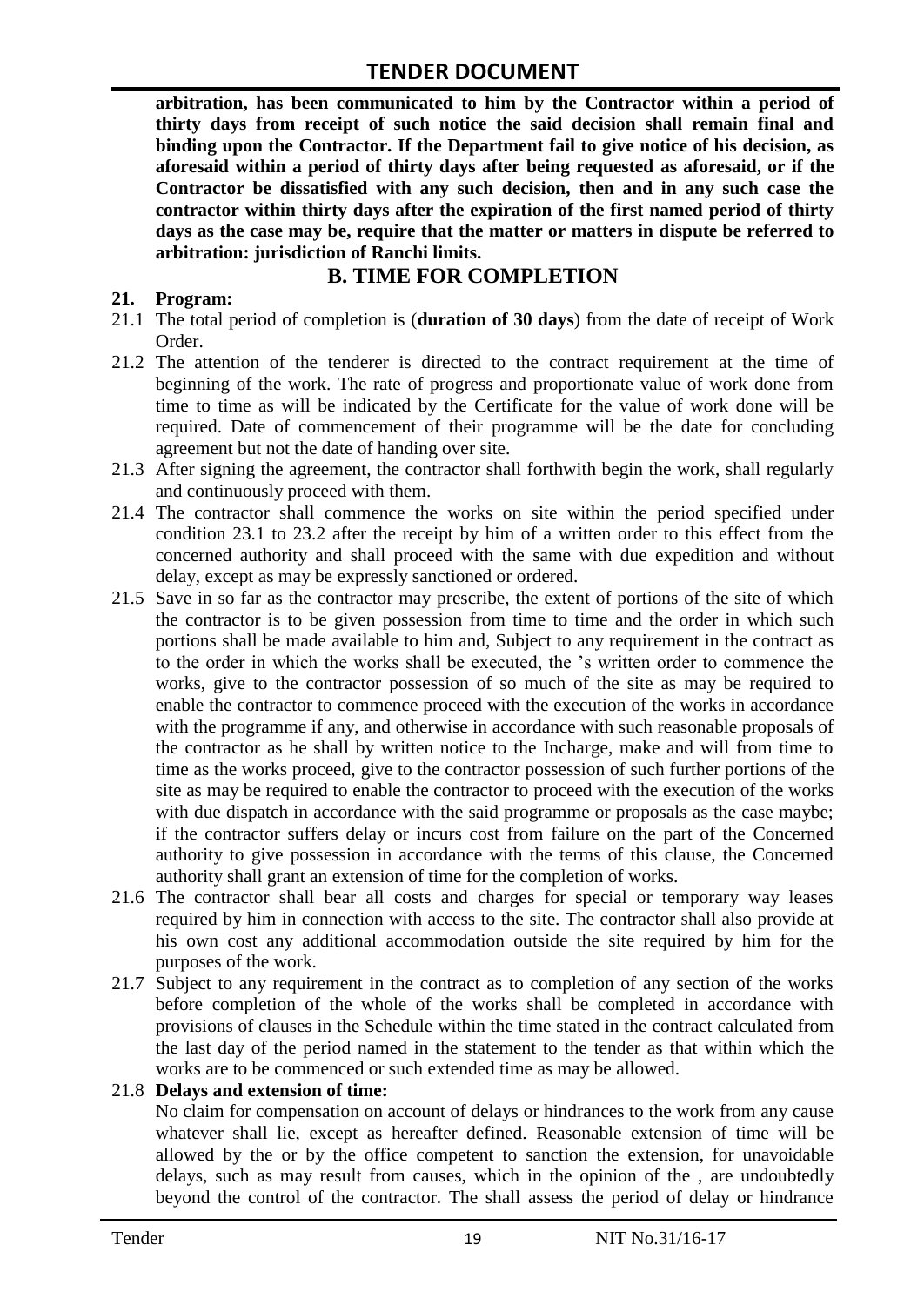caused by any written instructions issued by him, at twenty five per cent in excess or the actual working period so lost.

In the event of the failing to issue necessary instructions and thereby causing delay and hindrance to the contractor, the latter shall have the right to claim an assessment of such delay by the Director, ICAR-RCER whose decision will be final and binding. The contractor shall lodge in writing with the statement of claim for any delay or hindrance referred to above, within fourteen days from its commencement, otherwise no extension of time will be allowed.

Whenever authorised alterations or additions made during the progress of the work are of such a nature in the opinion of the as to justify an extension of time in consequence thereof, such extension will be granted in writing by the or other competent authority when ordering such alterations or additions.

#### **22. Construction Programme:**

- 22.1 The Contractor shall furnish within 15 days of the order of the work a programme showing the sequence in which he proposed to carry out the work, monthly progress expected to be achieved, also indicating date of procurement of materials plant and machinery. The schedule should be such that it is practicable to achieve completion of the whole work within the time limit fixed and shall obtain the approval of the Incharge. Further rate of the progress as in the program shall be kept up to date. In case it is subsequently found necessary to alter this program, the contractor shall submit sufficiently in advance the revised program incorporating necessary modifications and get the same approved by the Incharge. No revised program shall be operative with out approval of Incharge.
- 22.2 The Director, ICAR-RCER shall have all times the right, without any way violating this contract, or forming grounds for any claim, to alter the order of progress of the works or any part thereof and the contractor shall after receiving such directions proceed in the order directed. The contractor shall also report the progress to the Director, ICAR-RCER within 7 days of the Incharge direction to alter the order of progress of works.
- 22.3 The Contractor shall give written notice to the Incharge whenever planning or progress of the works is likely to be delayed or disrupted unless any further drawings or order including a direction, instruction or approval is issued by the Incharge within a reasonable time. The notice shall include details of the drawing or order required and of why and by when it is required and of any delay or disruption likely to be suffered if it is late.

# 22.4 Rate of progress/percentage of work:

# i) **(30 days) 100% of contract value**

#### **23. Speed of Work**

- 23.1 The Contractor shall at all times maintain the progress of work to conform to the latest operative progress schedule approved by the Incharge. The contractor should furnish progress report indicating the programme and progress once in a month. The Incharge may at any time in writing direct the contractor to slow down any part or whole of the work for any reason (which shall not be questioned) whatsoever, and the contractor shall comply with such orders of the Incharge. The compliance of such orders shall not entitle the contractor to any claim of compensation. Such orders of the Incharge for slowing down the work will however be duly taken into account while granting extension of time if asked by the contractor for which no extra payment will be entertained.
- 23.2 Delays in Commencement or progress or neglect of work and forfeiture of earnest money, Security deposit and withheld amounts:

If, at any time, the Incharge shall be of the opinion that the Contractor is delaying Commencement of the work or violating any of the provisions of the Contractor is neglecting or delaying the progress of the work as defined by the tabular statement. "Rate of progress" in the Articles of Agreement", he shall so advise the Contractors in writing and at the same time demand compliance in accordance with conditions of Tender notice. If the Contractor neglects to comply with such demand within seven days after receipt of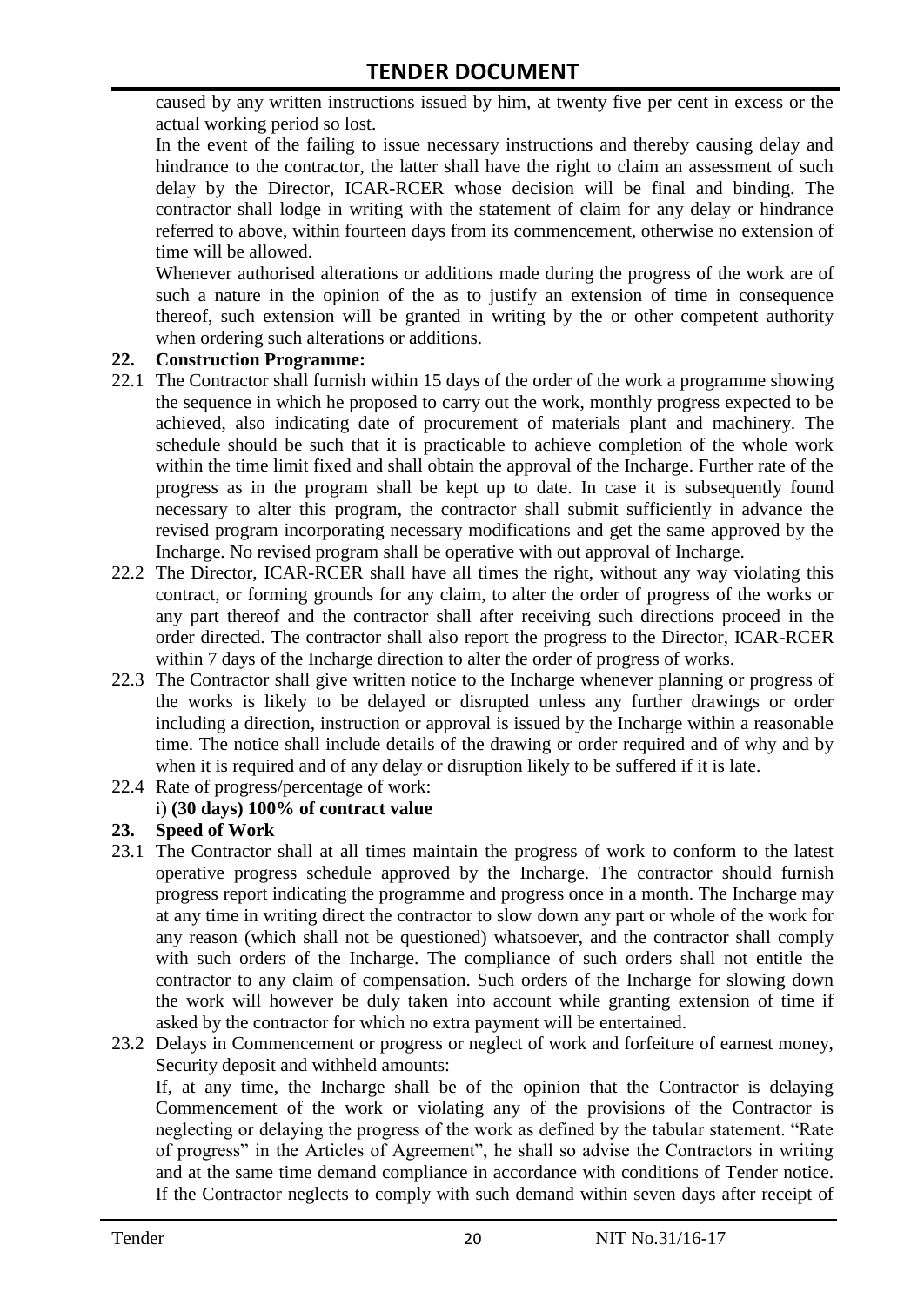such notice, it shall then or at any time there after, be lawful for the Director, ICAR-RCER to take suitable action in accordance with relevant Clauses.

### **24. Suspension of works by the Contractor:**

- 24.1 If the Contractor shall suspend the works, or sublet the work without sanction of the Incharge, or in the opinion of the Incharge shall neglect or fail to proceed with due diligence in the performance of his part of the Contract as laid down in the Schedule rate of progress, or if he shall continue to default or repeat such default in the respects mentioned in relevant rules of GOI, Incharge shall take action in accordance with related Clauses.
- 24.2 If the Contractor stops work for 28 days and the Stoppage has not been authorised by the Incharge the Contract will be terminated as per the law.
- 24.3 If the Contractor has delayed the completion of works the Contract will be terminated under relavant Clauses.

### **25. Extension of the Intended Completion Date:**

- 25.1 The Incharge shall extend or recommend for extension, in accordance with the Government orders in force, the Intended Completion Date if a Variation is issued which makes it impossible for Completion to be achieved by the Intended Completion Date.
- 25.2 The Incharge shall decide whether and by how much to extend the Intended Completion Date within 21 days of the Contractor asking the Engineer for a decision upon the effect of a Variation and submitting full supporting information. If the Contractor has failed to give early warning of a delay or has failed to cooperate in dealing with a delay, the delay by this failure shall not be considered in assessing the new Intended Completion Date.

#### **26. Delays Ordered by the Incharge**

26.1 The Incharge may instruct the Contractor to delay the start or progress of any activity within the Work.

#### **27. Early Warning:**

- 27.1 The contractor is to warn the Incharge at the earliest opportunity of specific likely future events or circumstances that may adversely affect the Execution of Works.
- 27.2 The Contractor shall cooperate with the Incharge in making and considering proposals for how the effect of such an event or circumstance can be avoided or reduced by anyone involved in the work and in carrying out any resulting instruction of the Incharge.

#### **28. Management Meetings:**

28.1 **The Incharge may require the Contractor to attend a management meeting. The business of a management meeting shall be to review the progress work.**

# **C. QUALITY CONTROL**

#### **29. Identifying Defects:**

29.1 The Incharge shall check the Contractor's work and notify the Contractor of any Defects that are found. Such checking shall not affect the Contractor"s responsibilities. The Incharge may instruct the Contractor to verify the Defect and to uncover and test any work that the Engineer considers may be a Defect.

#### **30. Tests:**

30.1 If the Incharge instructs the Contractor to carry out a test not specified in the Specification to check whether any work has a Defect and the Contractor shall pay for the test and any samples.

### **31. Correction of Defects:**

- 31.1 The Incharge shall give notice to the Contractor of any Defects before the end of the Defects Liability Period, which begins on Completion. The defects liability period shall be extended for as long as defects remain to be corrected by the Contractor.
- 31.2 Every time notice of a Defect is given, the Contractor shall correct the notified defect within the length of time specified by the Incharge's notice.

### **32. Uncorrected defects**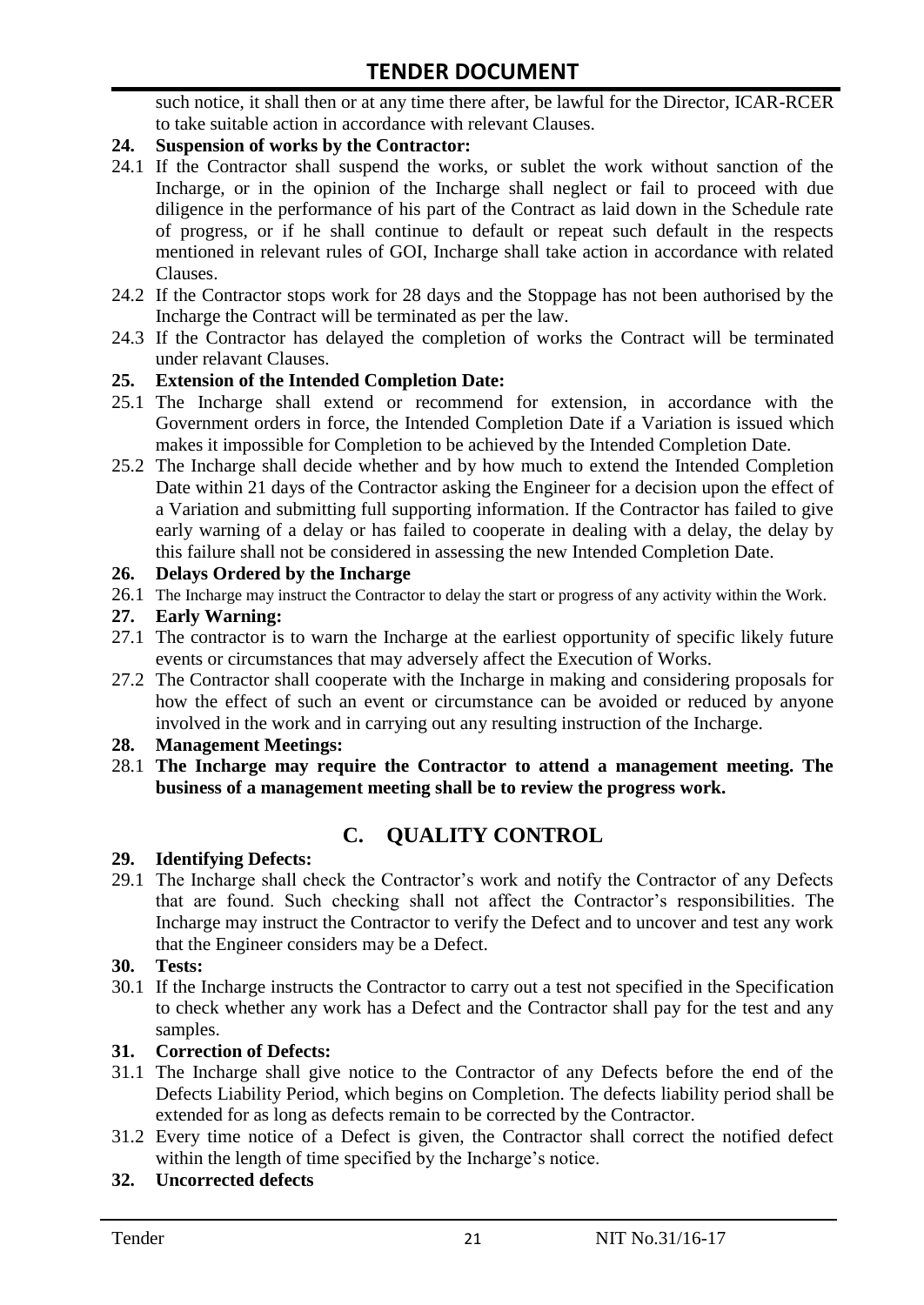32.1 If the contractor has not corrected the defect within the time specified in the Incharge's notice, the Incharge will assess the cost of having the defect corrected and the contractor will pay this amount.

#### **33. Quality Control:**

In addition to the normal inspection by the regular staff in charge of the execution of work, the work may also be inspected by the, Quality control Circle or by the State or District level Vigilance Cell Unit and any other authorised external Agency if any sub-standard work or excess payments are noticed with reference to measurement books etc., during inspection, action will be taken based on their observations and these will be effected by the Incharge of the execution of the work.

# **D. COST CONTROL**

#### **34. Bill of Quantities:**

- 34.1 The Bill Quantities shall contain items for the construction work to be done by the Contractor.
- 34.2 The Contractor is paid for the quantity of the work done as per quoted rate in the Bill of Quantities for each item.

#### **35. Changes in the Quantities:**

- 35.1 The contractor is bound to execute all supplemental works that are found essential, incidental and inevitable during execution of main work.
- 35.2 The payment of rates for such supplemental items of work will be regulated as under; Supplemental items directly deducible from similar items in the original agreement.
- 35.2.1 The rates shall be derived by adding to or subtracting from the agreement rate of such similar item the cost of the difference in the quantity of materials labour between the new items and similar items in the agreement worked out with reference to the Standard Schedule of Rates adopted in the sanctioned estimate with which the tenders are accepted.
- 35.2.2 (a) Similar items but the rates of which cannot be directly deduced from the original agreement.

(b) Purely new items which do not correspond to any item in the agreement.

35.2.3 The rates of all such items shall be Estimated Rates plus or minus overall Tender premium.

#### **36. Extra Items:**

- 36.1 Extra items of work shall not vitiate the contract. The contractor shall be bound to execute extra items of work as directed by the Incharge. The rates for extra items shall be worked out by the as per the conditions of the Contract and the same are binding on the Contractor.
- 36.2 The contractor shall before the 15th day of each month, submit in writing to the a statement of extra items if any that they have executed during the preceding month failing which the contractor shall not be entitled to claim any.

#### **36.3 Entrustment of additional items:**

- 36.3.1 Where ever additional items not contingent on the main work and outside the scope of original agreement are to be entrusted to the original contractor dispensing with bids and if the value of such items exceeds the limits up to which the officer is empowered to entrust works initially to contractor without calling for tenders, approval of next higher authority shall be obtained. Entrustment of such items on nomination shall be at rates not exceeding the estimated rates.
- 36.3.2 Entrustment of the additional items contingent on the main work will be authorised by the officers upto the monetary limits upto which they themselves are competent to accept items in the original agreement so long as the total amounts upto which they are competent to accept in an original agreement rates for such items shall be worked out in accordance with the procedure (I) For all items of work in excess of the quantities shown in the Bill of Quantities of the Tenders, the rate payable for such items shall be estimate rates for the items accepted by the competent authority.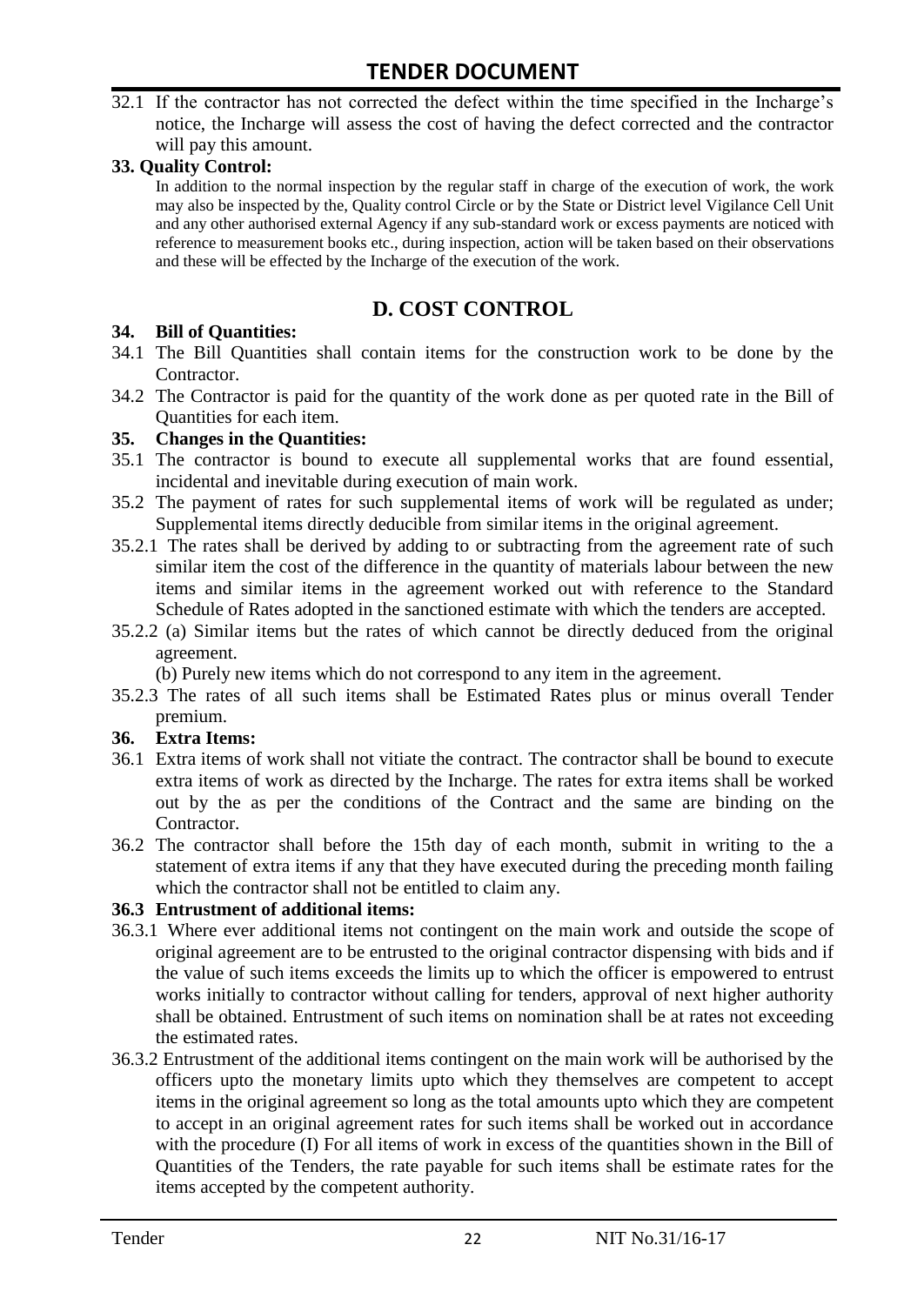- 36.3.3 Entrustment of either the additional or supplemental items shall be subject to the provisions of the agreement entered into by a Competent Authority after the tender is accepted. The Director being the authority next higher to the Director, who entered into the agreement approves the rate for the items / variation in quantity in the current agreement. The items shall not be ordered by an officer on his own responsibility if the revised estimate or deviation statement providing for the same requires the sanction of Director.
- Note:It may be noted that the term Estimate Rate used above means the rate in the sanctioned estimate with which the tenders are accepted, or if no such rates is available in the estimate, the rate derived will be with reference to the Standard Schedule of Rates adopted in the sanctioned estimate with which tenders are accepted.
- **37. Cash flow forecasts:**
- **37.1 When the program is updated, the contractor is to provide the Incharge with an updated cash flow forecast.**
- **38. Payment Certificates:**
- **38.1 The Contractor shall submit to the Incharge monthly statements of the estimated value of the work completed less the cumulative amount certified previously.**
- **38.2 The Incharge shall check the Contractor's monthly statement within 14 days.**
- **38.3 The value of work executed shall be determined by the Incharge.**
- **38.4 The value of work executed shall comprise the value of the quantities of the items in the Bill of Quantities completed.**
- **38.5 The Incharge may exclude any item certified in a previous certificate or reduce the proportion of any item previously certified in any certificate in the light of later information.**
- **39. Payments:**
- **39.1 Payment will be made after satisfactory completion of the work.**
- 39.2 Part Payment if any will be consider as per Govt. of India norms.
- 39.3 Part payment if any will be adjusted against the final payment

#### **39.3 Payments and Certificates:**

- 39.3.1 In case of over payments or wrong payment if any made to the contractor due to wrong interpretation of the provisions of the contract a n d c ontract conditions etc., such unauthorized payment will be deducted in the subsequent bills or final bill for the work or from the bills under any other contracts with the Government or at any time there after from the deposits available with the Government.
- 39.3.2 Any recovery or recoveries advised by the Government Department either state or central, due to non-fulfilment of any contract entered into with them by the contractor shall be recovered from any bill or deposits of the contractor.
- 39.3.3 No claim shall be entertained, if the same is not represented in writing to the Incharge within 15 days of its occurrence.
- 39.3.4 The contractor is not eligible for any compensation for inevitable delay in handing over the site or for any other reason. In such case, suitable extensions of time will be granted after considering the merits of the case.

#### **40. Interest on Money due to the Contractor:**

- 40.1 No omission by the or the sub-divisional officer to pay the amount due upon certificates shall vitiate or make void the contract, nor shall the contractor be entitled to interest upon any guarantee fund or payments in arrear, nor upon any balance which may, on the final settlement of his accounts, found to be due to him.
- **41. Certificate of Completion of works:**
- **41.1 Certificate of Completion of works:**
- **41.1.1 When the whole of the work has been completed and has satisfactory passed any final test that may be prescribed by the Contract, the Contractor may give a notice to that effect to the Incharge accompanied by an undertaking to carryout any**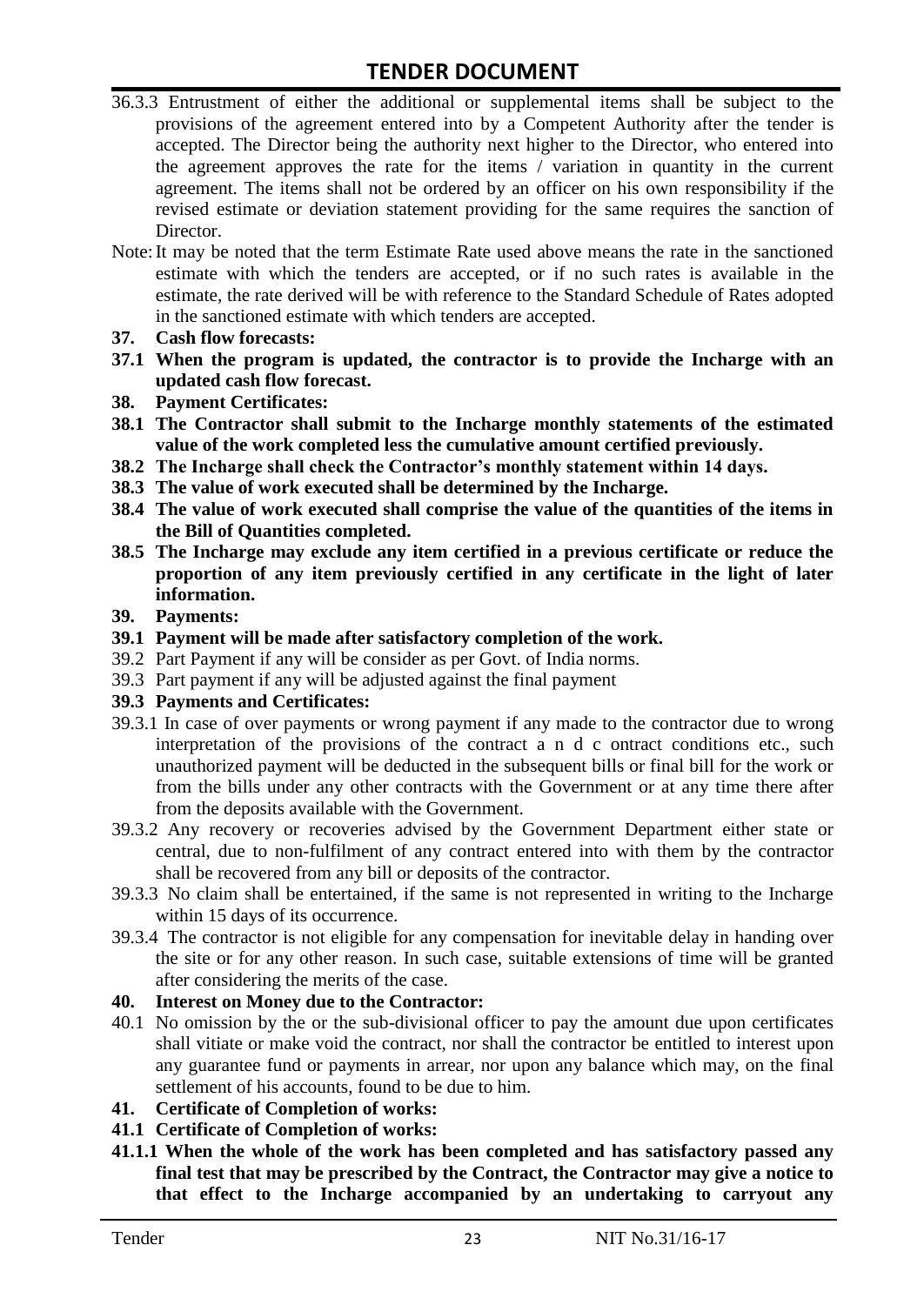**rectification work during the period of maintenance, such notice and undertaking shall be in writing and shall be deemed to be request by the Contractor for the Incharge to issue a Certificate of completion in respect of the Works. The Incharge shall, within twenty one days of the date of delivery of such notice either issue to the Contractor, a certificate of completion stating the date on which, in his opinion, the works were completed in accordance with the Contract or give instructions in writing to the Contractor specifying all the Works which, in the Incharge'' opinion, required to be done by the Contractor before the issue of such Certificate.**

- **41.1.2 Incharge shall also notify the Contractor of any defects in the Works affecting completion that may appear after such instructions and before completion of the Works specified there in. The Contractor shall be entitled to receive such Certificate of the Completion within twenty one days of completion to the satisfaction of the Incharge of the Works so specified and making good of any defects so notified.**
- **41.1.3 Similarly, the Contractor may request and the Incharge shall issue a Certificate of Completion in respect of:**
- **a) Any section of the Permanent works in respect of which a separate time for completion is provided in the Contract, and**
- **b) Any substantial part of the Permanent Works which has been both completed to the satisfaction of the Incharge and occupied or used by the Department.**
- **41.1.4 If any part of the Permanent Works shall have been completed and shall have satisfactorily passed any final test that may be prescribed by the Contract, the Incharge may issue such certificate, and the Contractor shall be deemed to have undertaken to complete any outstanding work in that part of the Works during the period of Maintenance.**
- **42. Taxes included in the Price:**
- 42.1 The rates quoted by the contractor shall be deemed to be inclusive of the sales Tax and other taxes on all materials that the contractor will have to purchase for performance of this contract.

#### **43. Liquidated Damages:**

- 43.1 If for any reason, which does not entitle the contractor to an extension of item, the rate of progress of works, or any section is at any time, in the opinion of the Director, ICAR-RCER too slow to ensure completion by the prescribed time or extended time for completion Director, ICAR-RCER shall so notify the contractor in writing and the contractor shall there upon take such steps as are necessary and the Director, ICAR-RCER may approve to expedite progress so as to complete the works or such section by the prescribed time or extended time. The contractor shall not be entitled to any additional payment for taking such steps. If as a result of any notice given by the Director, ICAR-RCER under this clause the contractor shall seek the Director, ICAR-RCER permission to do any work at night or on Sundays, if locally recognised as days or rest, or their locally recognised equivalent, such permission shall not be unreasonably refused.
- 43.2 If the contractor fails to complete whole of the works or any part thereof or section of the works within the stipulated periods of individual mile stones (including any bonafide extensions allowed by the competent authority without levying liquidated damages), the Director, ICAR-RCER may without prejudice to any other method of recovery will deduct one hundreds of one percent of contract value per calendar day or part of the day for the period of delays subject to a maximum of 10% of the contract value not as a penalty from any monies in his hands due or which may become due to the contractor. The payment or deductions of such damages shall not relieve the contractor from his obligation to complete the works, or from any other of his obligations and liabilities under the contract
- 43.3 The liquidated damages for the whole of the work are @0.05% of value of contract per day for delay. The maximum amount of liquidated damages for the whole of the works is ten percent of final contract price.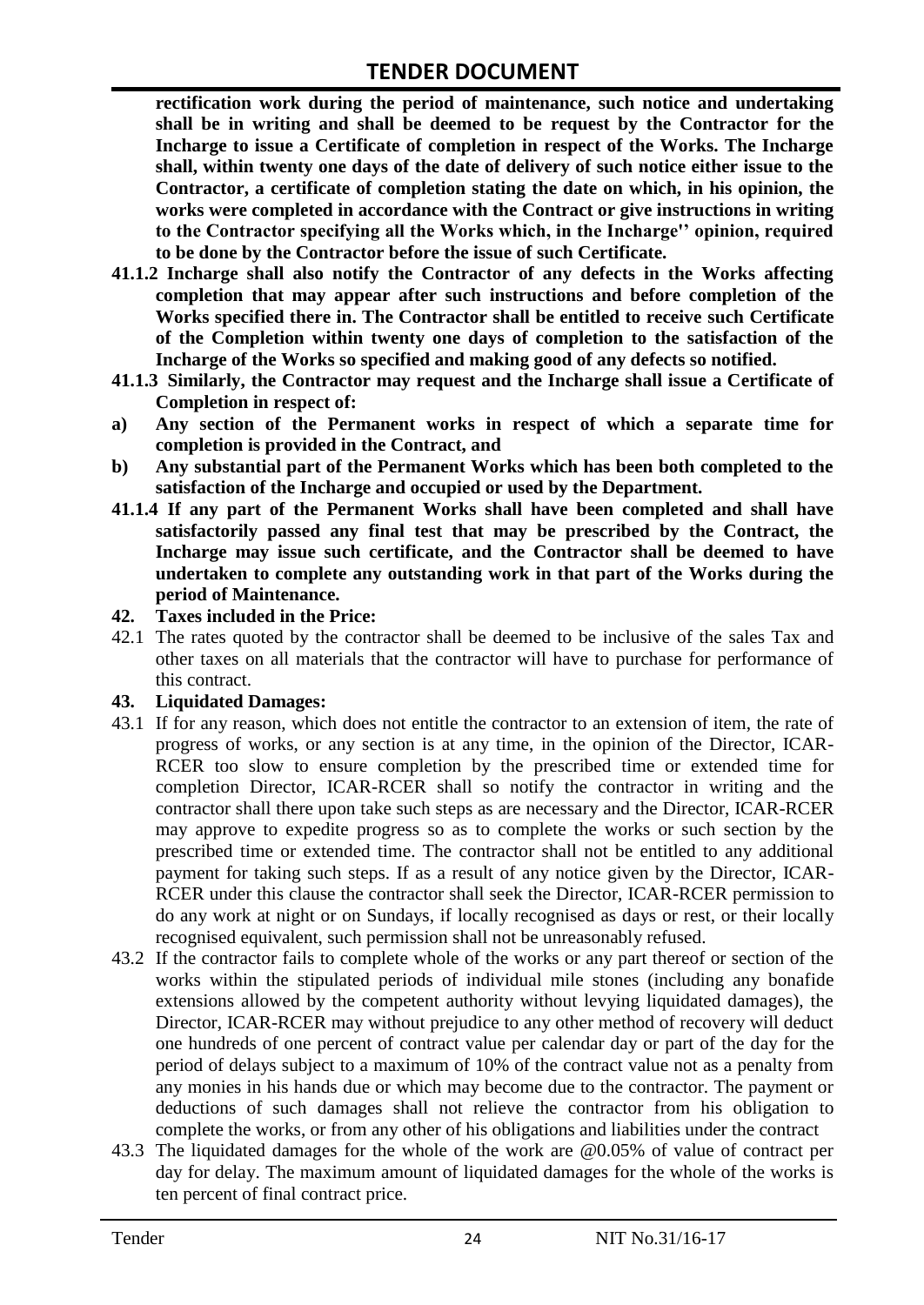The effective date will be from the date of handing over of the site after agreement and after obtaining a Program of the work.

#### **44. Cost of Repairs:**

44.1 Loss or damage to the works or materials to the works between the start date and the end of the defects correction periods shall be remedied by the contractor at the contractor"s cost if the loss or damage arises from the contractor's acts or omissions.

# **E. FINISHING THE CONTRACT**

#### **45. Completion:**

45.1 The Contractor shall request the Incharge to issue a Certificate of completion of the Works and the Incharge will do so upon deciding that the work is completed.

#### **46. Taking Over:**

46.1 The Department shall takes over the Site and the Works within seven days of the Incharge issuing a certificate of Completion based on the report given by the Consultant.

#### *47. Final Account:*

**47.1 The Contractor shall supply to the Incharge a detailed account of the total amount that the Contractor considers payable under the Contract before the end of the Defects Liability Period. The Incharge shall issue a Defects Liability Certificate and certify any final payment that is due to the Contractor within 56 days of receiving the Contractor's account if it is correct and complete. If it is not, the Incharge shall issue within 56 days a schedule that states the scope of the corrections or additions that are necessary. If the final Account is still unsatisfactory after it has been resubmitted, the Incharge shall decide on the amount payable to the Contractor and issue a payment certificate with in 56 days of receiving the Contractor's revised account.**

#### **48. Termination:**

- 48.1 The Department may terminate the Contract if the contractor causes a fundamental breach of the Contract.
- 48.2 Fundamental breaches of Contract include, but shall not be limited to the following.
- a) The Contractor stops work for 28 days when no stoppage of work is shown on the current program and the stoppage has not been authorised by the Incharge.
- b) The Contractor is made bankrupt or goes into liquidation other than for a reconstruction or amalgamation.
- c) The Incharge gives Notice that failure to correct a particular Defect is a fundamental breach of Contract and the Contractor fails to correct it within a reasonable period of time determined by the Incharge; and
- d) The Contractor does not maintain a security which is required and
- e) The Contractor has delayed the completion of works by the number of days for which the maximum amount of liquidated damages can be paid as defined.
- f) If the contractor, in the judgement of the Department has engaged in corrupt or fraudulent practices in competing for or in the executing the contract. For the purpose of this paragraph: "corrupt practice" means the offering, giving, receiving or soliciting of any thing of value to influence the action of a public official in the procurement process or in contract execution. "Fraudulent practice" means a misrepresentation of facts in order to influence a procurement process or the execution of a

contract to the detriment o the Government and includes collusive practice among Tenderers (prior to or after Tender submission) designed to establish Tender prices at artificial non-competitive levels and to deprive the Government of the benefits of free and open competition.

- 48.3 Notwithstanding the above the Department may terminate the contract for convenience.
- 48.4 If the Contract is terminated, the Contractor shall stop work immediately, make the Site safe and secured leave the Site as soon as reasonably possible.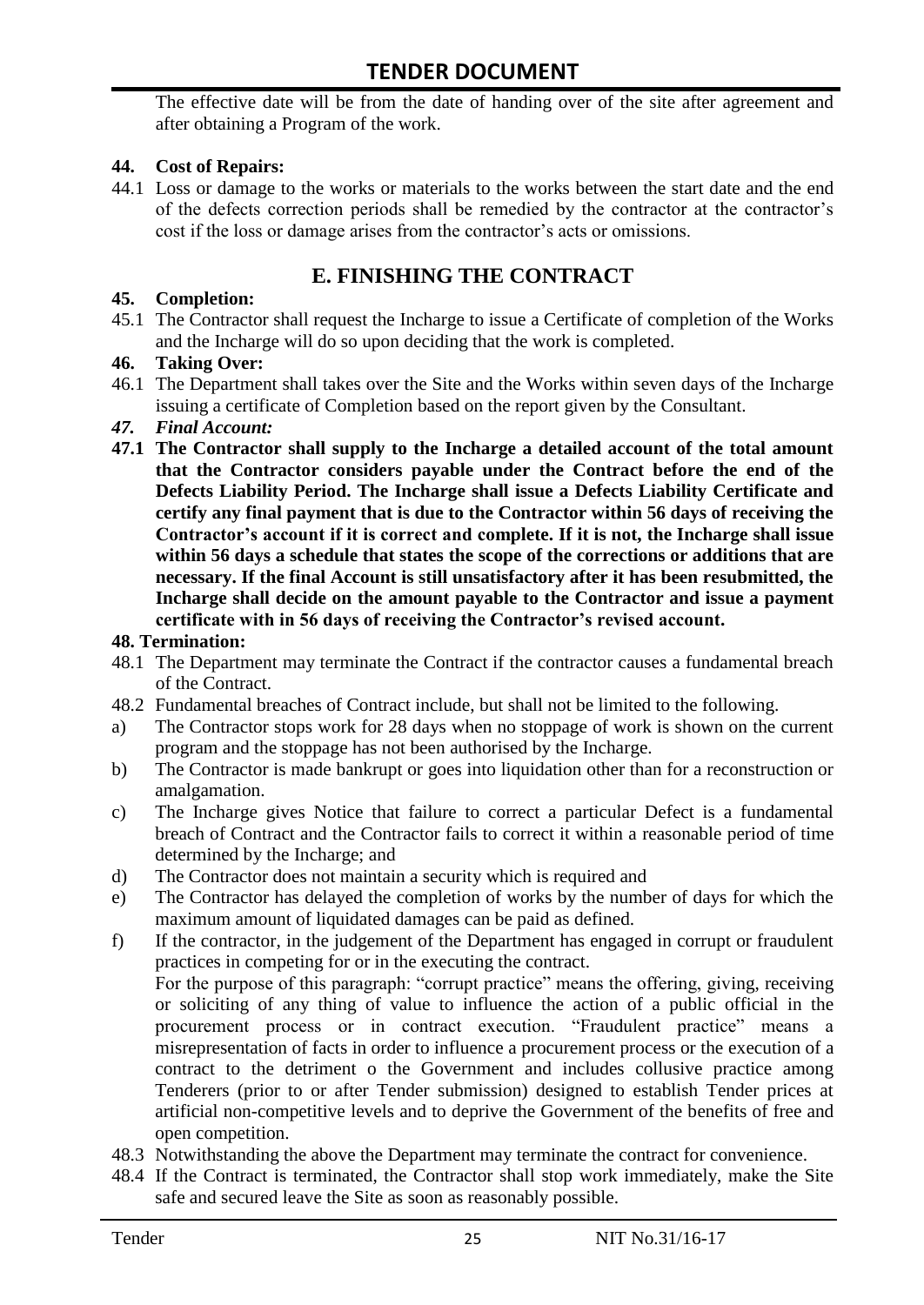#### **49. Payment upon Termination:**

**49.1 If the Contract is terminated because of a fundamental breach of Contract by the Contractor, the Incharge shall issue a certificate for the value of the work done less advance payments received upon the date of the issue of the certificate, less other recoveries due in terms of the Contract, less taxes due to be deducted at source as per applicable law and less the rate to apply to the work not completed.. If the total amount due to the Department exceeds any payment due to the Contractor the difference shall be a debt payable to the Department.**

#### **50. Property:**

50.1 All materials on the Site, Plant, Equipment, Temporary Works and Works are deemed to be the property of the Department if the Contract is terminated because of Contractor's default.

#### **51. Release from Performance:**

51.1 **If the Contract is frustrated by the outbreak of war or by any other event entirely outside the control of either the Department or the Contractor the Incharge shall certify that the contract has been frustrated. The Contractor shall make the site safe and stop work as quickly as possible after receiving this certificate and shall be paid for all works carried out before receiving it and for any work carried out after wards to which commitment was made.**

### **F. Special Conditions**

#### **52. Water Supply:**

The Contractor has to make his own arrangements for water required for the work and to the colonies and work sites, which are to be established by the Contractor.

#### **53. Electrical Power:**

The Contractors will have to make their own arrangements for drawing electric power from the nearest power line after obtaining permission from the PESU at his own cost. In case of failure of electricity, the Contractor has to make alternative arrangements for supply of electricity by Diesel Generator sets of suitable capacity at place of work. If the supply is arranged by the Department, necessary Tariff rates shall have to be paid based on the prevailing rates.

The contractor will pay the bills of Electricity Board for the cost of power consumed by him.

**The contractor shall satisfy all the conditions and rules required as per Indian Electricity Act 1910 and under rule –45(I) of the Indian Electricity Rules, 1956 as amended from time to time and other pertinent rules.**

The power shall be used for bonafide Departmental works only.

#### **53.1 Electric Power for Domestic Supply:**

- a) The contractor has to make his own arrangements for the supply of electric power for domestic purposes and the charges for this purpose have to be paid by him at the rates as fixed by the Bihar State Electricity Board from time to time.
- b) The contractor will have to make his own arrangements to lay and maintain the necessary distribution lines and wiring for the camp at his own cost. The layout and the methods of laying the lines and wiring shall have the prior approval of the Incharge. All camp area shall be properly electrified. All lines, streets, approaches for the camp etc., shall be sufficiently lighted for the safety of staff and labour of the contractor, at the cost of the Contractor and it will be subject to the approval of the Incharge.

#### **54. Land:**

#### **54.1 Land for Contractor's use:**

The contractor will be permitted to use Government land for execution of work. The contractor shall have to make his own arrangements for acquiring and clearing the site, leveling, providing drainage and other facilities for labour staff colonies, site office, workshop or stores and for related activities. The Contractor shall apply to the Department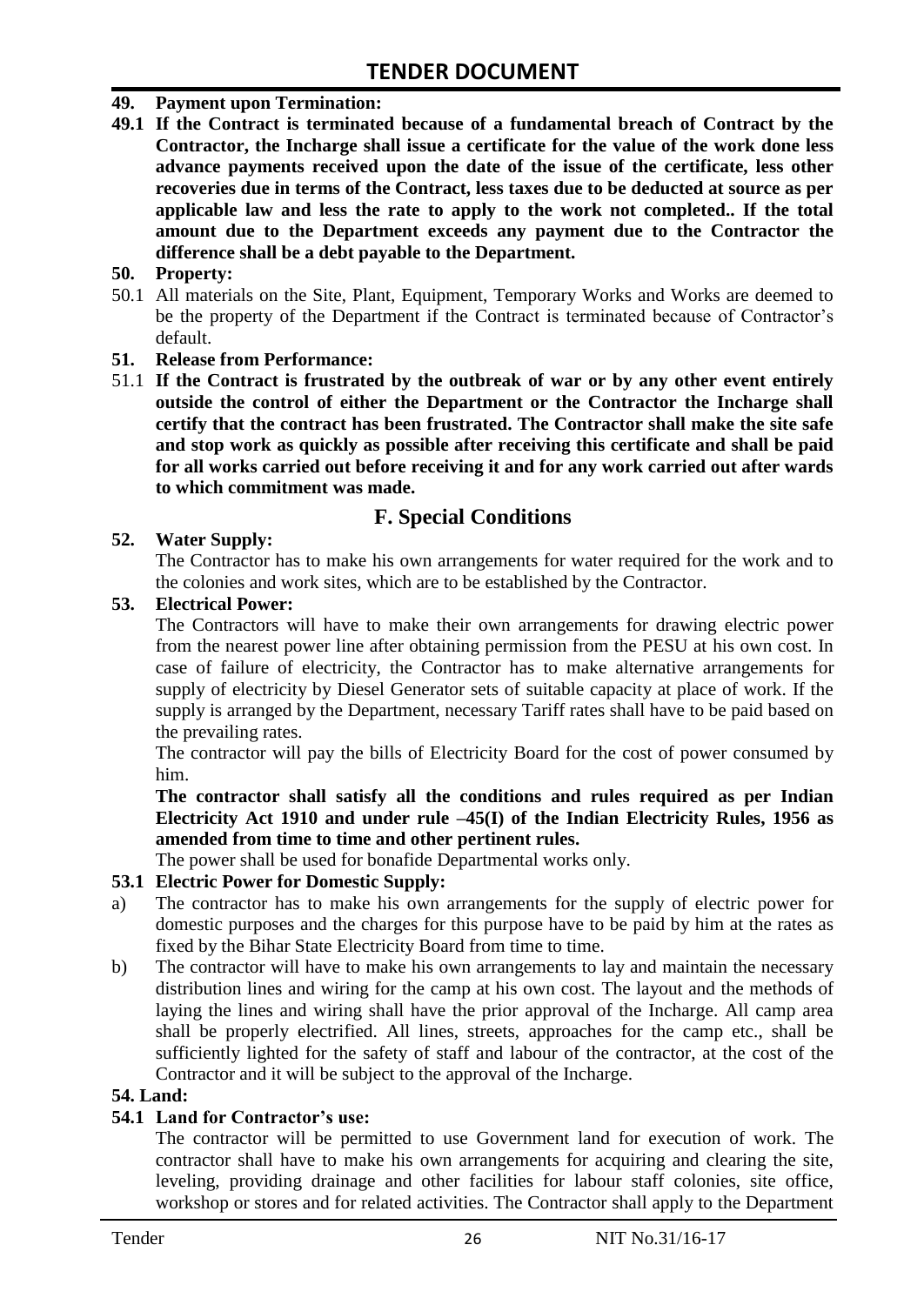within a reasonable time after the award of the contract and atleast 30 days in advance of its use, the details of land required by him for the work at site and the land required for his camp and should any private land which has not been acquired, be required by the contractor for his use. The same may be acquired by the contractor at his own cost by private negotiations and no claim shall be admissible to him on this account. The Incharge reserves the right to refuse permission for use of any government land for which no claim or compensation shall be admissible to the contractor. The contractor shall, however, not be required to pay cost or any rent for the Government land given to him.

#### **54.2 Surrender of occupied land**

- a) The Government land as here in before mentioned shall be surrendered to the Incharge within seven days, after issue of completion certificate. Also no land shall be held by the contractor longer than the Incharge shall deem necessary and the contractor shall on the receipt of due notice from the Incharge, vacate and surrender the land which the Incharge may certify as no longer required by the Contractor for the purpose of the work.
- b) The contractor shall make good to the satisfaction of the Incharge any damage to areas, which he has to return or to other property or land handed over to him for purpose of this work. Temporary structures may be erected by the contractor for storage sheds, offices, residences etc., for non-commercial use, with the permission of the on the land handed over to him at his own cost. At the completion of the work these structures shall be dismantled site cleared and handed over to the. The land required for providing amenities will be given free of cost from Government lands if available otherwise the contractor shall have to make his own arrangements.

#### **54.3 Contractor not to dispose off Spoil etc.,**

The contractor shall not dispose off or remove except for the purpose of fulfilment of this contract, sand, stone, clay ballast, earth, trees and shrubs or other materials obtained in the excavation made or lying on the site of the work, and all such materials and produce shall remain property of the Government. The Department may upon request from the contractor, or if so stipulated in the conditions of the contract allow the contractor to use any of the above materials for the works either free of cost or after payment as may be specifically mentioned or considered necessary during the execution of the work.

### **55. Roads:**

In addition to existing public roads and roads Constructed by Government, if any, in work area all additional approach roads inside work area and camp required by the Contractor shall be constructed and maintained by him at his own cost. The layout design, construction and maintenance etc. of the roads shall be subject to the approval of the Incharge. The contractor shall permit the use of these roads by the Government free of charge.

It is possible that work at, or in the vicinity of the work site will be performed by the Government or by other contractors engaged in work for the Government during the contract period. The contractor shall without charge permit the government and such other contractor and other workmen to use the access facilities including roads and other facilities, constructed and acquired by the contractor for use in the performance of the works.

The contractor's heavy construction traffic or tracked equipment shall not traverse any public roads or bridges unless the contractor has made arrangement with the authority concerned. In case contractor"s heavy construction traffic or tracked equipment is not allowed to traverse any public roads or bridges and the contractor is required to make some alternative arrangements, no claim on this account shall be entertained. The contractor is cautioned to take necessary precautions in transportation of construction materials to avoid accidents.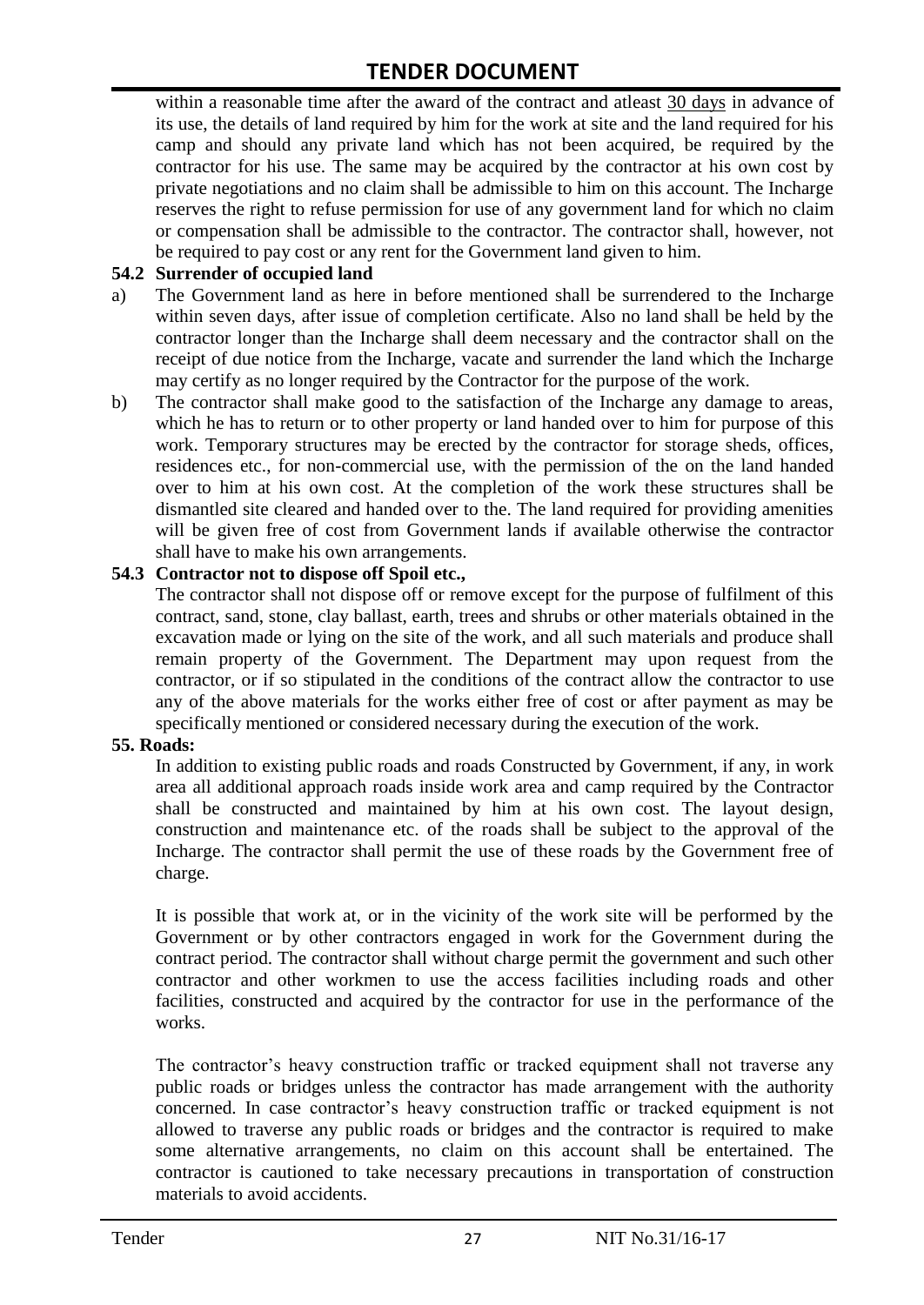#### **56. Payment for Camp Construction**

No payment will be made to the contractor for construction, operation and maintenance of camp and other camp facilities and the entire cost of such work shall be deemed to have been included in the tendered rate for the various items of work in the schedule of quantities and bids.

#### **57. Explosive And Fuel Storage Tanks**

No explosive shall be stored within  $\frac{1}{2}$  (half) KM of the limit of the camp sites. The storage of gasoline and other fuel oils or of Butane, Propane and other liquefied petroleum gases, shall confirm to the regulations of Andhra Pradesh State Government and Government of India. The tanks, above ground and having capacity in excess of 2000 liters, shall not be located within the camp area, nor within 200m, of any building.

#### **58. Labour:**

The contractor shall, make his own arrangements for the engagement of all staff and labour, local or other, and for their payment, housing, feeding and transport.

Labour importation and amenities to labour and contractor's staff shall be to the contractor's account. His quoted rate shall include the expenditure towards importation of labour amenities to labour and staff;

The contractor shall, if required by the Incharge deliver to the Incharge a written in detail, is such form and at such intervals as the Incharge may prescribe, showing the staff and the numbers of the several classes of labour from time to time employed by the contractor on the Site and such information respecting Contractor"s Equipment as the Incharge may require.

#### **58.1 Transportation of Labour:**

- I. The contractor shall make his own arrangement for the daily transportation of the labour and staff from labour camps colonies to the work spot and no labour or staff of the contractor shall stay at the work spot. No extra payment will be made to the contractor for the above transportation of the labour and his quoted rate to the work shall include the transportation charges of labour from colonies to work spot and back.
- **II. The contractor will at all times duly observe the provisions of employment of children Act XXVI of 1938 and any enactment or modification of the same and will not employ or permit any person to do any work for the purpose under the provisions of this agreement in contravention of said Act. The contractor here by agrees to indemnify the department from and against all claims, penalties which may be suffered by the department or any person employed by the department by any default on the part of the contractor in the observance and performance of the provisions of the employment of children Act. XXVI of 1938 or any enactment or modification of the same.**

**The contractor shall obtain the insurance at his own cost to cover the risk on the works to labour engaged by him during period of execution against fire and other usual risks and produce the same to the concerned before commencement of work as per govt. guidelines.**

#### **59. Safety Measures:**

- 1. The contractor shall take necessary precautions for safety of the workers and preserving their health while working in such jobs, which require special protection and precautions. The following are some of the measures listed but they are not exhaustive and contractor shall add to and augment these precautions on his own initiative where necessary and shall comply with directions issued by the or on his behalf from time to time and at all times.
- 2. Providing protective foot wear to workers situations like mixing and placing of mortar or concrete sand in quarries and places where the work is done under much wet conditions.
- 3. Providing protective head wear to workers at places like under ground excavations to protect them against rock falls.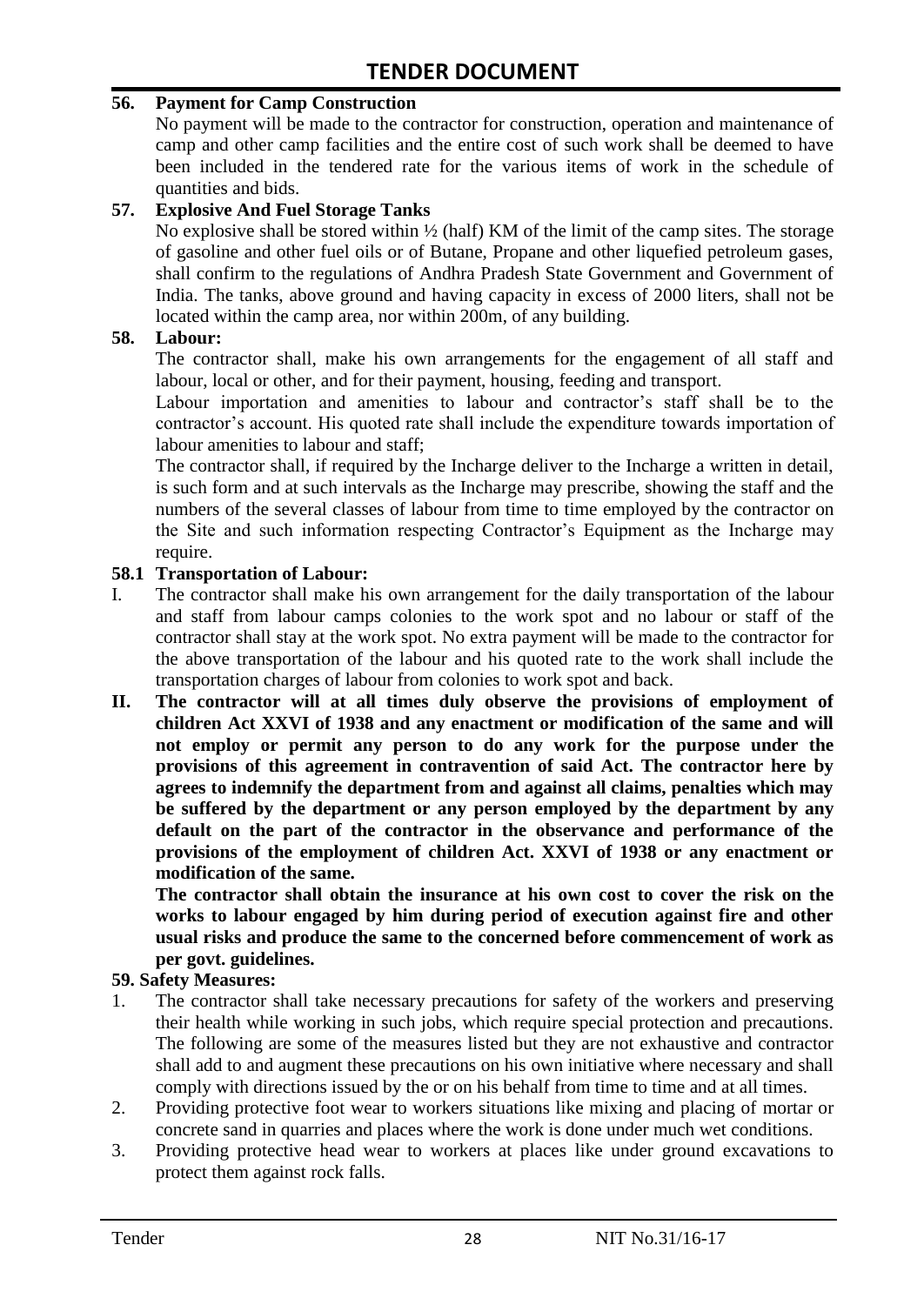- 4. Providing masks to workers at granulates or at other locations where too much fine dust is floating about and sprinkling water at frequent intervals by water hoses on all stone crushing area and storage bins abate to dust.
- 5. Getting the workers in such jobs periodically examined for chest trouble due to too much breathing in to fine dust.
- 6. Taking such normal precautions like fencing and lightening in excavation of trenches, not allowing rolls and metal parts of useless timber spread around, making danger areas for blasting providing whistles etc.
- 7. Supply work men with proper belts, ropes etc., when working in precarious slopes etc.
- 8. Avoiding named electrical wire etc., as they would electrocute the works.
- 9. Taking necessary steps towards training the workers concerned on the machinery before they are allowed to handle them independently and taking all necessary precautions in around the areas where machines hoists and similar units are working.

#### **60. Fair Wage Clause:**

- 1. The contractor shall pay not less than fair wages to labourers engaged by him on the work.
- 2. "Fair" wages means wages whether for time of piecework notified by the Government from time in the area in which the work is situated.
- 3. The contractor shall not with-standing the revisions of any contract to the contrary cause to be paid to the labour, in directly engaged on the work including any labour engaged by the sub-contractor in connection with the said work, as if the laborers had been directly employed by him.
- 4. In respect of labour directly or indirectly employed in the works for the purpose of the contractors part of the agreement the contractor shall comply with the rules and regulations on the maintenance of suitable records prescribed for this purpose from time to time by the Government. He shall maintain his accounts and vouchers on the payment of wages to the laborers to the satisfaction of the Incharge.
- 5. The shall have the right to call for such record as required to satisfy himself on the payment of fair wages to the labourers and shall have the right to deduct from the contract amount a suitable amount for making good the loss suffered by the worker or workers by reason of the "fair wages" clause to the workers.
- 6. The contractor shall be primarily liable for all payments to be made and for the observance of the regulations framed by the Govt. from time to time without prejudice to his right to claim indemnity from his sub-contractors.
- **7. As per contract labour (Regulation and abolition) Act. 1970 the contractor has to produce the license obtained from the licensing officers of the labour department along with the tender or at the time of agreement.**
- 8. Any violation of the conditions above shall be deemed to be a breach of his contract.
- 9. Equal wages are to be paid for both men and women if the nature of work is same and similar.
- 10. The contractor shall arrange for the recruitment of skilled and unskilled labour local and imported to the extent necessary to complete the work within the agreed period as directed by the Engineer-in-charge in writing.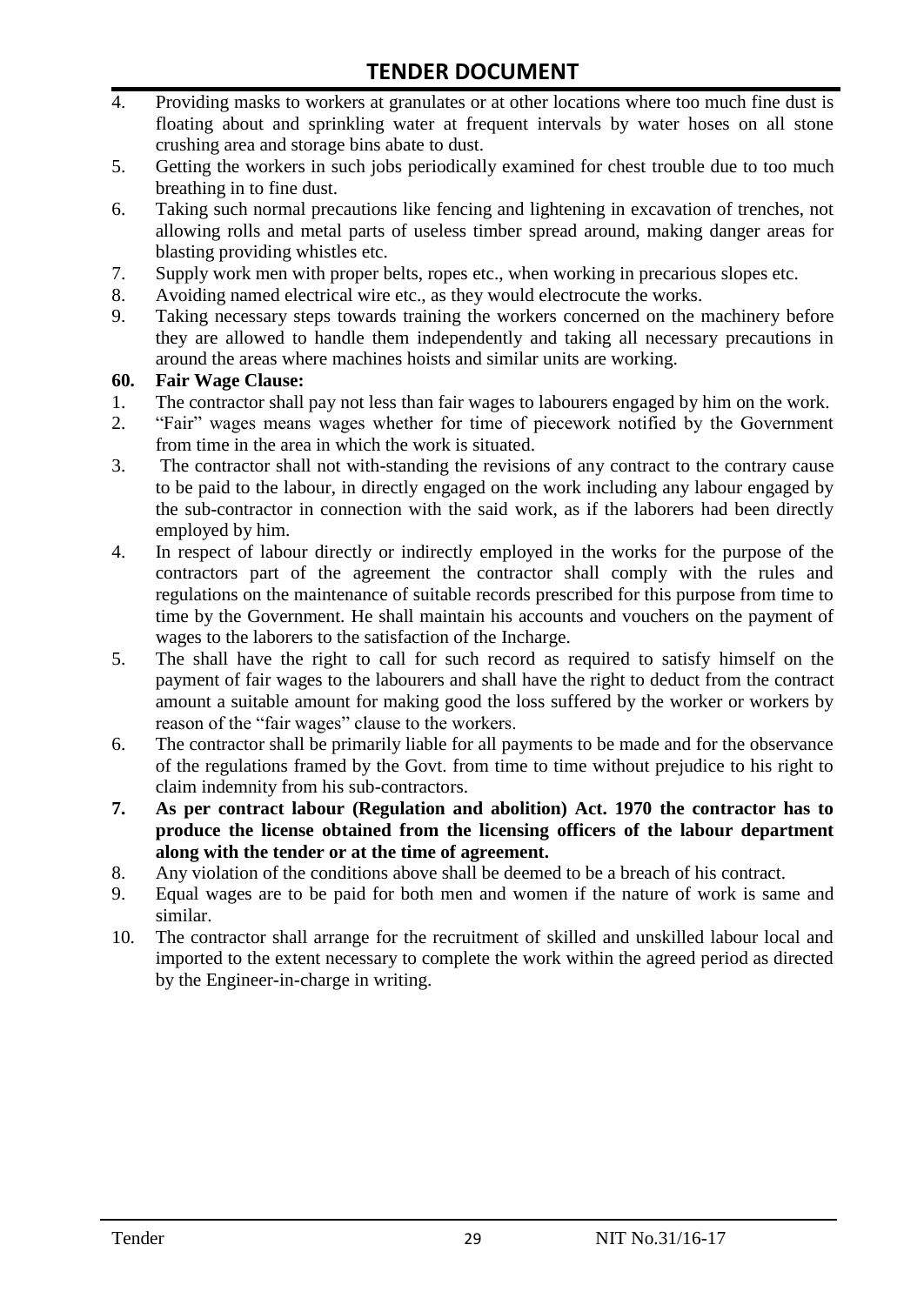#### **61. Indemnity Bond:**

**Name of work: Construction of Threshing Floor at Farm II, Churu, ICAR RCER, Research Centre, Ranchi.**

**I …………………………………. contractor S/o……………………………………..... aged ……………………………Resident of ……………………………………………. do hereby bind myself to pay all the claims may come (a) under Workmen's Compensation Act. 1933 with any statutory modification there of and rules there under or otherwise for or in respect of any damage or compensation payable in connection with any accident or injury sustained (b) under Minimum wages Act 1948 (c) under payment of wages Act.1936 (d) under the Contractor labour (Regulation and Abolition) Act. 1970 by workmen engaged for the performance of the business relating to the above contract i.e., failing such payment of claims of workmen engaged in the above work, I abide in accepting for the recovery of such claims, effected from any of my assets with the departments.**

**62. Compliance with Labour Regulations:**

**During continuance of the contract, the contractor and his sub contractors shall abide at all times by all existing labour enactments and rules made there under, regulations, notifications and bye laws of the State or Central Government or local authority and any other labour law (including rules), regulations, bye laws that may be passed or notifications that may be issued under any labour law in future either by the State or the Central Government or the local authority and also applicable labour regulations, health and sanitary arrangements for workmen, insurance and other benefits. Salient features of some of the major labour laws that are applicable to construction industry are given below. The contractor shall keep the Department indemnified in case any action is taken against Department by the competent authority on account of contravention of any of the provisions of any Act or rules made there under, regulations or notifications including amendments. If the Department is caused to pay or reimburse, such amounts as may be necessary to cause or observe, or for non-observance of the provision stipulated in the notifications/bye laws/Acts/Rules/regulations including amendments, if any, on the part of the contractor, the Incharge /Department shall have the right to deduct any money due to the contractor including his amount of performance security. The Department/Incharge shall also have right to recover from the contractor any sum required or estimated to be required for making good the loss or damage suffered by the Department.**

**The employees of the Contractor and the Sub-contractor in no case shall be treated as the Department of the Department at any point of time.**

- **63. Salient features of some major labour laws applicable to establishment engaged in buildings and other construction work:**
- **(a) Workmen compensation Act 1923: The Act provides for compensation in case if injury by accident arising out of and during the course of employment.**
- **(b) Payment of Gratuity Act 1972: Gratuity is payable to an employee under the Act on satisfaction of certain conditions on separation if any employee has completed 5 years service or more, or on death, the rate of 15 days wages for every completed year of service. The Act is applicable to all establishments, employing 10 or more employees.**
- **(c) Employees P.F. and Miscellaneous provision Act 1952: The Act provides for monthly contributions by the Department plus workers @ 10% or 8.33%. The benefits payable under the Act are:**
- **(i) Pension or family pension on retirement or death, as the case may be.**
- **(ii) Deposit linked insurance on the death in harness of the worker.**
- **(iii) Payment of P.F. accumulation on retirement/death etc.,**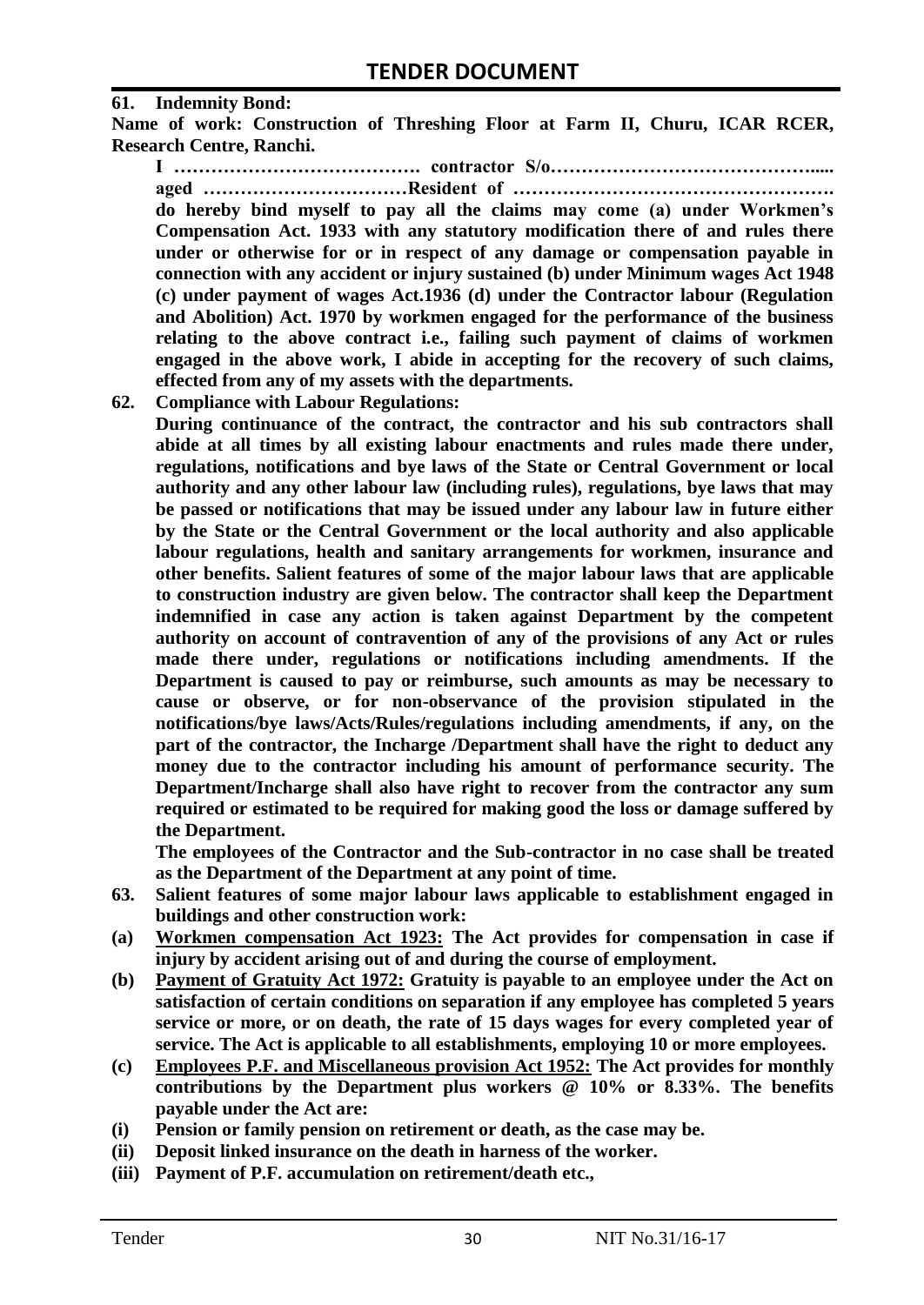- **(d) Maternity Benefit Act 1951: The Act provides for leave and some other benefits to women employees in case of confinements or miscarriage etc.**
- **(e) Contract Labour (Regulation & Abolition) Act 1970: The Act provides for certain welfare measures to be provided by the contractor to contract labour and in case the Contractor fails to provide, the same are required to be provided by the Principal Department by Law. The Principal Department is required to take certificate of Registration and the contractor is required to take license from the designated Officer. The Act is applicable to the establishments or Contractor of Principal Department if they employ 20 or more contract labour.**
- **(f) Minimum wages Act 1948: The Department is supposed to pay not less than the Minimum wages fixed by appropriate Government as per provisions of the Act if the employment is a scheduled employment construction of Buildings, Roads, Runways are scheduled employments.**
- **(g) Payment of wages Act 1936: It lays down as to by what date the wages are to be paid, when it will be paid and what deductions can be made form the wages of the workers.**
- **(h) Equal Remuneration Act 1979: The Act provides for payment of equal wages for work of equal nature to Male or Female workers and for not making discrimination against Female employee in the matters of transfers, training and promotions etc.**
- **(i) Payment of Bonus Act 1965: The Act Is applicable to all establishments employing 20 or more employees. The Act provides for payment of annual bonus subject to a minimum of 8.33% of wages and maximum of 20% of wages to employees drawing Rs. 3500/- per month or less. The bonus to be paid to employees getting Rs.2500/- per months or above and upto Rs.3500/- per month shall be worked out by taking wages as Rs.2500/- per monthly only. The Act does not apply to certain establishments. The newly set-up establishments are exempted for five years in certain circumstances. Some of the State Governments have reduced the employment size from 20 to 10 for the purpose of applicability of this Act.**
- **(j) Industrial Disputes Act 1947: The Act lays down the machinery and procedure fo resolution of Industrial disputes, in what situations a strike or lock- out becomes illegal and what are the requirements for laying off or retrenching the employees or closing down the establishment.**
- **(k) Industrial Employment (Standing Orders) Act 1946: It is applicable to all establishments employing 100 or more workmen (employment size reduced by some of the State and Central Government to 50). The Act provides for laying down rules governing the conditions of employment by the Department on matters provided in the Act and get the same certified by the designated Authority.**
- **(l) Trade Unions Act 1926: The Act lays down the procedure for registration of trade unions of workmen and Departments. The Trade Unions registered under the act have been given certain immunities from civil and criminal liabilities.**
- **(m) Child Labour (Prohibition & Regulation) Act 1986: The Act prohibits employment of children below 14 years of age in certain occupations and processes and provides for regulation of employment of children in all other occupations and processes, Employment Child Labour is prohibited in Building and Construction Industry.**
- **(n) Inter-State Migrant workmen's (Regulation of Employment & Conditions of service) Act 1979: The Act applicable to an establishment, which employs 5 or more interstate migrant workmen through an intermediary (who has recruited workmen in one state for employment in the establishment situated in another State). The inter State migrant workmen, in an establishment to which this Act becomes applicable, are required to be provided certain facilities such as housing, medical aid, traveling expenses from home upto the establishment and back, etc.**
- **(o) The Building and Other Construction workers (regulation of Employment and conditions of service) Act 1996 and the Cess Act of 1996: All the establishments who**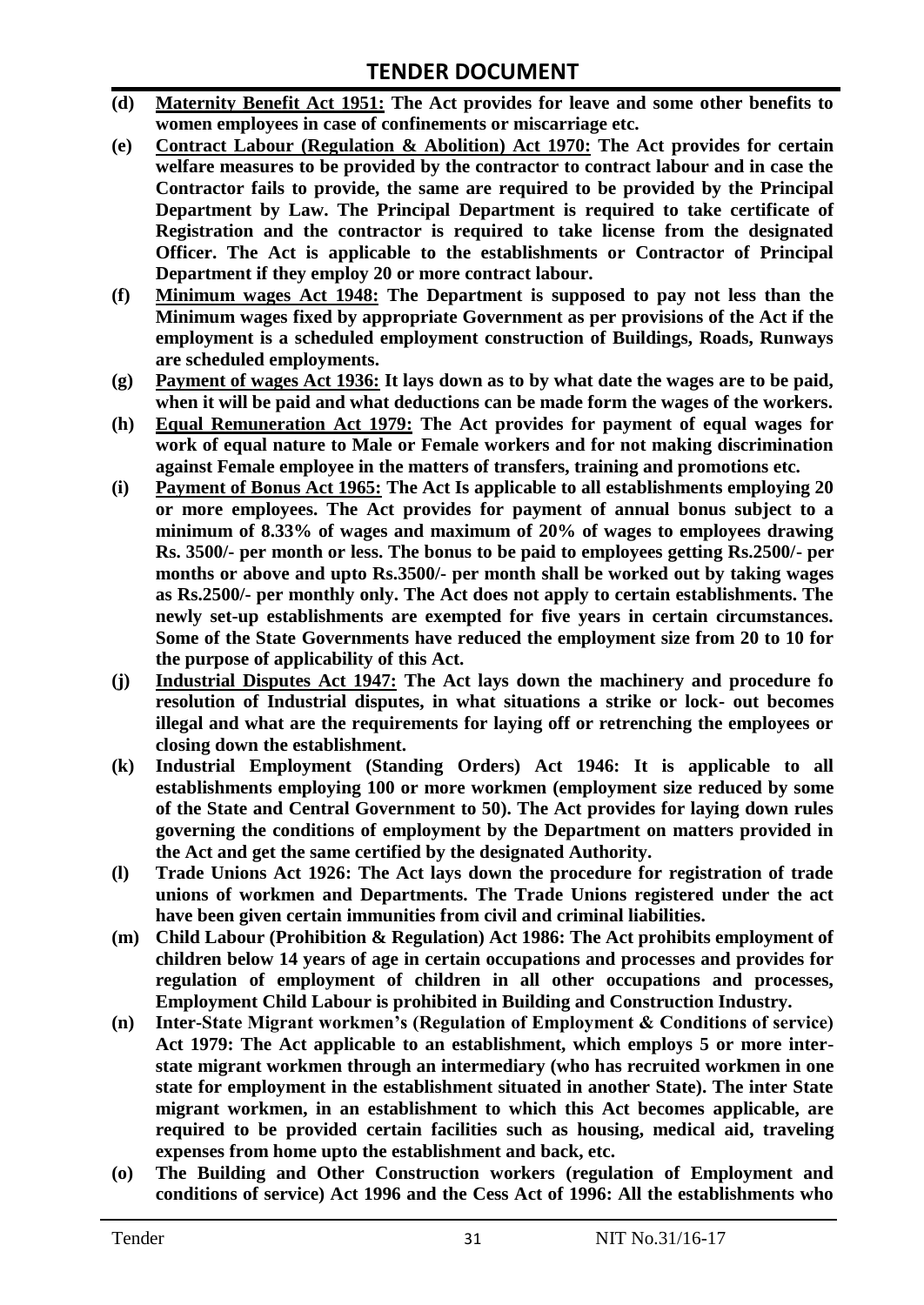**carryon any building or other construction work and employs 10 or more workers are covered under this Act. All such establishments are required to pay cess at the rate not exceeding 2% of the cost of construction as may be modified by the Government. The Department of the establishment is required to provide safety measures at the Building or construction work and other welfare measures, such as Canteens, First-aid facilities, Ambulance, Housing accommodations for workers near the work place etc. The Department to whom the Act applies has to obtain a registration certificate from the Registering Officer appointed by the Government.**

**(p) Factories Act 1948: The Act lays down the procedure for approval of plans before setting up a factory, health and safety provisions, welfare provisions, working hours, annual earned leave and rendering information regarding accidents or dangerous occurrences to designated authorities. It is applicable to premises employing 10 person or more with aid of power or 20 or more persons without the aid of power engaged in manufacturing process.**

#### **64. Liabilities of the Contractor**

64.1 Accident Relief and workmen compensation:

The contractor should make all necessary arrangements for the safety of workmen on the occurrence of the accident, which results in the injury or death of any of the workmen employed by the contractor, the contractor shall within 24 hours of the happenings of the accident and such accidents should intimate in writing to the Consultant and Incharge of the Centre. The contractor shall indemnify Centre against all loss or damage sustained by the Centre resulting directly or indirectly from his failure to give intimation in the manner aforesaid including the penalties or fines if any payable by Centre as a consequence of Centre failure to give notice under workmen"s compensation Act or otherwise conform to the provisions of the said Act in regard to such accident.

- 64.2 In the event of an accident in respect of which compensation may become payable under the workmen"s compensation Act VIII 23 whether by the contractor, by the Government it shall be lawful for the Incharge to retain such sum of money which may in the opinion of the Incharge be sufficient to meet such liability. The opinion of the Incharge shall be final in regard to all matters arising under this clause.
- 64.3 The contractor shall at all times indemnify the Centre against all claims which may be made under the workmen"s compensation act or any statutory modification thereafter or rules there under or otherwise consequent of any damage or compensation payable in consequent of any accident or injuries sustained or death of any workmen engaged in the performance of the business relating to the contractor.

#### **65. Contractor's Staff, Representatives and Labour:**

- (a) The contractor shall, at all times, maintain on the works, staff of qualified Engineers, and Supervisors of sufficient experience of similar other jobs to assure that the quality of work turned out shall be as intended in the specifications. The contractor shall also maintain at the works, a Work Manager or sufficient status, experience and office and duly authorize him to deal with all aspects of the day-today work. All communications to any commitments by the Work Manager shall be considered as binding on the Contractor.
- (b) The Contractor shall at all times submit details of skilled and unskilled labour and equipment employed to the Incharge in prescribed proforma as he may require to assess and ensure the proper progress of work.
- (c) If the contractor does not employ the technical person agreed to on the work a fine may be imposed as decided by the Competent Authority.

#### **66. Accommodation and food:**

The contractor should arrange accommodation he needs, at his own cost. The contractor shall make his own arrangements for supply of food grains, fuel and other provision to his staff and labourers including controlled commodities.

#### **67. Relationship :**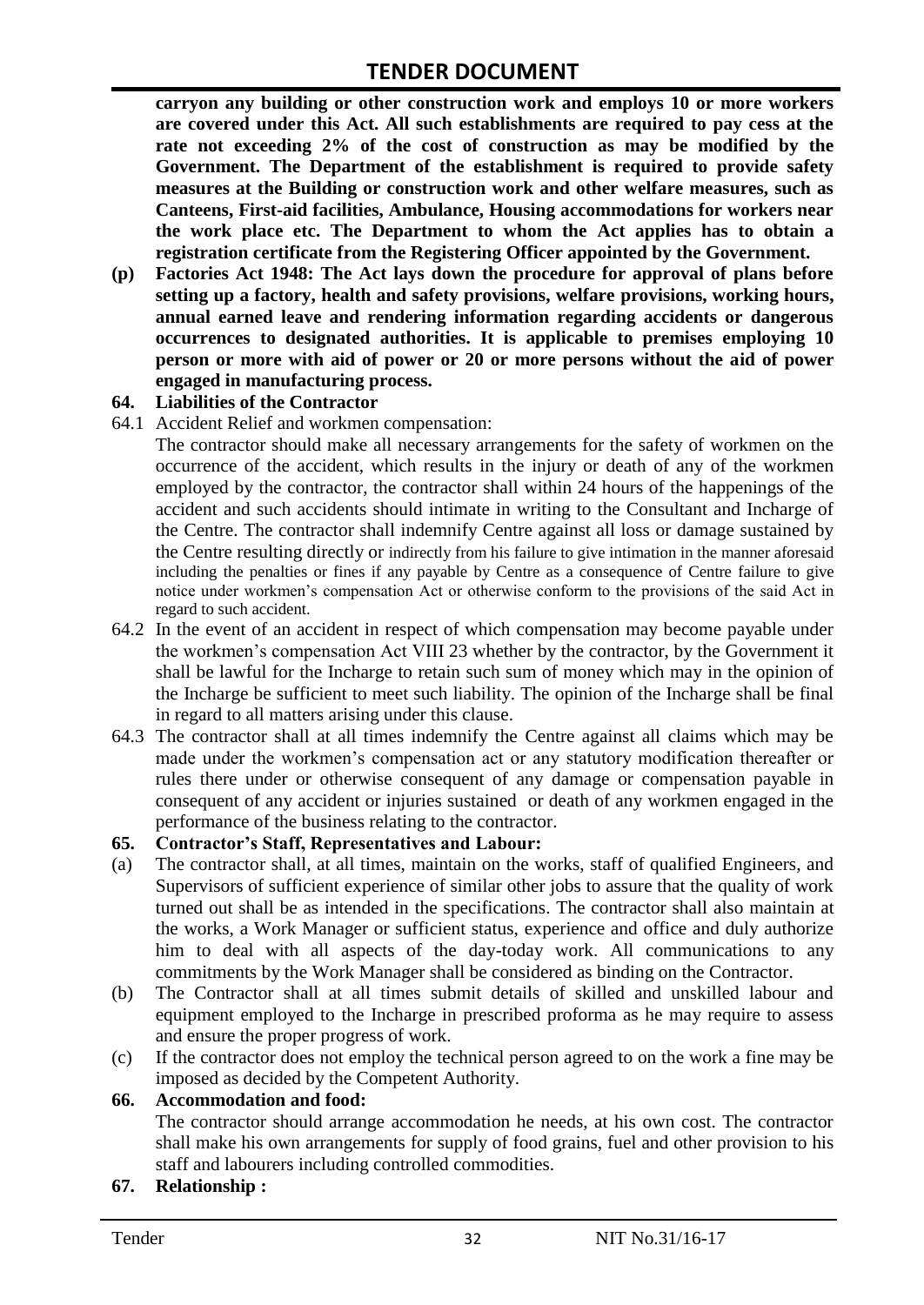Contractor shall have to furnish information along with tender, about the relationship he is having with any officer of the Centre.

### **68. Protection of adjoining premises:**

The contractor shall protect adjoining sites against structural, decorative and other damages that could be caused by the execution of these works and make good at his cost any such damages.

#### **69. Work during night or on Sundays and holidays:**

The works can be allowed to be carried out during night, Sundays or authorised holidays in order to enable him to meet the schedule targets and the work shall require almost round the clock working keeping in view:

- (i) The provisions of relevant labour laws being adhered to:
- (ii) Adequate lighting, supervision and safety measures are established to the satisfaction of the and
- (iii) The construction programme given by the Contractor and agreed upon by the envisages such night working or working during Sundays or authorised holidays

#### **70. Layout of materials stacks:**

The contractor shall deposit materials for the purpose of the work on such parts only of the ground as may be approved by the Incharge before starting work. A detailed survey, clearly indicating position and areas where materials shall be stacked and sheds built is to be conducted by the contractor at his own cost and only after obtaining necessary approval of the plan for use of sites by the Incharge, the Contractor can use the sites accordingly.

#### **71. Use of blasting materials:**

Procurement of blasting materials and its storage is the responsibility of the contractor. The contractor shall engage licensed blaster for blasting operation. The contractor is to act in accordance with Indian Explosive Act and other rules prevailing, during the execution of work. It is the responsibility of the contractor to see, that works by other agencies in the vicinity are not hampered, in such cases if any claim is made by other agencies that should be borne by the contractor. Carriage of blasting materials, from the magazine to the work site, is the responsibility of the contractor.

#### **72. Plant and Equipment:**

- 72.1 The contractor shall have sufficient plant, equipment and labour and shall work such hours and shifts as may be necessary to maintain the progress on the work as per the approval progress schedule. The working and shifts hours shall comply with the Govt. Regulations in force.
- 72.2 It is to expressly and clearly understood that contractor shall make his own arrangements to equip himself with all machinery and special tools and plant for the speedy and proper execution of the work and the department does not undertake responsibility towards their supply.
- 72.3 The department shall supply such of the machinery that may be available on hire basis but their supply cannot be demanded as matter of right and no delay in progress can be attributed to such non-supply of the plant by the department and the department cannot be made liable for any damage to the contractor. The Contractor shall be responsible for safe custody of the departmental machinery supplied to him (which will be delivered to contractor at the machinery yard at site of work) and he has to make good all damages and losses if any other than fire, wear and tear to bring it to the conditions that existed at the time of issue to the contractor before handing over the same to the department. The hire charges for the machinery handed over to the contractor will be recovered at the rate prevalent at the time of supply. The contractor will have to execute supplemental agreement with at the time of supply of the machinery.
- 72.4 The acceptance of departmental machinery on hire is optional to the contractor.

#### **73. Steel forms:**

Steel forms should be used for all items involving and use of centering and shuttering shall be single plane without any dents and undulations.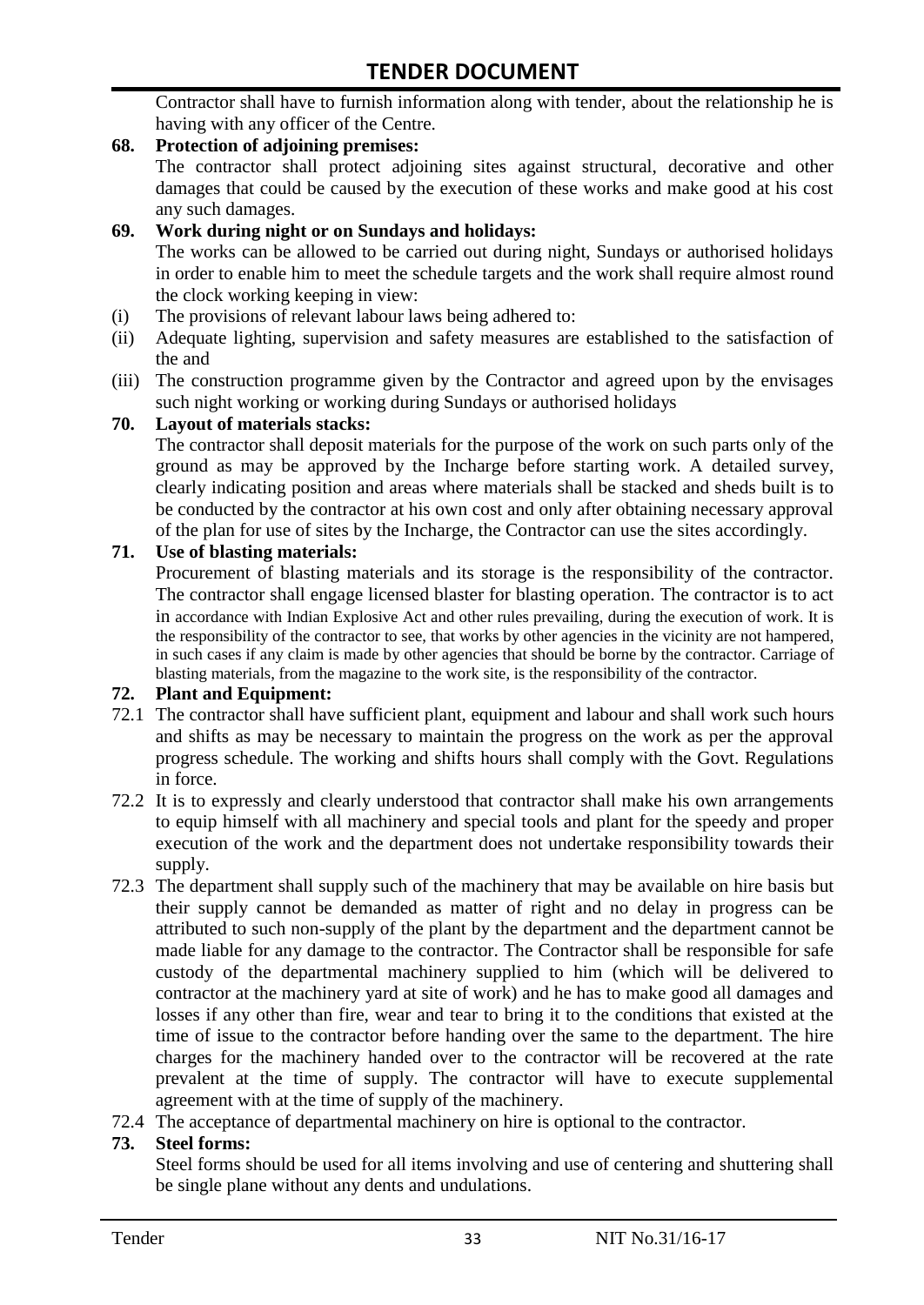#### **74. Inconvenience to public:**

The contractor shall not deposit materials at any site, which will cause inconvenience to public. The Incharge may direct the contractor to remove such materials or may undertake the job at the cost of the contractor.

#### **75. Conflict of interest:**

**Any bribe, commission, gift or advantage given, promised or offered by on behalf of contractor or his partner, agent or servant or any one on his behalf to any officer, servant, representatives, agents of Incharge or any persons on their behalf, in relation to the obtaining or to execution of this, or any other contract with Incharge shall in addition to any criminal liability, which it may occur, subject to the cancellation of this or all other contracts and also to payment of any loss or damage resulting from any such cancellation. Incharge shall then be entitled to deduct the amount, so payable from any money, otherwise due to the contractor under this or any other contract.**

#### **76. Contract documents and materials to be treated as confidential:**

All documents, correspondences, decisions and orders, concerning the contract shall be considered as confidential and/or restricted in nature by the contractor and he shall not divulge or allow access to them by any unauthorized person

#### **77. General obligations of Contractor:**

- 77.1 The contractor shall, subject to the provision of the contract and with due care and diligence, execute and maintain the works in accordance with specifications and drawings.
- 77.2 The contractor shall promptly inform the Department and the Incharge of any error, omission, fault and such defect in the design of or specifications for the works which are discovered when reviewing the contract documents or in the process of execution of the works.
- 77.3 If Contractor believes that a decision taken by the Incharge was either outside the authority given to the Incharge by the Contract or that the decision was wrongly taken, the decision shall be referred to the technical expert within 14 days of the notification of the Incharge's decisions.
- 77.4 Pending finalisation of disputes, the contractor shall proceed with execution of work with all due diligence

### **78. Security measures:**

- a) Security requirements for the work shall be in accordance with the Government"s general requirements including provisions of this clause and the Contractor shall conform to such requirements and shall be held responsible for the actions of all his staff, employees and the staff and employees of his sub-contractors
- b) All contractors' employees, representatives and sub-contractor's employees shall wear identifications badges provided by the contractor. Badges shall identify the contractor, showing and employee's number and shall be worn at all times while at the site. Individual labour will not be required to wear identification badges.
- c) All vehicles used by the contractor shall be clearly marked with contractor"s name.
- d) The contractor shall be responsible for the security of the works for the duration of the contract and shall provide and maintain continuously adequate security personnel to fulfil these obligations. The requirements of security measures shall include, but not limited to maintenance of order on the site, provision of all lighting, fencing, guard flagmen and all other measures necessary for the protection of the works within the colonies, camps and elsewhere on the site, all materials delivered to the site, all persons employed in connection with the works continuously throughout working and non working period including nights, Sundays and holidays for duration of the contract.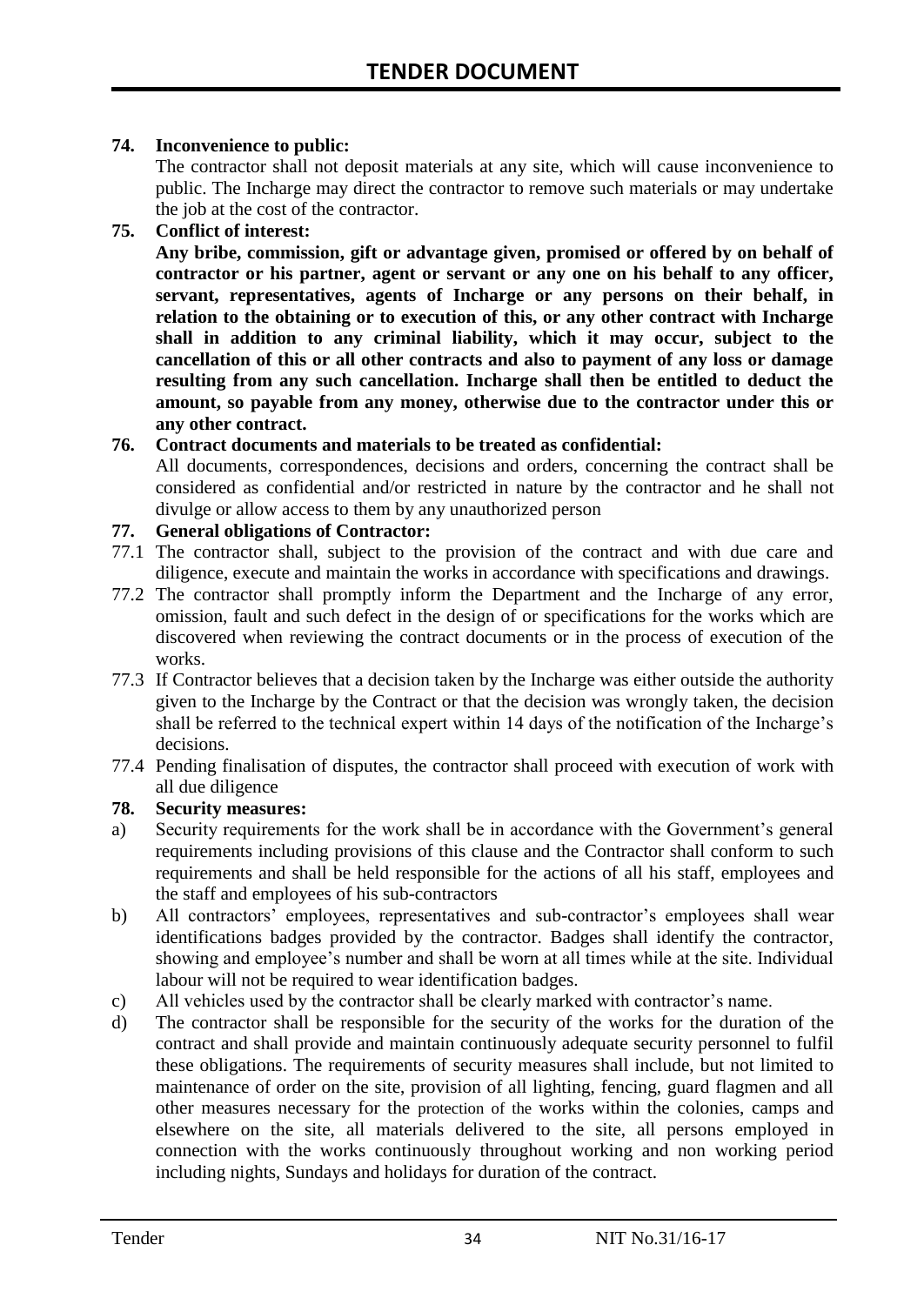- e) Other contractors working on the site concurrently with the contractor will provide security for their own plant and materials. However, their security provisions shall in no way relieve the contractor of his responsibilities in this respect.
- f) Separate payment will not be made for provision of security services.

#### **79. Fire fighting measures:**

- a) The contractor shall provide and maintain adequate fire fighting equipment and take adequate fire precaution measures for the safety of all personnel and temporary and permanent works and shall take action to prevent damage to destruction by fire of trees shrubs and grasses.
- b) Separate payment will not be made for the provision of fire prevention measures.

#### **80. Sanitation:**

The contractor shall implement the sanitary and watch and ward rules and regulations for all forces employed under this contract and if the Contractor fails to enforce these rules, the Incharge may enforce them at the expenses of the Contractor.

#### **81. Training of personnel:**

The contractor, shall, if and as directed by the Incharge provide free of any charge adequate facilities, for vocational training of Government Officers, students, Engineers, supervisors, foremen, skilled workmen etc. not exceeding six in number at any one time on the contractor"s work. Their salaries, allowances etc. will be borne by the Government and the training schemes will be drawn up by the Incharge in consultation with the contractor.

#### **82. Ecological balance:**

- a) The contractor shall maintain ecological balance by preventing de-forestation, water pollution and defacing of natural landscape. The contractor shall so conduct his construction operation as to prevent any unnecessary destruction, scarring, or defacing of the natural surrounding in the vicinity of the work. In respect of the ecological balance, Contractor shall observe the following instructions.
- i) Where unnecessary destruction, scarring, damage or defacing may occur, as result of the operation, the same shall be repaired replanted or otherwise corrected at the contractor"s expense. The contractor shall adopt precautions when using explosives, which will prevent scattering of rocks or other debris outside the work area. All work area including borrow areas shall be smoothened and graded in a manner to conform to the natural appearances of the landscape as directed by the Incharge.
- ii) All trees and shrubbery which are not specifically required to be cleared or removed for construction purposes shall be preserved and shall be protected from any damage that may be caused by the contractor's construction operation and equipment. The removal of trees and shrubs will be permitted only after prior approval by the Incharge. Special care shall be exercised where trees or shrubs are exposed to injuries by construction equipment, blasting, excavating, dumping, chemical damage or other operation and the contractor shall adequately protect such trees by use of protective barriers or other methods approval by the Incharge. Trees shall not be used for anchorages. The contractor shall be responsible for injuries to trees and shrubs cause by his operations. The term "injury" shall include, without limitation bruising, scarring, tearing and breaking of roots, trunks or branches. All injured trees and shrubs be restored as nearly as practicable without delay to their original condition at the contractor"s expense.
- (iii) The contractor's construction activities shall be performed by methods that will present entrance or accidental spillage of solid matter contaminants, debris and other objectionable pollutants and wastage into river. Such pollutant and waste include earth and earth products, garbage, cement concrete, sewage effluent, industrial wastes, radio-active substances, mercury, oil and other petroleum products, aggregate processing, mineral salts and thermal pollution. Pollutants and wastes shall be disposed off in a manner and at sites approved by the Incharge.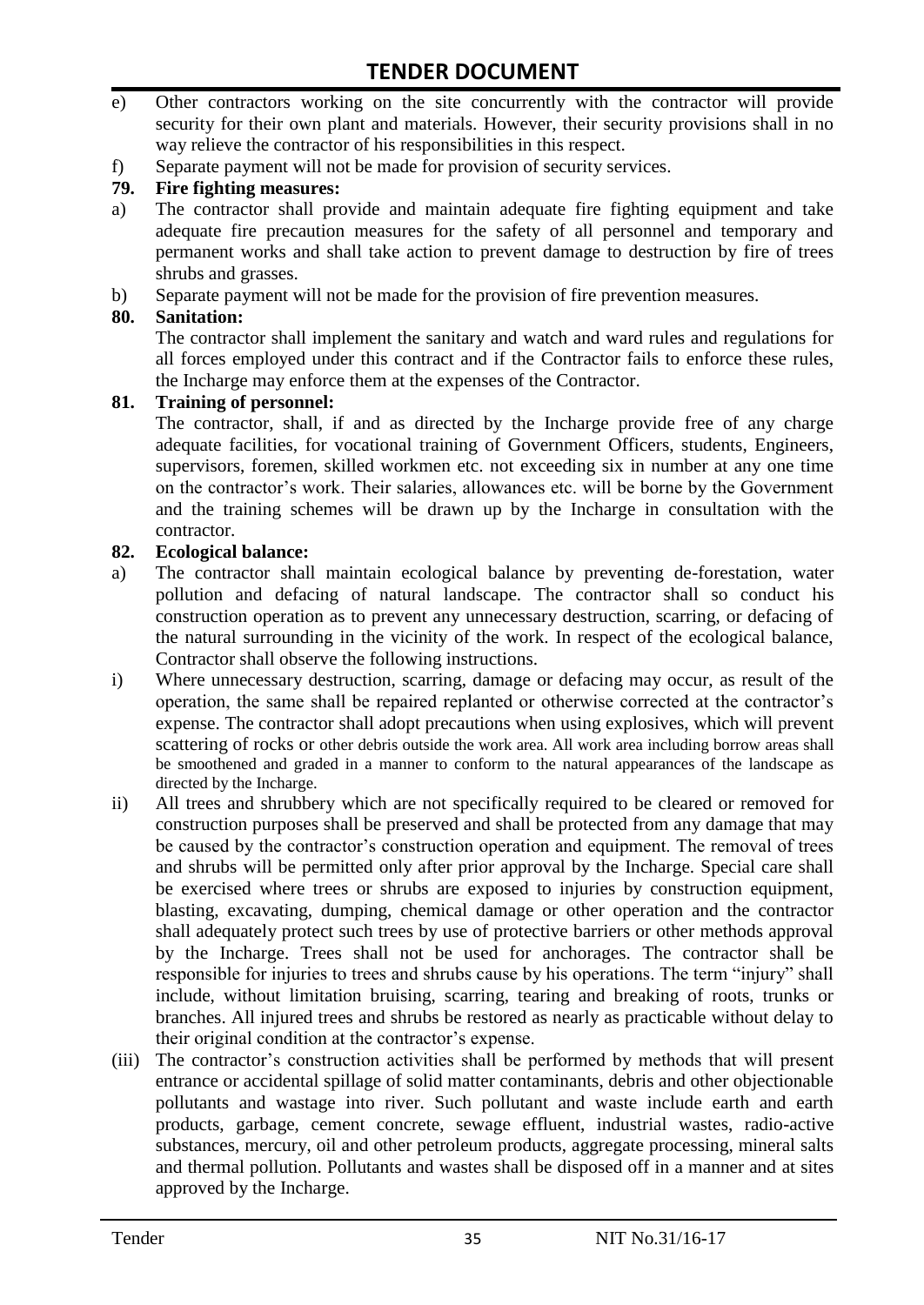# **TENDER DOCUMENT**

- (iv) In conduct of construction activities and operation of equipments the contractor shall utilize such practicable methods and devices as are reasonably available to control, prevent and otherwise minimize the air pollution. The excessive omission of dust in to the atmosphere will not be permitted during the manufacture, handling and storage of concrete aggregates and the contractor shall use such methods and equipment as a necessary for collection and disposal or prevention of dust during these operation. The contractor's methods of storing and handling cement shall also include means of eliminating atmospheric discharges of dust, equipment and vehicles that give objectionable omission of exhaust gases shall not be operated. Burning of materials resulting from clearing of trees, bushes, combustible construction materials and rubbish may be permitted only when atmospheric conditions for burning are considered favourable.
- b) Separate payment will not be made for complying with the provisions of this clause and all cost shall be deemed to have been included in the unit rates and prices included in the contract if any provision is not complied with within a reasonable time even after issue of a notice in this respect, the necessary operations would be carried out by the Incharge at the cost of the Contractor, Orders of the Incharge in this respect would be final and binding on the contractor.

#### **83. Preservation of existing vegetation:**

- a) The contractor will preserve and protect all existing vegetation such as trees, on or adjacent to the site which do not unreasonably interfere with the construction as may be determined by the Incharge. The contractor will be held responsible for all unauthorized cutting or damage of trees, including damage due to careless operation of equipment, stockpiling of materials or tracking of grass areas by equipment. Care shall be taken by the Contractor in felling tress authorised for removal to avoid any unnecessary damages to vegetation and tress that are to remain in place and to structures under construction or in existence and to workmen.
- b) All the produce from such cutting of trees by the contractor shall remain the property of Government and shall be properly stacked at site, approved by the Incharge. No payment whatsoever, shall be made for such cutting and its stacking by the Contractor. If an produce from such cutting is not handed over to the Government by the contractor, he shall be charged for the same at the rates to be decided by the Incharge. The recovery of this amount shall be made in full from the intermediate bill that follows.
- c) The contractor shall also make arrangements of fuel deposits for supply of required fuel for the labourer to be employed for cooking purpose at his own cost in order to prevent destruction of vegetation growth in the surrounding area of the work site.

#### **84. Possession prior to completion:**

The Incharge shall have the right to take possession of or use any completed part of work or works or any part there of under construction either temporarily or permanently. Such possession or use shall not be deemed as an acceptance of any work either completed or not completed in accordance with the contract, except where expressly otherwise specified by the Incharge.

#### **85. Payment upon termination:**

If the contract is terminated because of a fundamental breach of contract by the contractor, the Incharge shall issue a certificate for the value of the work done less advance payment received upon the date of the issue of the certificate and less the rate to apply to the work not completed as indicated in the contract data. Additional liquidated damages shall not apply. If the total amount due to the Department exceeds any payment due to the contractor the difference shall be a debt payable to the Department. In case of default for payment within 28 days from the date of issue of notice to the above effect, the contractor shall be liable to pay interest at 12% per annum for the period of delay.

#### **86. Access to the contractor's books:**

Whenever it is considered necessary by the Incharge to ascertain the actual cost of execution of any particular extra item of work or supply of the plant or material on which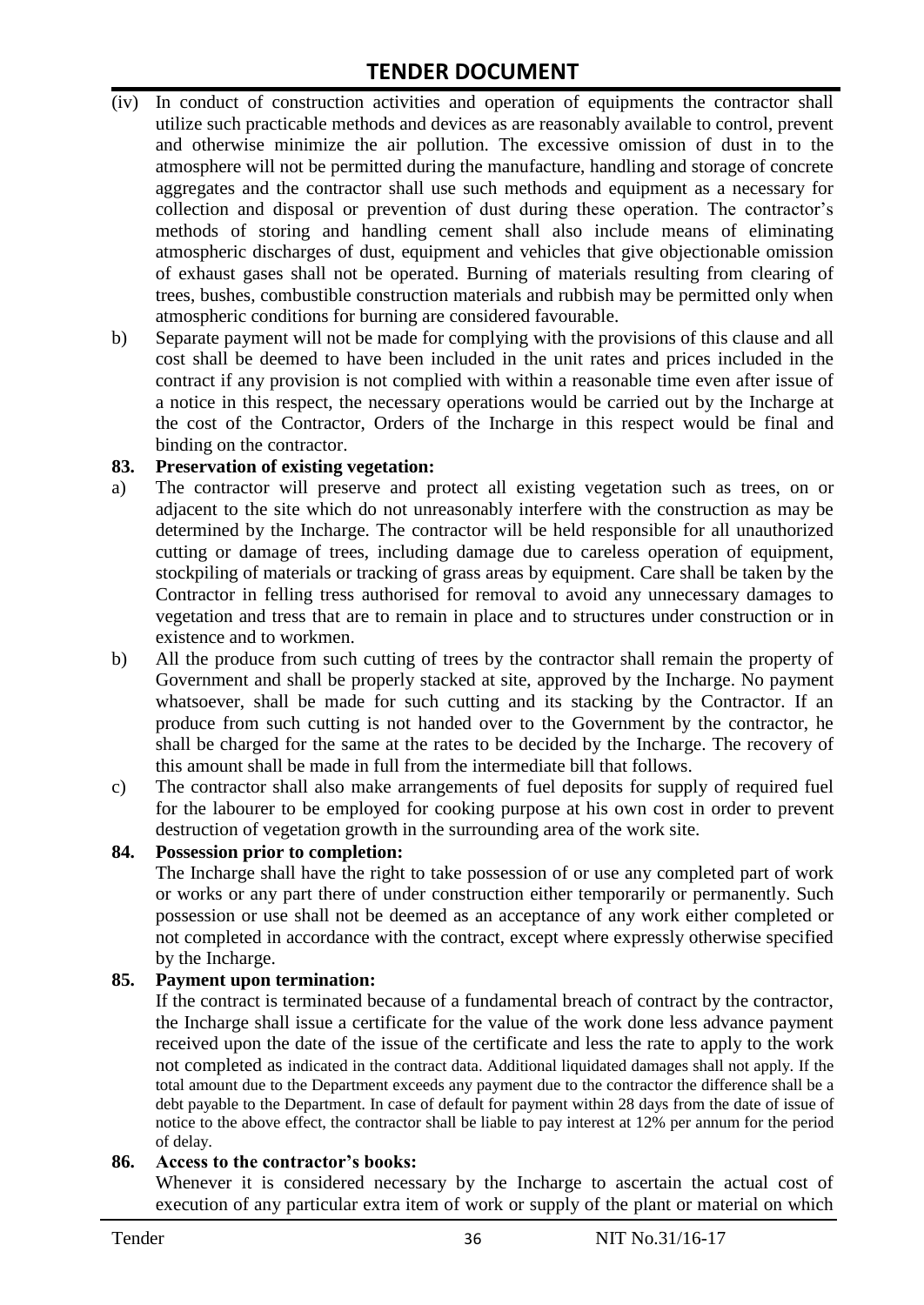advance is to be made or of extra items or claims, he shall direct the contractor to produce the relevant documents such as payrolls, records of personnel, invoices of materials and any or all data relevant to the item or necessary to determine its cost etc. and the contractor shall when so required furnish all information pertaining to the aforesaid items in the mode and manner that may be specified by the Incharge.

#### **87. Drawing to be kept at site:**

One copy of the drawings furnished to the contractor shall be kept by the contractor on the site and the same shall at all reasonable time be available for inspection and use by the Incharge and the Incharge"s representative and by any other persons authorized by the Incharge in writing.

#### **88. B.I.S. [I.S.I.] books to be kept at site:**

A complete set of Indian Standard specification referred to in "Technical Specifications" shall be kept at site for reference.

#### **89. Site Order Book:**

An order book shall be kept at the site of the work. As far as possible, all orders regarding the work are to be entered in this book. All entries shall be signed and dated by the Department Officer in direct charge of the work and by the contractor or by his representative. In important cases, the Incharge will countersign the entries, which have been made. The order book shall not be removed from the work, except with the written permission of the Incharge.

#### **90. Variations by way of modification, omissions or additions:**

For all modifications, omissions from or additions to the drawings and specifications, the will issue revised plans, or written instructions, or both and no modification, omission or addition shall be made unless so authorised and directed by the Incharge in writing. The shall have the privilege of ordering modifications, omission or additions at any time before the completion of the work and such orders shall not operate to annual those portions of the specifications with which said changes do not conflict. "s Decision:

It shall be accepted as in separable part of the contract that in matters regarding materials, workmanship, removal of improper work, interpretation of the contract drawings and contract specification, mode of the procedure and the carrying out o the work, the decision of the Incharge, which shall be given in writing shall be binding on the contractor.

#### **91. Income tax**

- **a) During the currency of the contract deduction of income tax at 2.24% shall be made from the gross value of each bill of the contract, the contract value of which is in excess of Rs. 10,000/- for deduction of tax at rates lower than 2.24% procedure stipulated under section 194-C(4) of Income Tax Act, 1961 shall be followed.**
- **b) Income Tax clearance certificate should be furnished before the payment of final bill.**
- **c) The contractor's staff, personnel and labour will be liable to pay personnel income taxes in respect of their salaries and wages as are chargeable under the laws and regulations for the time being in force, and the contractor shall perform such duties in regard to such deductions thereof as may be imposed on him by such laws and regulations.**
- **92. Value Added Tax (VAT):**
- **92.1. The Contractor has to pay the Sales Tax/ VAT wherever payable.**
- **92.2. The contractor should produce a valid Value Added Tax Clearance Certificate before the payment of the final bill, otherwise payment to the contractor will be withheld.**
- **93. Supply of construction materials:**
- i) The contractor has to make his own arrangements for procurements, supply and use of construction materials.
- ii) All materials so procured should confirm to the relevant specifications indicated in the bidding documents.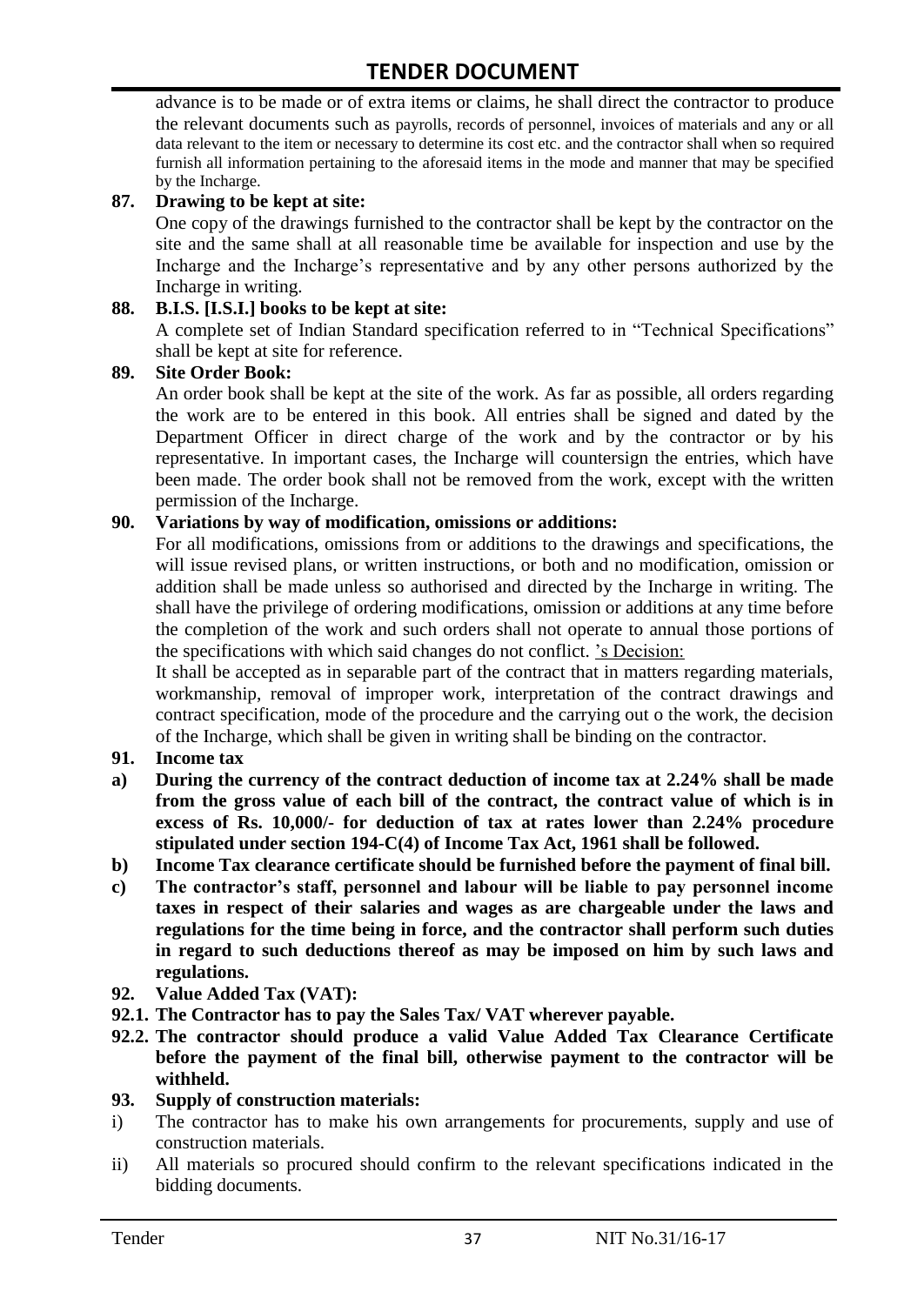- iii) The contractor shall follow all regulations of the Department/Government of India in respect of import licenses etc., of the procurement of the materials is through imports and he shall be responsible for the payment of applicable duties and taxes, port clearances, inland transportation etc.
- iv) The contractor shall make his own arrangements for adequate storage of the materials.

# **ADDITIONAL CONDITIONS TO TENDER NOTICE**

A Statement giving brief particulars of equipment and resources that will be put at the disposal of the work under the following classification should accompany the tender

- 1. a. Equipment transport for material viz. Lorrie / Carts, Crushers etc.,
	- b. Organization: 1.Technical 2. Unskilled
		- c. Methods that will be adopted to speed up the work to ensure completion within the prescribed time.
- 2. The contractor shall make his own arrangements for all the tools and plants required for the execution of the work. The equipment if any, available with the Department may be hired to the contractor at rates and conditions prescribed by the Department.
- 3. National Savings Certificates and other Government Bonds will not be accepted towards the Earnest Money Deposit.
- 4. A Separate tender must be submitted to each work as mentioned in the list of works enclosed. Tenders submitted for more than one work in one cover will be rejected. Only one tender should be enclosed in the cover.
- 5. All rejected materials shall be removed from the site, within 24 hours after written instructions of rejecting and materials and ordering their removal have been issued in case of default, on the part of the contractor to carryout such order, the materials will be got removed through other agency at the contractor's risk and cost.
- 6. All materials rejected or obstructing traffic shall be removed by the Contractor, with the least possible delay, within the time specified, failing which it is open to the Department to remove them at the contractor's risk, through other agency. All labour in testing and measuring during measurements and check measurements should be borne by the contractor.
- 7. The contractor shall with his own expenses, make all the arrangements and take all possible steps and precautionary measures, for the safety of the public, during the execution of the electrical works. The rates offered by the contractor should be inclusive of such incidental charges.
- 8. Fully accepted agreement rates will be paid only after all the items of work are completed. The agreement executing authority will decide the exact items, the rates of which are considered to be high, for the purpose of this clause and his decision of the Incharge shall be final and binding on the contractor.
- **9. As per new section 104 – C of the Income Tax 1961, deduction at the rate of 2.24% on the gross amounts of payments, will be made towards Income Tax should the value of the contract exceeds Rs. 10,000/- (Vide Government of India Reference F. N. 275 / 100/ 72 –1 – TJI – dated 29-5-72).**
- 10. Where the value of the contract exceeds the sum of Rs. 10,000/- the contractor has to produce a valid income tax clearance certificate along with the tender, atleast at the time of payment of final bill of the work. In case the final bill is withheld, the bill will be paid only after production of the certificate.
- 11. Once a contractor buys a tender schedule he shall not be permitted to return the schedule.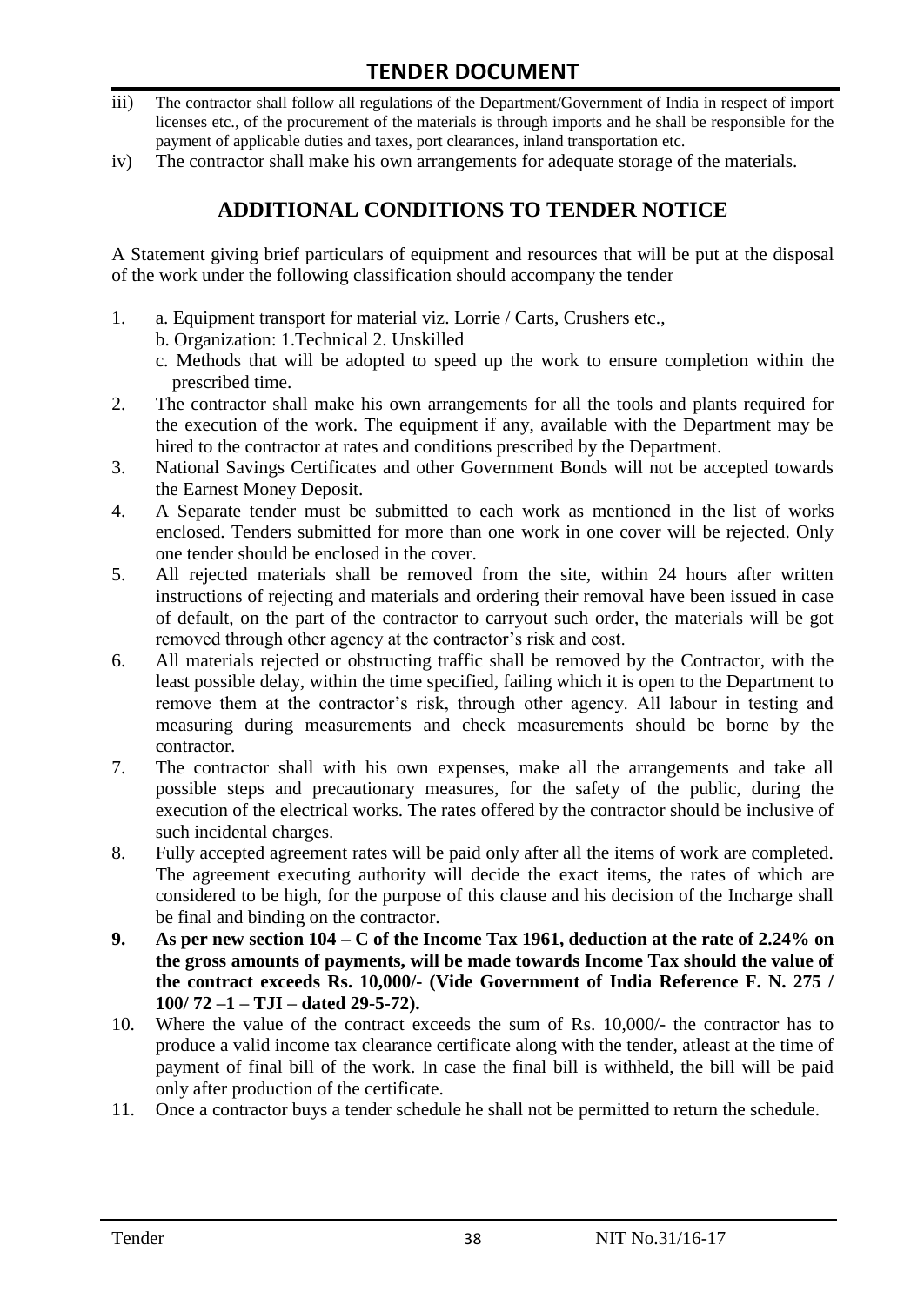# **GENERAL SPECIFICATIONS**

#### **1. General Specifications for (Name of the work)**

#### **2. General Specifications and Instructions for Electrical Work**

- 1. I.E. RULES 1956: The installation shall generally be carried out in conformity with the Indian Electricity rule 1956 as amended from time to time and National Electrical code which contains specific regulations to be adhered to in the supply and use of electricity energy in the interest of safety.
- 2. PRESSURE AND FREQUENCY OF SUPPLY: All current consuming devices shall be suitable for the pressure and frequency of supply stated in the special conditions of contract
- 3. SYSTEM OF WIRING: The wiring shall be carried out on such a system as may be specified in the conditions of contract. "Power wiring shall be kept separate and distinct from lighting wiring. All conductors shall be run as far as possible along the walls and ceiling, so as to be easily accessible for inspection. The balancing of circuits in 3 phase

#### **a) General Conditions for Electrical Works**

- 1. The make of material mentioned in the Schedule A, should be used on the work in variably and the Department reserves the right to insist upon using any of the make of the material mentioned in the Schedule – A from their choice.
- 2. The work shall be carried out strictly in conformity with (i) code of practice for Electrical wiring and fittings in Government Building (ii) The Indian Standard Specification (iii) The Department specification, if the work carried out does not comply with the code of practice and Departmental specifications and if the work man ship is unsatisfactory it will be binding of the contractor to redo the job without any extra cost and pay penalty as decided by the department towards inconvenience caused , if any.
- 3. The work should be carried out under the direct supervision of persons holding a certificate of competency for the type of work involved.
- 4. After completion of work a plan of building should be furnished indicating the location of various main and sub- boards and all the fittings together with a circuit diagram duly numbered ( in the diagram)
- 5. The contractor will be responsible for any defect noticed during either improper workmanship or defective materials supplied by him for two calendar years from the date of final completion of work.
- 6. Lugs should be provided for all earth connections.
- 7. The contractor himself should arrange for the transportation of men and material to their work spot.
- 8. All Civil works and patch works indicated for providing electrical installations should be well finished to the satisfaction of the authorities. A certificate from them should be obtained to the effect that the Civil and patch work done is to the satisfaction of authorities. It will be the responsibility of the electrical contractor to obtain such certificate from the Engineer. Unless such certificate is produced this office will have right to with held the bill.
- 9. Concreting to the pole and providing independent earthing should be done in presence of departmental staff.
- 10. The distribution boards with Switch controls shall be separate in each floor for normal supply and essential supply.
- 11. The lighting circuits shall be provided with separate conductor to enable to connect the normal lighting and essential lighting without linking to any of the above systems to ensure to switch over to essential supply in order to have minimum lighting to avoid inconvenience to the staff working.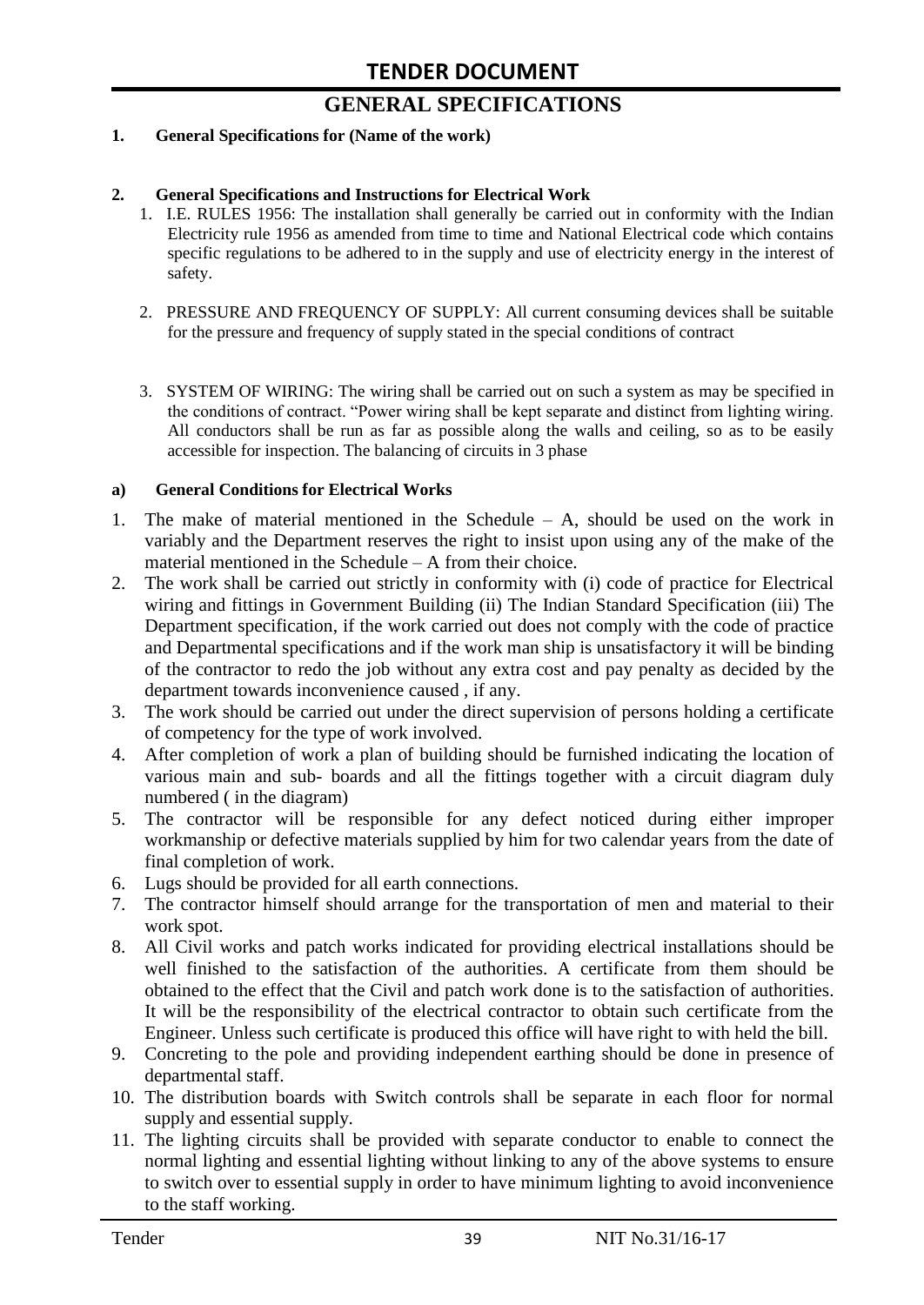# **TENDER DOCUMENT**

- 12. The control for the luminaire to be provided in the hall for both to be connected to the normal supply and essential supply shall be separate and away from the each system.
- 13. For the points to be connected to essential supply, a separate conduit system is to be laid as enumerated in the above conditions includes circuit main of any system.
- 14. The locations for the D. B"s and Switch controls for essential supply will be decided during the course of execution where the circuit conduit way have to be terminated.
- 15. The tenderer / agency is bound to supply the materials prescribed in Schedule A and no change of specification and make will be entertained. The tenderer has to survey the market regarding availability of the materials for specified item brand / specified make in schedule – A of the tender schedules before tendering for the work. In case of Discrepancy Final Decision will be taken by the tender accepting authority.
- 16. The tenderer has to furnish the copy of the relevant test certificates /delivery challan against the materials supplied in support of genuine electrical materials.
- 17. Tenderer has to furnish compliance report comprising the details of the testing of the installation duly indicating IR values and fitness before the Energisation as per IE rules and he is solely responsible after Energisation of the installation during the defect liability.
- 18. It is bounded duty of the tenderer to see that the site is taken over after issue of the work order or after signing the agreement and should commence the work without delay. Any failure in this regard will be viewed seriously and necessary penalty will be levied as per agreement conditions.
- 19. The tenderer has to keep the necessary test equipment at site at his own cost for the convenience of the inspecting officers till the work is completed.

## **Drawings**

#### **1. Discrepancies**

- 1.1 In case of discrepancies between documents the following order of procedure shall apply:-
- 1.1.1 Between the written description of written dimensions in the drawings and the corresponding one in the specifications, the latter shall apply.
- 1.1.2 Figured dimensions shall supersede scaled dimensions. The drawings on a larger scale shall take precedence over those on a smaller scale.
- 1.1.3 Drawings issued as construction drawings from time to time shall supersede tender drawings and also the correspondence drawings previously issued.
- Note: The contractor should not execute any component of work without obtaining the working drawings. Any work done without drawings shall be at the contractor"s responsibility only. Acceptance for such work will be at the discretion of the Incharge.

#### **2.0 SECRECY CLAUSE**

The drawings and specifications made available to the tenderer shall exclusively be used on the work and they are retained from passing on each plan to any unauthorized hand either in parts or in full under the provisions of Section-3 and 5 of the official secrets Act 1923. Any violation in this regard will entail suitable action under appropriate clause or official secret Act 1923.

- 3. The Drawings enclosed to the tender are as follows:
	- a. Site plan and Building Plan **(as per page No.).**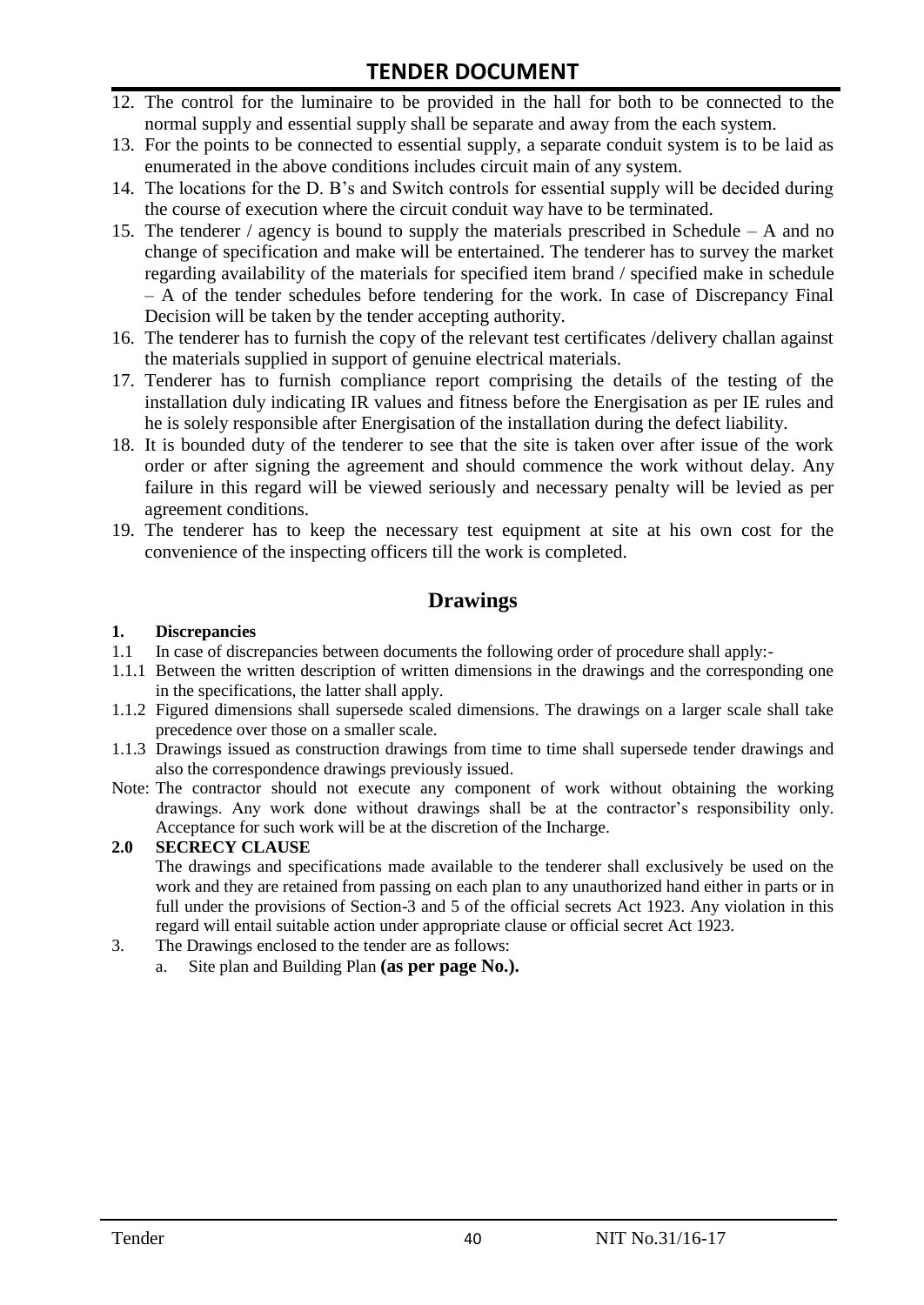#### **BILL OF QUANTITIES**

# **Name of work: Construction of Threshing Floor at Farm II, Churu, ICAR RCER, Research Centre, Ranchi.**

#### **PREAMBLE**

- 1. The Bill of Quantities shall be read in conjunction with the instructions to Tenderers, General and Special conditions of Contract Technical Specifications and Drawings.
- 2. The quantities given in the Bill of Quantities are estimated and provisional and are given to provide common basis for tendering. The quantities here given are those upon which the lumpsum tender cost of the work is based but they are subject to alterations, omissions, deductions or additions as provided for in the conditions of this contract and do not necessarily show the actual quantities of work to be done. The basis of payment will be actual quantities of work ordered and carried out as measured by the Contractor and verified by the Engineer and valued at the estimate rate plus or Bill of Quantities where applicable, and otherwise at such rates and prices as the Incharge may fix within the terms of Contract.
- 3. The estimate rates in the Bill of Quantities shall, except in so-far as it is otherwise provided under the Contract include cost of all constructional material, labour, machinery, transportation, erection, maintenance, profit, taxes and duties together with all general risks, liabilities and obligations set out or implied in the Contract.
- 4. The plans enclosed with the tender are liable to be altered during execution of work as per necessity of site conditions. The Tender rate quoted by the tenderer shall hold good for execution of work even with altered plans.
- 5. The whole cost of complying with the provisions of the Contract shall be included in the estimated rates for items provided in the Bill of Quantities and where no items are provided in the Bill of Quantities, their cost shall be deemed to be distributed among the estimate rates entered for the related items of work.
- 6. General directions and descriptions of work and materials are not necessarily repeated nor summarised in the Bill of Quantities. References to the relevant sections of the Contract documentation shall be made before entering estimate rate against each item in the Bill of Quantities.
- 7. The method of measurements of completed work for payment shall be in accordance with the relevant B.I.S. Codes.
- 8. All items of work are to be executed as per the drawings / specifications supplied with the contract documents. If there is any contradiction between the drawings and the text of the specifications, the

later shall prevail.

- 9. The Tenderer should inspect and select the quarries of his choice before he quotes the tender rate in the Schedule of Bill of Quantities and satisfy himself about the availability of required quantum of materials.
- 10. Diversion drains should be excavated before completion of the embankments and the useful soils should be used in the nearby embankments.
- 11. The actual mix proportion by weight to be adopted during execution will be got designed in the laboratories to suit the grade of concrete and mortar to be used. It will be the responsibility of the contractor to manufacture concrete and mortar of required strength.
- 12. The quantum of measurement for all items of earthwork involving conveyance manually or by machinery shall be as assessed by level measurement. The measurements for the embankment will be for the consolidated banks only.
- 13. Wherever bailing out of water is involved either for excavation or for foundations or for constructions, the rate quoted shall take into account the dewatering charges necessary. No separate payment will be made for dewatering.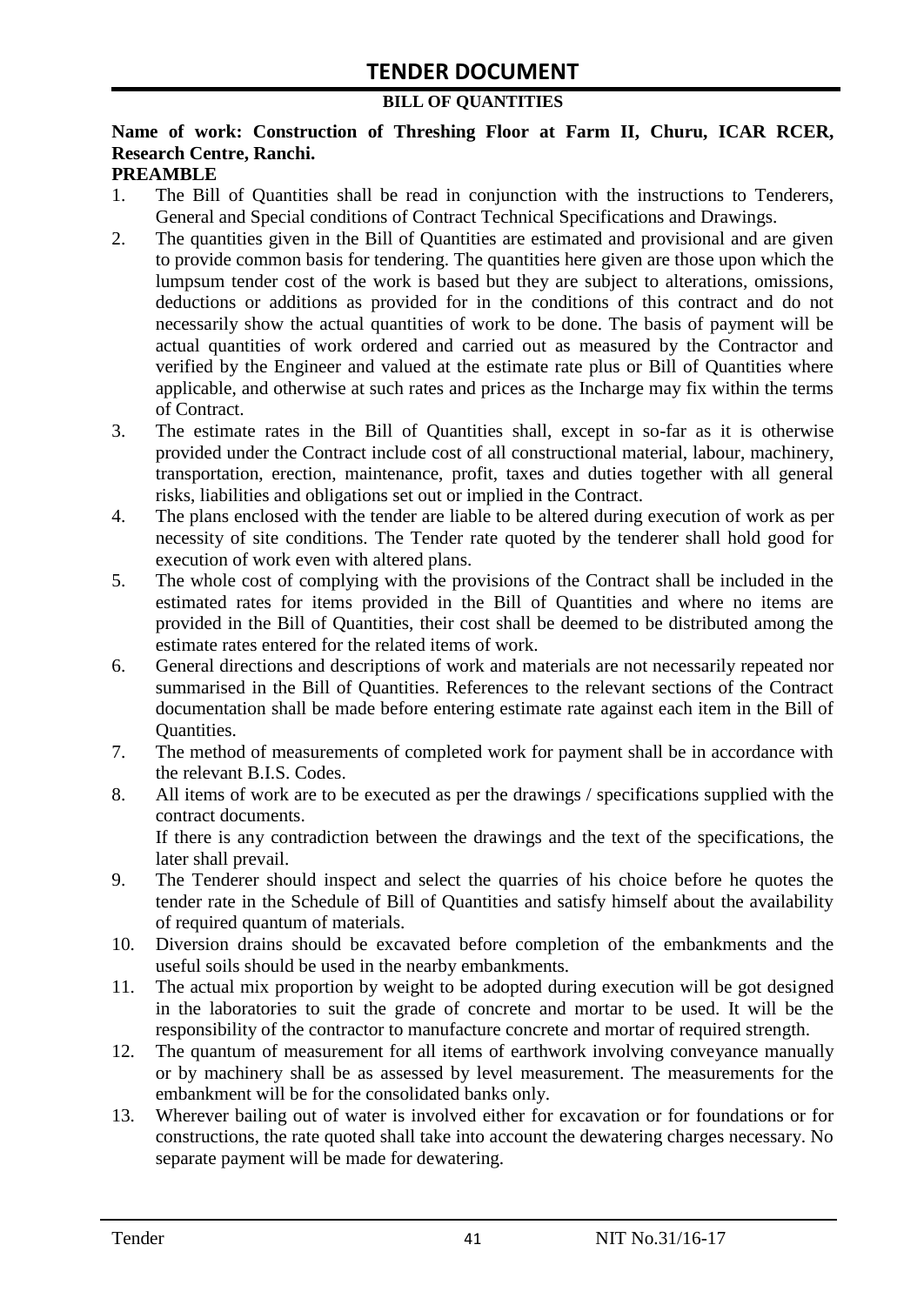- 14. Wherever embankment work is involved, useful soils approved by the Incharge from the cutting reaches and diversion drains shall be taken and used for forming nearby embankments soils used for constructions will be at free of cost.
- 15. The quoted tender rates shall also include the work of any kind necessary for the due and satisfactory construction, completion and maintenance of the works according to the drawings and these specifications and further drawings and orders that may be issued by the Incharge from time to time. The quoted tender rate shall include compliance by the Contractor with all the general conditions of contract, whether specifically mentioned or not in the various clauses of these specifications, all materials, machinery, plant, equipment, tools, fuel, water, strutting, timbering, transport, offices, stores, workshop staff, labour and the provision of proper and sufficient protective works, diversions, temporary fencing and lighting. It shall also include safety of workers, first aid equipments suitable accommodation for the staff and workmen, with adequate sanitary arrangements, the effecting and maintenance of all insurances, the payment of all wages, salaries, fees, royalties / Taxes, duties or other charges arising out of the execution of works and the regular clearance of rubbish, reinstatement and clearing-up of the site as may be required on completion of works safety of the public and protection of the works and adjoining land. The work of Building in quality control / assurance shall be deemed to be covered in the quoted rate.
- 16. The Contractor shall ensure that, the quoted tender r a t e shall cover all stages of work such as setting out, selection of materials, selection of construction methods, selection of equipment and plant, deployment of personnel and supervisory staff, quality control testing etc. The work quality assurance shall be deemed to be covered in the tender rate.
- 17. a) The special attention of the tenderer is drawn to the conditions in the tender notices and the Standard preliminary specifications containing therein. These preliminary specifications shall apply to the agreement to be entered into between the contractor and the ICAR-RCER and shall form an in-separable condition of the contract along with the estimate. All these documents taken together shall be deemed to form one contract and shall be complimentary to another.

b) The tenderer shall examine, closely the BIS also the standard preliminary specifications contained therein and sign the Incharge office copy of the BIS and its addenda volume in token of such study before submitting his overall tender rate which shall be for finished work in-situ. He shall also carefully study the drawings and additional specifications and all the documents, which form part of the agreement to be entered into by the successful tenderer.

- 18. The tenderers attention is directed to requirements for materials conforming to the Bureau of Indian Standards specifications etc., shall be used on the work and the tenderers shall quote his overall tender rate accordingly.
- 19. The tenderer has to do his own testing of materials and satisfy himself that they conform to the specifications of respective I.S.I. Codes before tendering.
- 20. The contractor shall himself procure the required construction materials of approved quality including the earth for formation of embankment and water from quarries / sources of his choice. All such quarries / sources of materials required for the work shall be got approved by the Incharge in writing well before their use of the work.
- 21. The contractor shall himself procure the steel, cement, Bitumen, Blasting materials, sand, metal, soils, etc., and such other materials required for the work well in advance. The contractor has to bear the cost of materials for conveyance. The department will not take any responsibility for fluctuations in market in cost of the materials, transportation and for loss of materials etc.
- 22. Inspection of site and quarries by the tenderer: Every tenderer is expected before quoting his overall tender rate, to inspect the site of proposed work. He should also inspect the quarries and satisfy himself about the quality, and availability of materials. The best class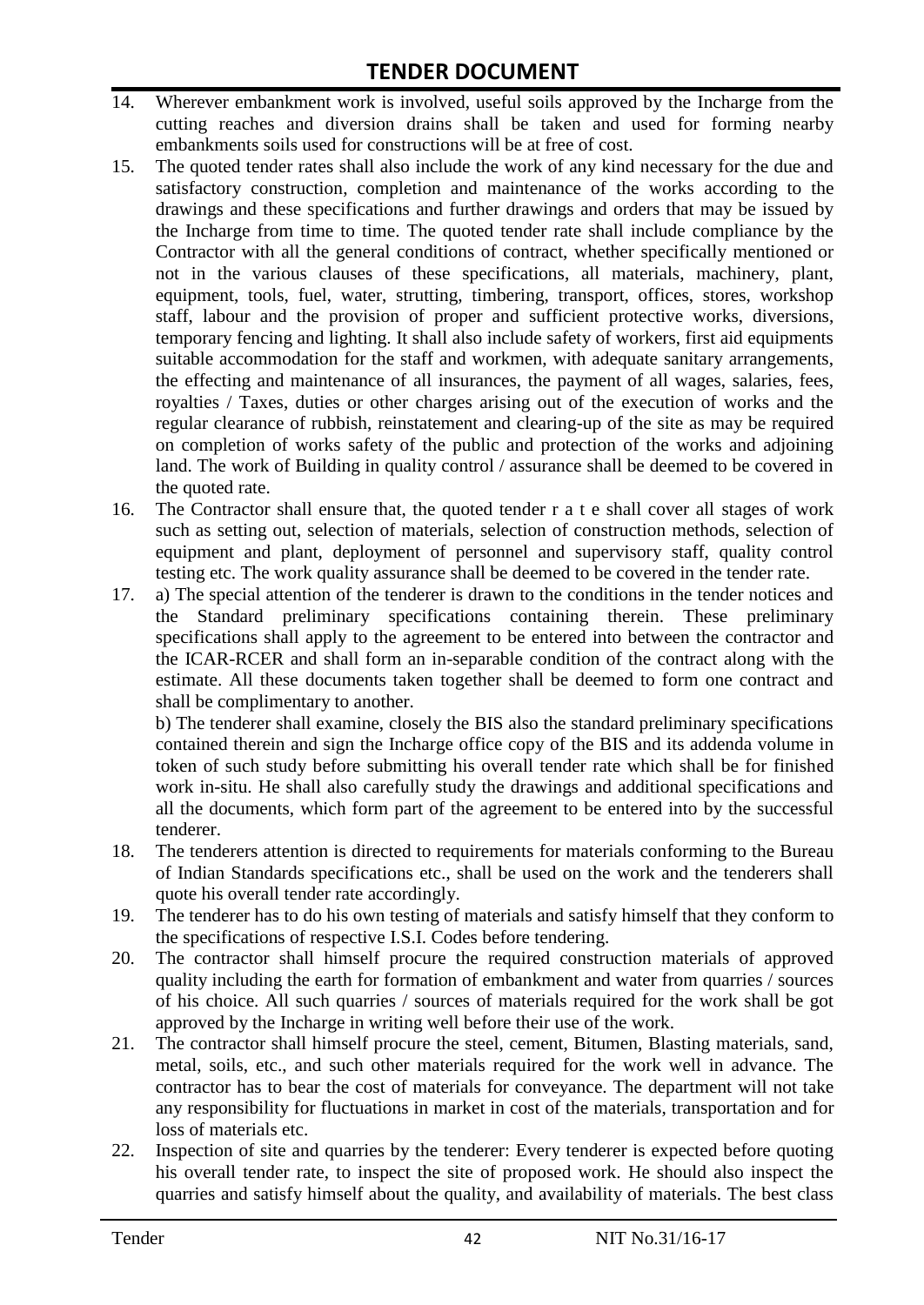of materials to be obtained from quarries, or other sources shall be used on the work. In every case the materials must comply with the relevant standard specifications. Samples of materials as called for in the standard specifications or in this tender notice, or as required by the, in any case, shall be submitted for the "s approval before the supply to site of work is begun.

- 23. The tenderer"s particular attention is drawn to the sections and clauses in the BIS/CPWD specification dealing with
	- a) Test, inspection and rejection of defective materials and work.
	- b) Carriage
	- c) Construction plant
	- d) Water and lighting
	- e) Cleaning up during the progress and for delivery.
	- f) Accidents
	- g) Delays
	- h) Particulars of payments.

The contractor should closely peruse all the specification clauses, which govern the overall tender rate he is tendering.

- 24. The defect liability period of contract in terms of GO Ms No: 8, T(R&B)Dept.dated: 8.1.2003 is twenty four months.
- 25. The estimate rates for items shown in the Schedule "A" include all construction materials. No escalation in rates will be paid unless specified in the tender document. The tenderer has to quote an overall tender rate considering all the aspects of the tender to complete the finished item of work as per the B.I.S. specifications, the special specifications appended, Drawings etc.
- 26. If there is any contradiction between UE / and B.I.S. specifications, listed and detailed technical specifications, the latter shall prevail.
- 27. In case of a job for which specifications are not available with the Schedule or in B.I.S. code and are required to be prescribed, such work shall be carried out in accordance with the written instructions of the Incharge.
- 28. The contractor should use the excavated useful soils and stone for construction purpose. Soils used for construction either for homogeneous section in hearting or in casing zone based on the suitability will be at free of cost and the cost of stone used for construction purpose will be recovered from the contractor's bill.

The contractor should quote his tender rate keeping in view of the above aspects.

- 29. Additions and alternations by the Tenderer in the Schedule of quantities will disqualify the tender.
- 30. In the case of discrepancies between the written description of the item in the Schedule "A" and the detailed description in the specification of the same item, the latter shall be adopted.
- 31. The Unit rates noted below are those governing payment of extras or deductions for omissions according to the conditions or the contract as set-forth in the preliminary specifications of the Indian standard specifications and other conditions of specification of this contract.
- 32. It is to be expressly understood that the measured work is to be taken according to the actual quantities when in place and finished according to the drawings or as may be ordered from time to time by the and the cost calculated by measurement or weight at their respective rates without any additional charge for any necessary or contingent works connected works connected herewith. The rate quoted are for works in situ and complete in every respect.
- 33. For all items of work in excess of the quantities indicated the rates payable for such excess quantities will be tendered rates.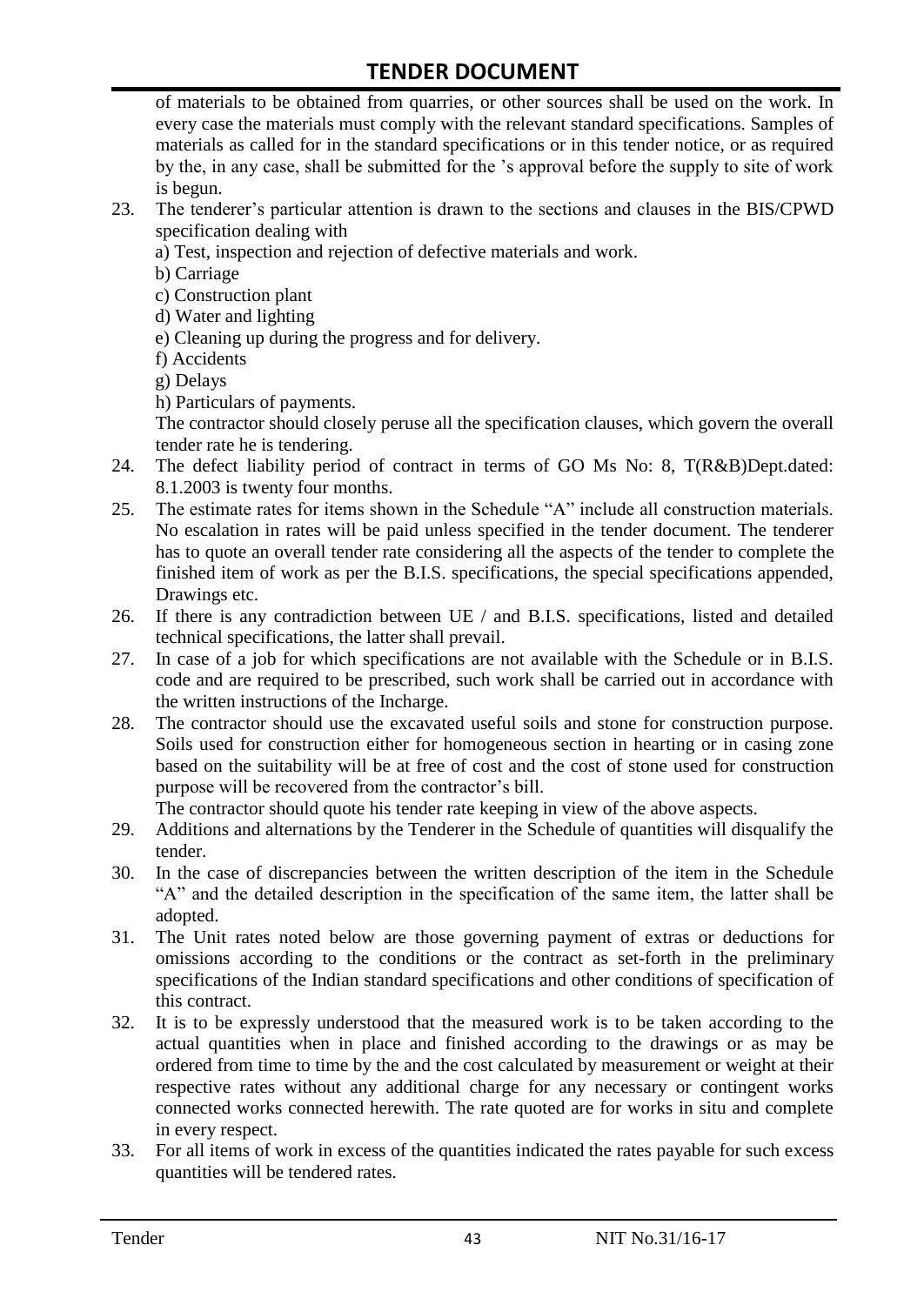- 34. For all items of work, intermediate payment will be made provisionally as per relevant clause. Full-accepted agreement rates will be paid only after all the items of works are completed.
- 35. The contractor is bound to execute all supplemental works that are found essential incidental and inevitable during execution of main work.
- 36. The payment of rates for supplement items of work will be regulated as under.

Supplemental items directly deductible from similar items in the original agreement.

The rates shall be derived by adding to or subtracting from the agreement rate of such similar item the cost of the difference in the quantity of materials labour between the new items and similar items in the agreement worked out with reference to the schedule of rates adopted in the sanctioned estimate with which the tenders are compared.

a) Similar items but the rates of which cannot be directly deducted from the original agreement.

b) Purely new items which do not correspond to any item in the agreement.

The rate of all such items shall be overall tender rate.

#### **37. ENTRUSTMENT OF ADDITIONAL ITEMS.**

- a) Where ever additional items not contingent on the main work and outside the scope of original agreement are to be entrusted to the original contractor dispensing with tenders and if the value of such items exceeds the limits upto which the officer is empowered to entrust works initially to contractor without calling for tenders approval of next higher authority shall be obtained. Entrustment of all such items on nomination shall be rates not exceeding the estimate rates.
- b) Entrustment of supplement items contingent on the main work will be authorised by the officers upto the monetary limits upto which they themselves are competent to accept items in the original agreement so long as the total amounts upto which they are competent to accept in an original agreement rates for such items shall be worked in accordance with the procedure prescribed by CPWD.
- c) Entrustment of either the additional supplemental items shall be further subject to the provisions under CPWD Code viz., the items shall not be ordered by an officer on his own responsibility if the revised estimate or deviation statement providing for the same requires the sanction of higher authority.
- Note:It may be noted that the term estimate rate used above means the rate in the sanctioned estimate with which the tender"s compared or if no such rate is available in the estimate the rate derived will be with reference to the schedule of rates adopted in the sanctioned estimate with which tenders are compared.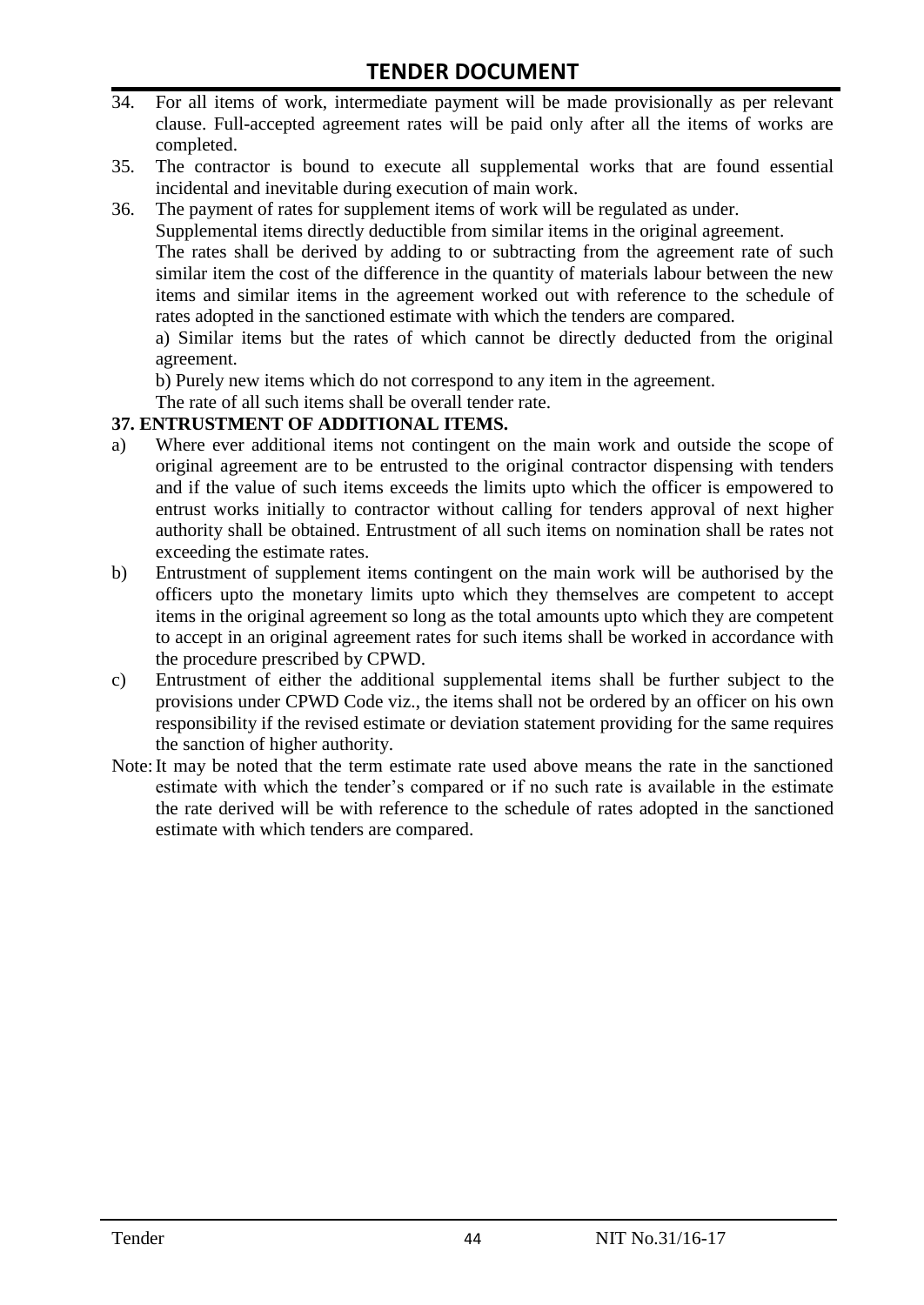# **Schedule - A Price Schedule & Bill of Quantities**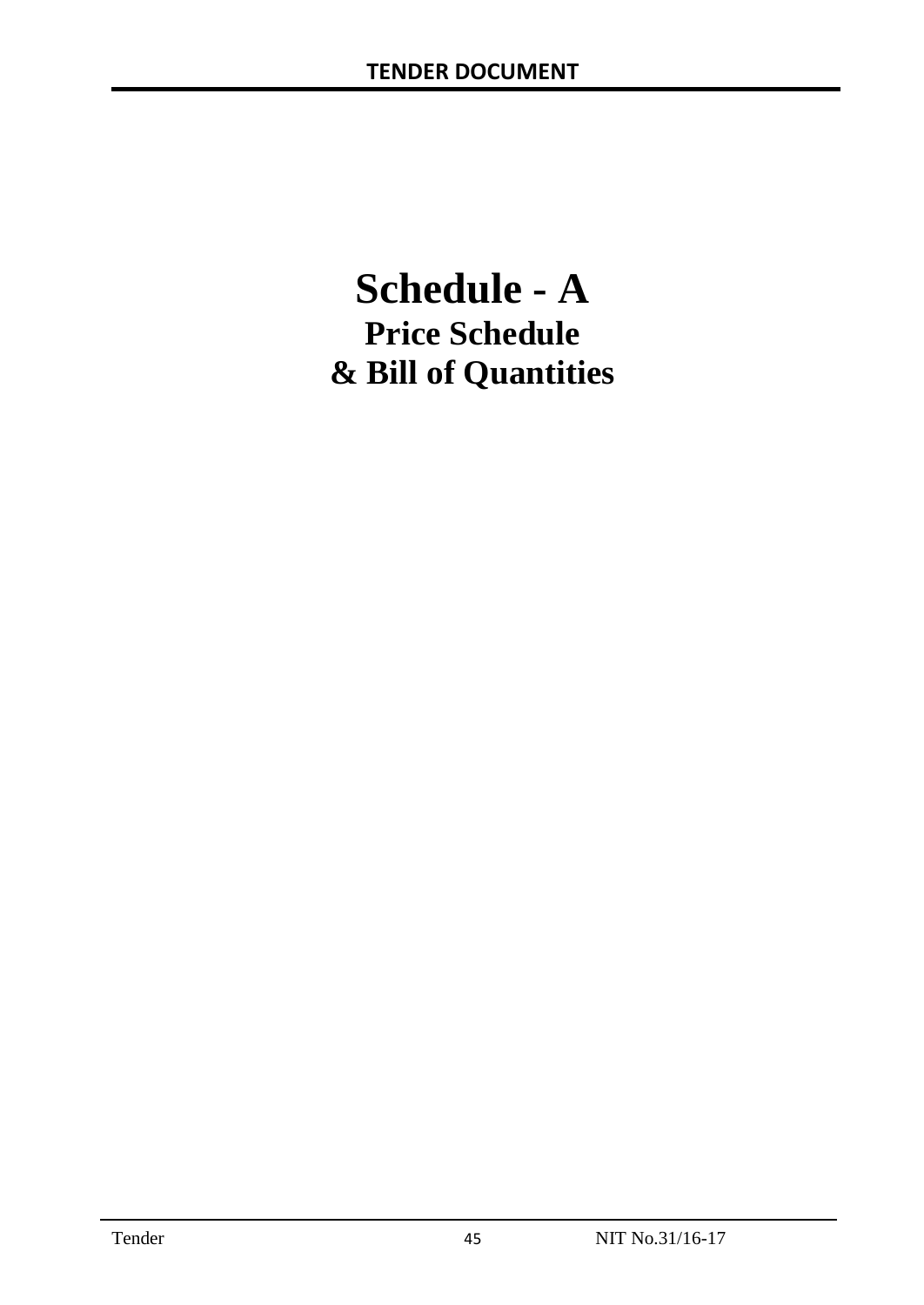#### **PRICE SCHEDULE OF CONTRACT**

Date : …………………

To, Director, ICAR-RCER, RC Ranchi Sir,

I/We do hereby tender and if this tender is accepted, undertake to execute the following work viz **Construction of Threshing Floor at Farm II, Churu, ICAR RCER, Research Centre, Ranchi** as per the specifications, drawings and such other data furnished.

I/We have studied the scope of work, including item wise specifications, with unit rates and agree to execute the work, when the lump sum payment under the terms of the agreement is varied by payment on measurement quantities. I/We certify that I/We have inspected the site of the work before quoting my rate excess or less on ECV, I/We have satisfied about the quality, availability and transport facilities for all the materials.

I/We undertake to execute the work indicated in price schedules of this tender at the rates quoted below:

| Package | Description | Price    | Price      |
|---------|-------------|----------|------------|
|         | of package  | (In Rs.) | (In Words) |
|         | Civil Works |          |            |
|         |             |          |            |

I/We hereby distinctly and expressly, declare that the rates quoted by us is inclusive of all taxes and duties, prevailing at the time of execution of work. Further, I/We declare that I/We will not claim any price escalation or extra compensation on this account.

I/We agreed to keep the offer in this tender valid for a period of 6 (Six) Months mentioned in Tender Notice and not to modify the whole or any part of it for any reason within above period. If the tender is withdrawn by me / us for any reasons whatsoever, the earnest money deposit (EMD) paid by me / us will be forfeited to the Government.

IF MY / OUR tender is not accepted the sum shall be returned to me/us on application when intimation is sent to me/us of rejection or at the expiration of three months from last date of receipt of this tender, whichever is earlier. If my/our tender is accepted the earnest money shall be retained by the Government as security for the due fulfilment of this contract. If upon written intimation to me/us by the Office, I/We fail to attend the said office on the date herein fixed or if upon intimation being given to me/us or acceptance of my/our tender, and if I/We fail to make the additional security deposit or to enter into the required agreement as defined in the tender notice, then I/We agree the forfeiture of the earnest money. Any notice required to be served on me/us here under shall be sufficiently served on me/us if delivered to me/us hereunder shall be sufficiently served on me/us if delivered to me/us personally or forwarded to me/us by post to (registered or ordinary) or left at my/our address given herein. Such notice shall if sent by post be deemed to have been served on me/us at the time when in due course of post it would be delivered at the address to which it is sent.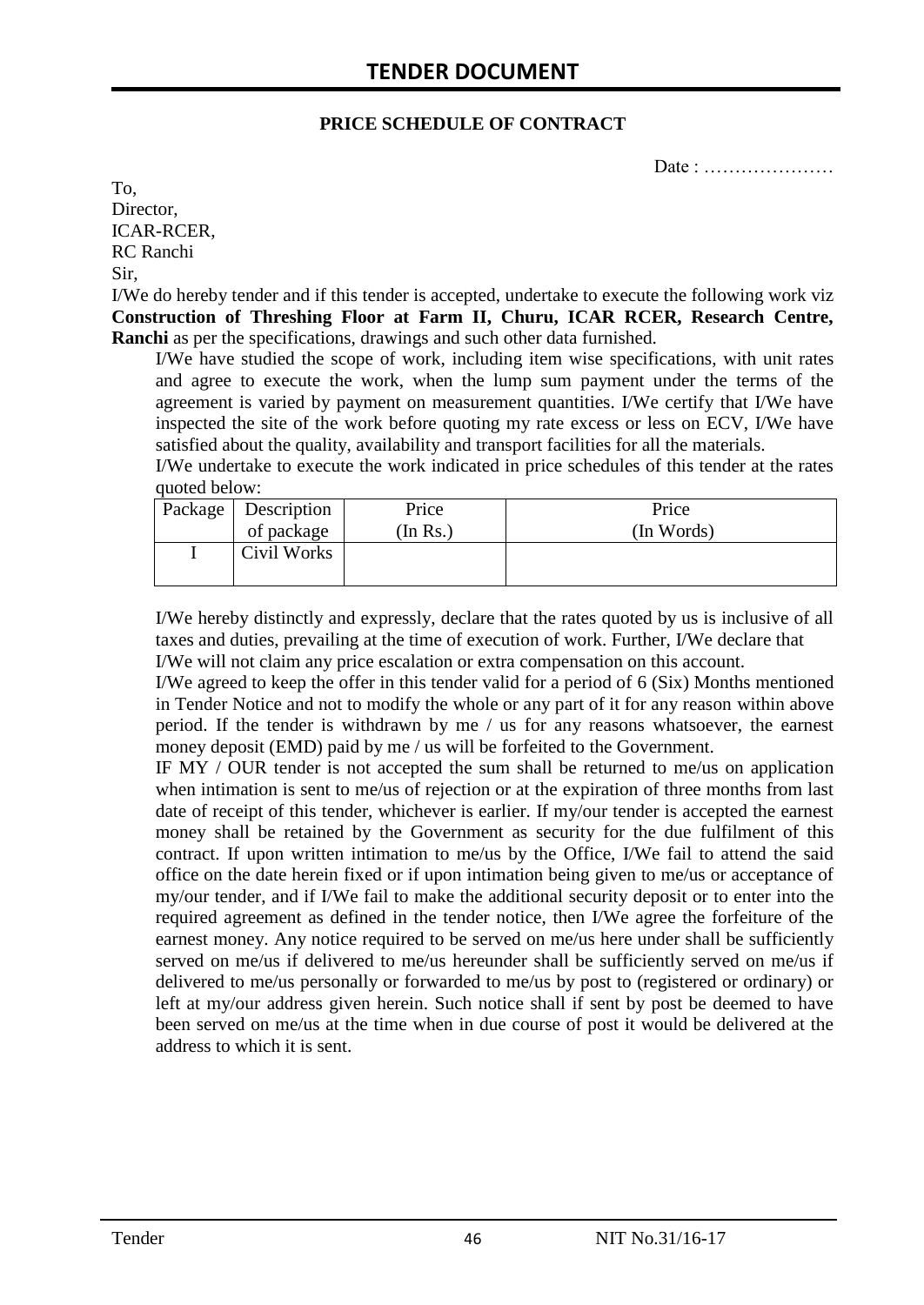I/WE fully understand that the written agreement to be entered into between me/us and Government shall be the foundation of the rights of the both the parties and the contract shall not be deemed to be complete until the agreement has first been signed by me/us and then by the proper officer authorised to enter into contract on behalf of Government. The bid form of the tender is duly signed by the authorized signatory of the Firm/company and sealed in presence of the following witness.

| Address of the Tenderer:                                                                  | (Signature of Tender). |
|-------------------------------------------------------------------------------------------|------------------------|
|                                                                                           |                        |
|                                                                                           |                        |
|                                                                                           |                        |
| $(Fax No: \dots \dots \dots \dots \dots \dots \dots \dots \dots \dots \dots \dots \dots)$ |                        |
|                                                                                           |                        |

#### WITNESS:

| ⌒ |  |
|---|--|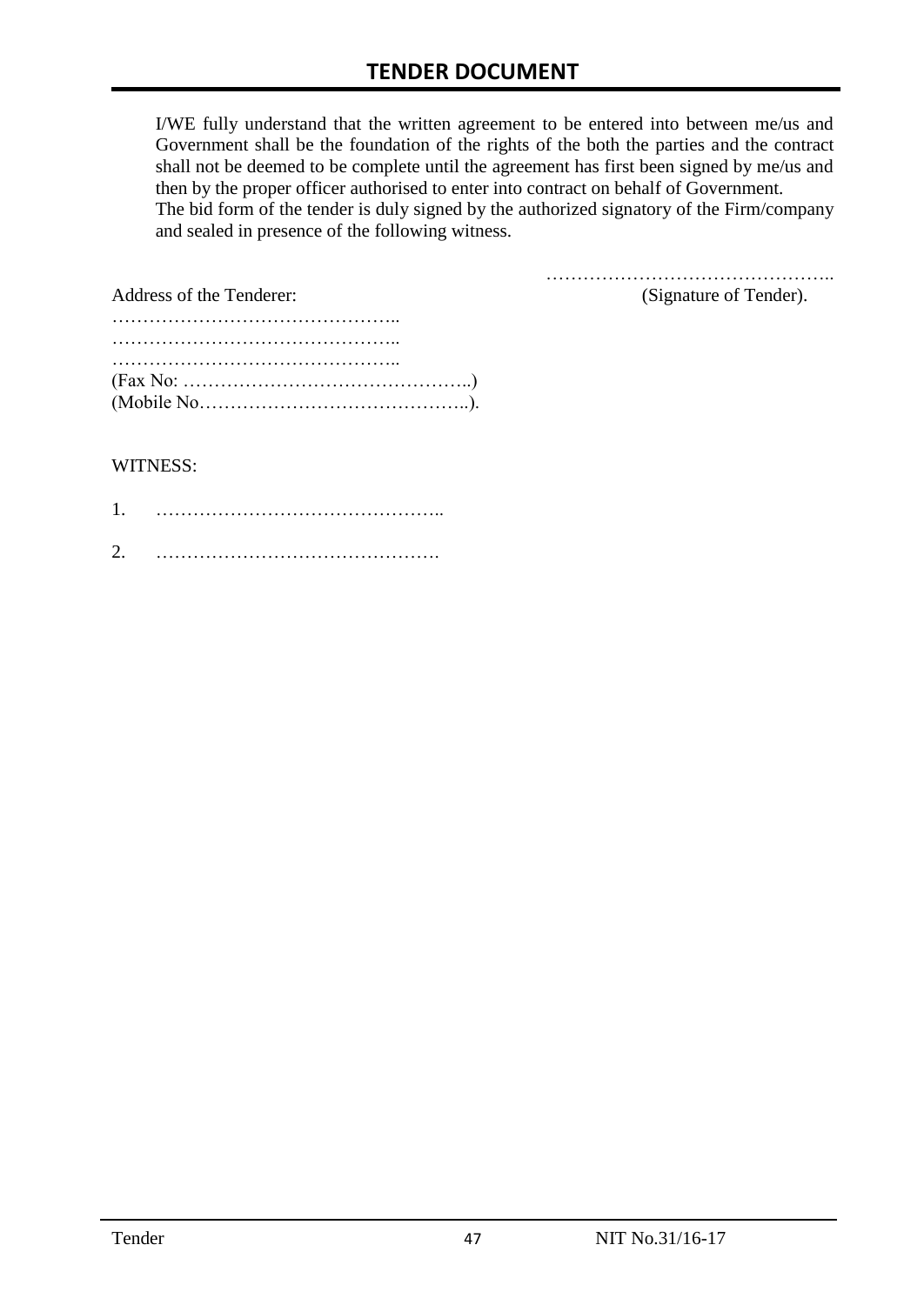#### **PRICE SUMMARY**

**Name of the work: Construction of Threshing Floor at Farm II, Churu, ICAR RCER, Research Centre, Ranchi**

PACK-I : CIVIL & ALLIED WORKS: AMOUNT. (Rs).

1 Civil Works.

GRAND TOTAL FOR PROJECT (INCL.TAXES)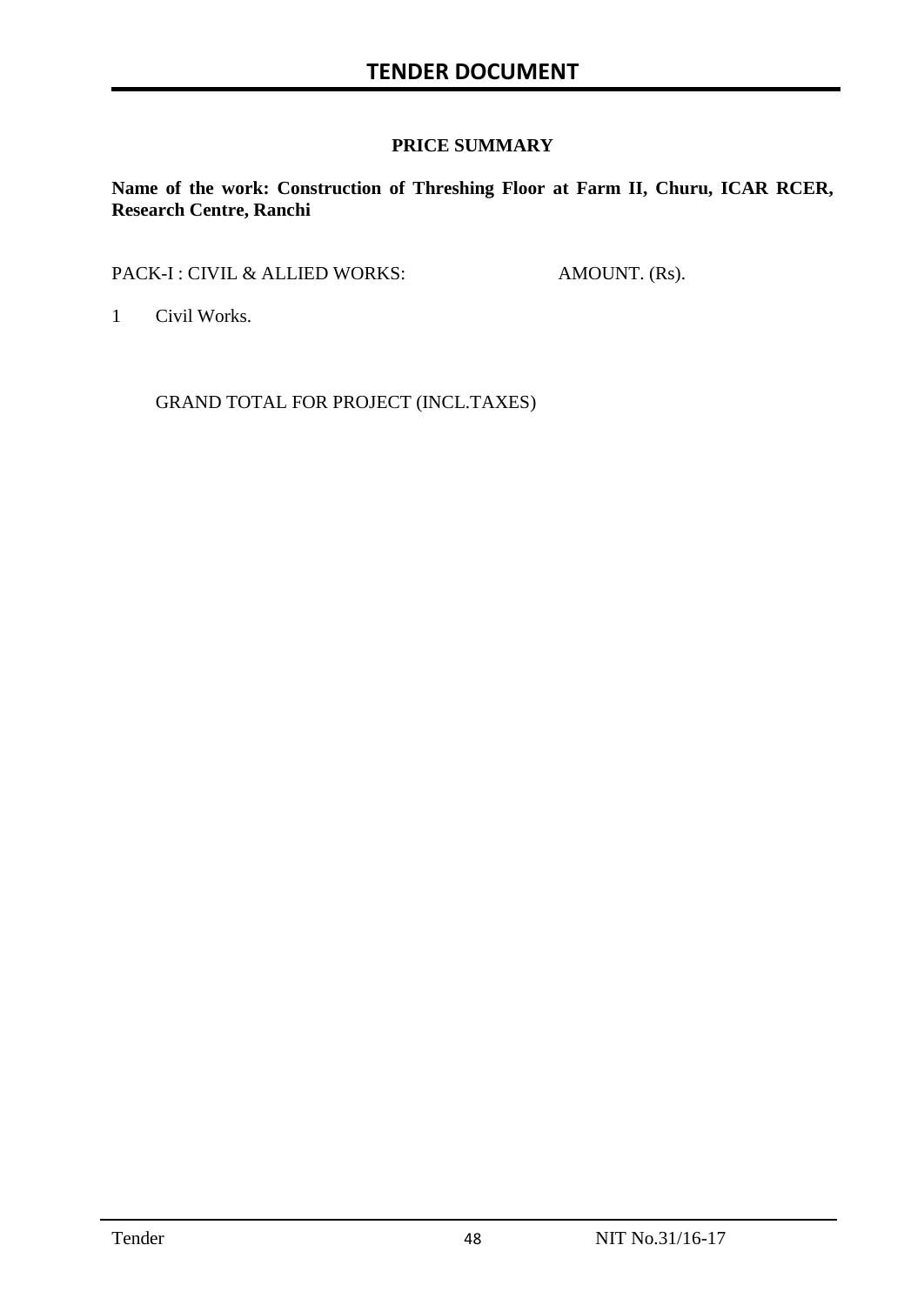# Price Schedule for: Construction of Threshing Floor at Farm II, Churu, ICAR RCER, **Research Centre, Ranchi**

| Name of Work:- Construction of Threshing Floor (12m x 15 m) at Farm II, Churu, ICAR |                                                          |      |      |                          |               |
|-------------------------------------------------------------------------------------|----------------------------------------------------------|------|------|--------------------------|---------------|
| RCER, Research Centre, Ranchi                                                       |                                                          |      |      |                          |               |
| SI.                                                                                 | <b>Description of item</b>                               |      |      |                          | <b>Amount</b> |
| N <sub>0</sub>                                                                      |                                                          | Qty  | Unit | Rate                     | (in Rs.)      |
| $\mathbf{1}$                                                                        | Cleaning grass $\&$ surface dressing of ground           |      |      |                          |               |
|                                                                                     | including removing vegetation $&$ in-equalities          |      |      |                          |               |
|                                                                                     | water, mud, etc and disposal of rubbish with all         | 180  | sqm  |                          |               |
|                                                                                     | complete jobs.<br>$12x15 = 180$ sqm                      |      |      |                          |               |
| $\overline{2}$                                                                      | Earth work in excavation by mechanical means             |      |      |                          |               |
|                                                                                     | (Hydraulic excavator) / manual means in                  |      |      |                          |               |
|                                                                                     | foundation trenches or drains (not exceeding 1.5)        | 13.5 | cum  |                          |               |
|                                                                                     | m in width or 10 sqm on plan), including dressing        |      |      |                          |               |
|                                                                                     | of sides and ramming of bottoms, lift upto 1.5 m,        |      |      |                          |               |
|                                                                                     | including getting out the excavated soil and its         |      |      |                          |               |
|                                                                                     | disposal                                                 |      |      |                          |               |
|                                                                                     | $90x0.25x0.6=13.5cum$                                    |      |      |                          |               |
| 3                                                                                   | Random rubble masonry with hard stone in                 |      |      |                          |               |
|                                                                                     | foundation and plinth including levelling up with        | 27   | cum  |                          |               |
|                                                                                     | cement concrete 1:6:12 (1 cement : 6 coarse sand :       |      |      |                          |               |
|                                                                                     | 12 graded stone aggregate 20 mm nominal size)            |      |      |                          |               |
|                                                                                     | upto plinth level with : Cement mortar 1:6               |      |      |                          |               |
|                                                                                     | $90x1.2x0.25 = 27cum$                                    |      |      |                          |               |
| $\overline{4}$                                                                      | Supplying $&$ filling sand in plinth or under floor      |      |      |                          |               |
|                                                                                     | including watering, ramming, consolidating and           | 108  | cum  |                          |               |
|                                                                                     | dressing with all complete jobs.                         |      |      |                          |               |
|                                                                                     | $180x0.6=108cum$                                         |      |      |                          |               |
| 5                                                                                   | Dry stone pitching 22.5 cm thick including supply        | 180  | sqm  |                          |               |
|                                                                                     | of stones and preparing surface complete                 |      |      |                          |               |
|                                                                                     | 180sqm                                                   |      |      |                          |               |
| 6                                                                                   | 62 mm thick cement concrete flooring with                |      |      |                          |               |
|                                                                                     | concrete hardener topping, under layer 50 mm             |      |      |                          |               |
|                                                                                     | thick cement concrete 1:2:4 (1 cement : 2 coarse         | 180  | sqm  |                          |               |
|                                                                                     | sand : 4 graded stone aggregate 20mm nominal             |      |      |                          |               |
|                                                                                     | size) and top layer 12mm thick cement hardener           |      |      |                          |               |
|                                                                                     | consisting of mix 1:2 (1 cement hardener mix : 2         |      |      |                          |               |
|                                                                                     | graded stone aggregate, 6mm nominal size) by             |      |      |                          |               |
|                                                                                     | volume, hardening compound mixed @ 2 litre per           |      |      |                          |               |
|                                                                                     | 50 kg of cement or as per manufacture's                  |      |      |                          |               |
|                                                                                     | specifications. This includes cost of cement slurry,     |      |      |                          |               |
|                                                                                     | but excluding the cost of nosing of steps etc.           |      |      |                          |               |
|                                                                                     | complete.                                                |      |      |                          |               |
| 7                                                                                   | 180sqm                                                   |      |      |                          |               |
|                                                                                     | 12 mm cement plaster of mix : 1:6<br>$72x0.6 = 43.2$ sqm | 43.2 |      |                          |               |
|                                                                                     |                                                          |      | sqm  | <b>Grand Total (Rs.)</b> |               |
|                                                                                     |                                                          |      |      |                          |               |

## **(Signature of Contractor/Firm with seal and date)**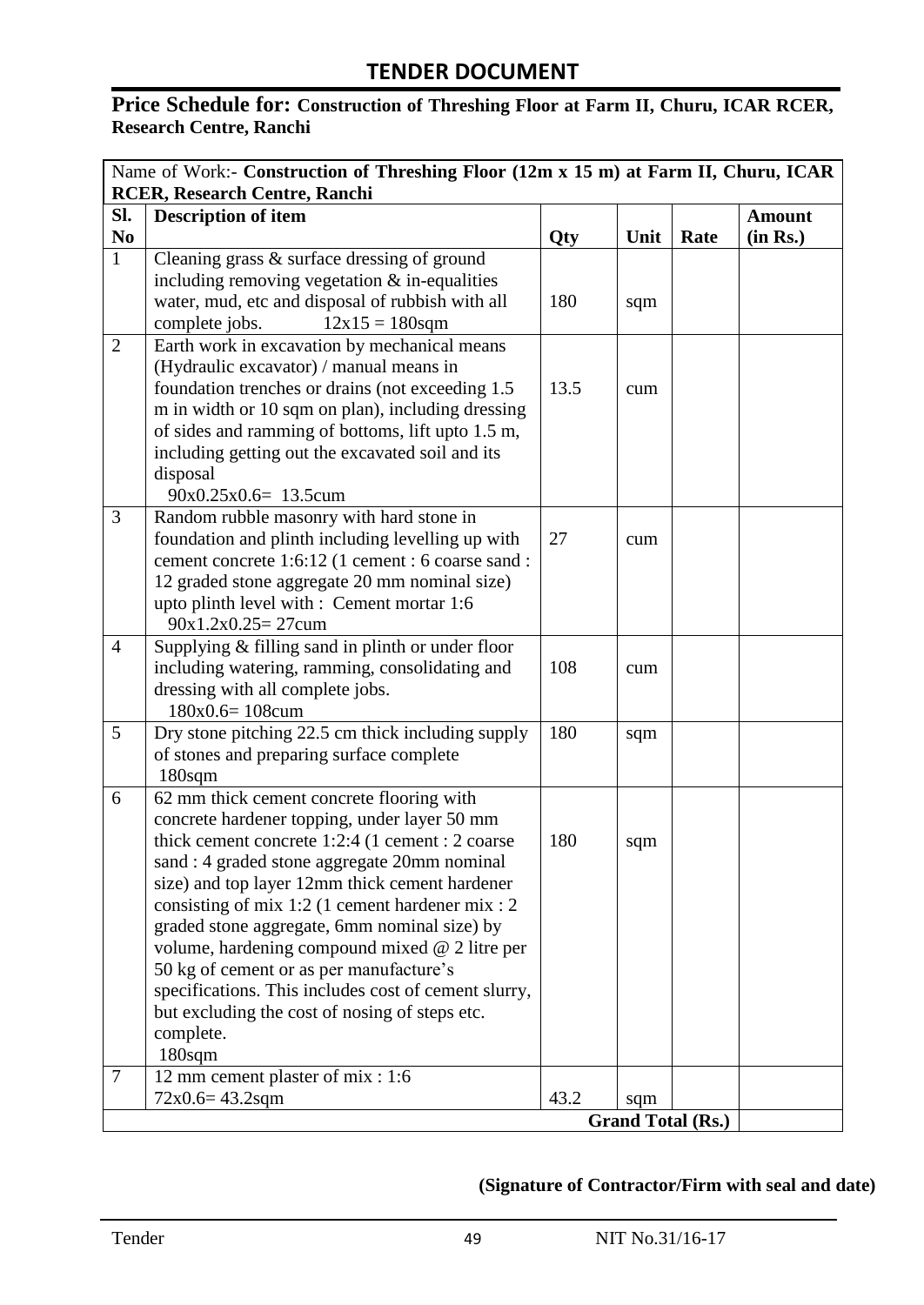# **TENDER DOCUMENT**

#### **CONTRACT FORM**

| This Contract made the                                                                                   |  |                                                                                                       |  |  |  |
|----------------------------------------------------------------------------------------------------------|--|-------------------------------------------------------------------------------------------------------|--|--|--|
|                                                                                                          |  | (Month), _____________________(Year) between the <b>Hon'ble President</b> of <b>Indian Council of</b> |  |  |  |
|                                                                                                          |  | Agricultural Research acting through the Director, ICAR Research Complex for Eastern                  |  |  |  |
| <b>Region</b> (Indian Council of Agricultural Research), <b>Patna – 800014</b> (Bihar) (name and address |  |                                                                                                       |  |  |  |
|                                                                                                          |  |                                                                                                       |  |  |  |
|                                                                                                          |  | (name and address of contractor) (hereinafter called "the <b>Contractor</b> " of the other party).    |  |  |  |

WHEREAS the Employer is desirous that the Contractor executes the Work of:-

#### **1. Construction of Threshing Floor at Farm II, Churu, ICAR RCER, Research Centre, Ranchi.**

(Ref. No………………………………….) (name and identification number of contract) (hereinafter called "the **Works**") at ICAR-RCER, RC Ranchi (Jharkhand) and the **Employer** has accepted the Bid by the **Contractor** for the execution and completion of such works and the remedying of any defects therein, at a contract price of **Rs……………(Rupees …………………………………… only)**

NOW, THEREFORE, IT IS HEREBY AGREED BETWEEN THE PARTIES AS FOLLOWS:

- 1. In this Contract, words and expressions shall assume the same meanings as are respectively assigned to them in the conditions of Contract hereinafter referred to and they shall be deemed to form and be read and construed as part of this Agreement.
- 2. In consideration of the payments to be made by the Employer to the Contractor as hereinafter mentioned, the Contractor hereby covenants with the Employer to execute and complete the works and remedy the defects therein in conformity in all aspects with the provisions of the contract.
- 3. The Employer hereby covenants to pay the Contractor in consideration of the execution and completion of the works and in remedying the defects wherein the Contract Price or such other sum as may become payable under the provisions of the Contract at the times and in the manner prescribed by the Contract.
- 4. The following documents shall be deemed to form and be read and construed as part of this Contract, viz.:
	- i) Letter of Acceptance
	- ii) Notice to proceed with the works
	- iii) Contractor's Bid
	- iv) Bidding data
	- v) General conditions of contract (including special conditions of contract)
	- vi) Specifications
	- vii) Drawings
	- viii) Bill of quantities
	- ix) Any other documents listed in the contract data as forming part of the contract